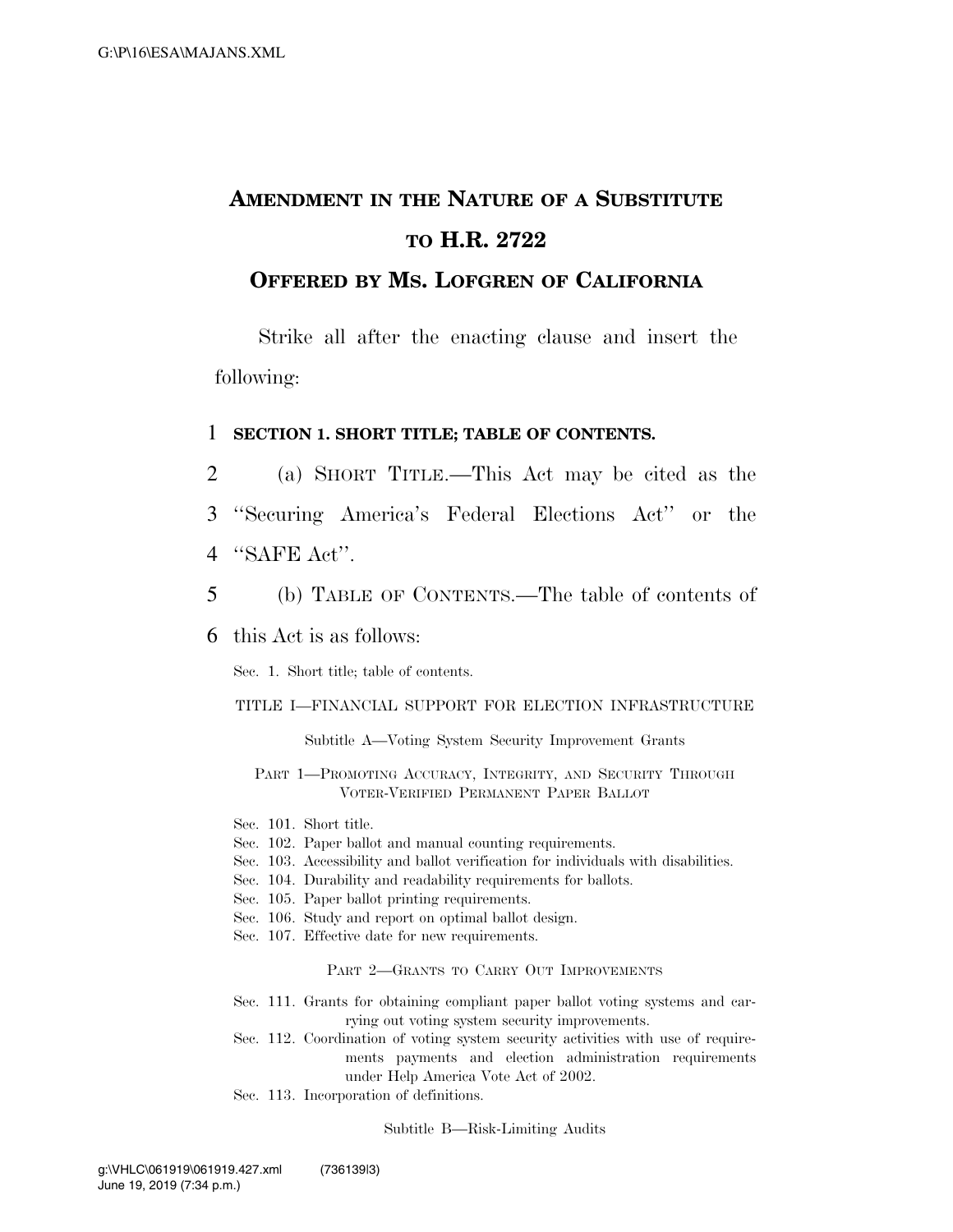- Sec. 121. Risk-limiting audits.
- Sec. 122. Funding for conducting post-election risk-limiting audits.
- Sec. 123. GAO analysis of effects of audits.

#### TITLE II—PROMOTING CYBERSECURITY THROUGH IMPROVEMENTS IN ELECTION ADMINISTRATION

- Sec. 201. Voting system cybersecurity requirements.
- Sec. 202. Testing of existing voting systems to ensure compliance with election cybersecurity guidelines and other guidelines.
- Sec. 203. Requiring use of software and hardware for which information is disclosed by manufacturer.
- Sec. 204. Treatment of electronic poll books as part of voting systems.
- Sec. 205. Pre-election reports on voting system usage.
- Sec. 206. Streamlining collection of election information.

#### TITLE III—USE OF VOTING MACHINES MANUFACTURED IN THE UNITED STATES

Sec. 301. Use of voting machines manufactured in the United States.

#### TITLE IV—SEVERABILITY

Sec. 401. Severability.

# 1 **TITLE I—FINANCIAL SUPPORT**  2 **FOR ELECTION INFRASTRUC-**3 **TURE**  4 **Subtitle A—Voting System Security**  5 **Improvement Grants**  6 **PART 1—PROMOTING ACCURACY, INTEGRITY,**  7 **AND SECURITY THROUGH VOTER-VERIFIED**  8 **PERMANENT PAPER BALLOT**  9 **SEC. 101. SHORT TITLE.**  10 This subtitle may be cited as the ''Voter Confidence

11 and Increased Accessibility Act of 2019''.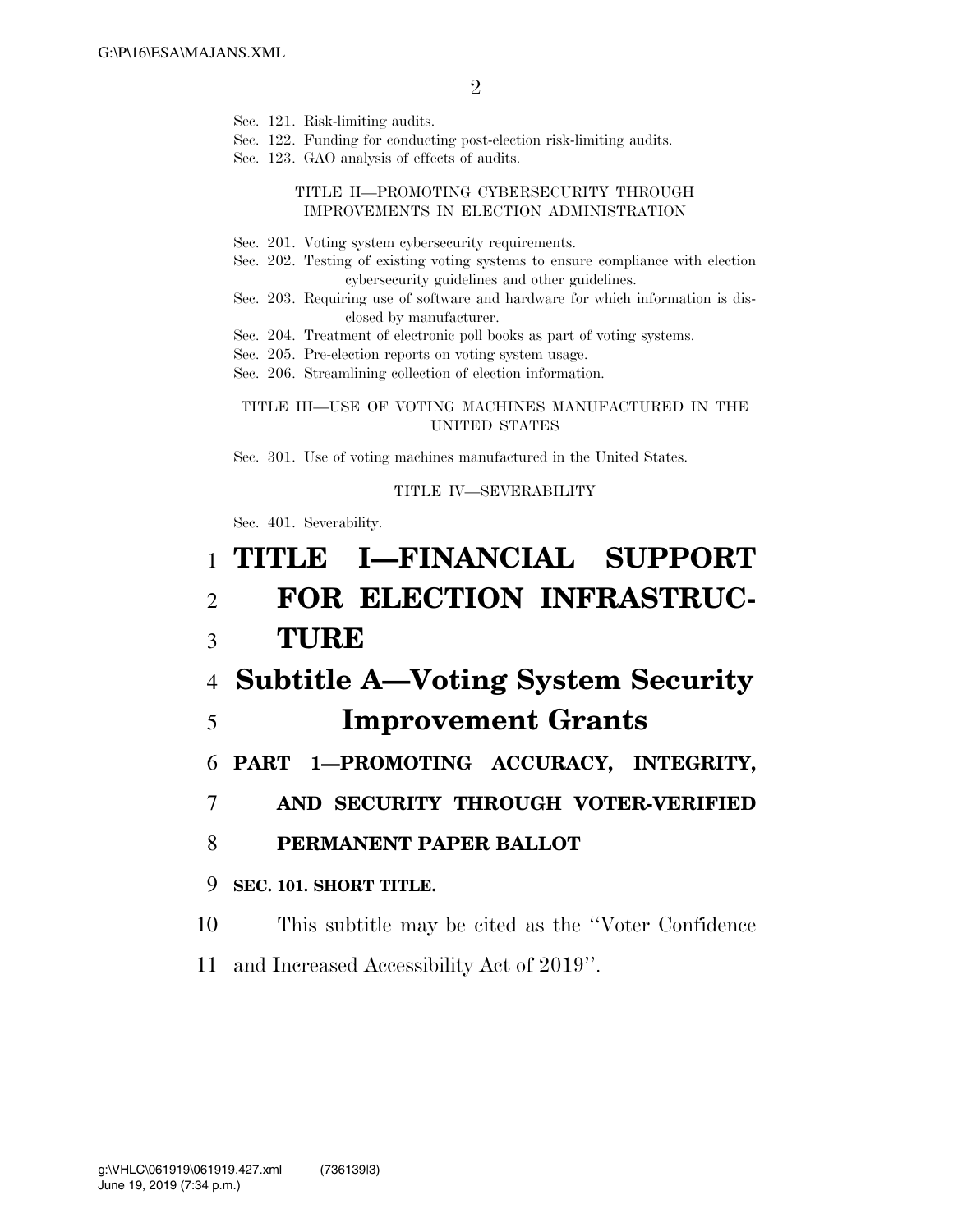| $\mathbf{1}$   | SEC. 102. PAPER BALLOT AND MANUAL COUNTING RE-      |
|----------------|-----------------------------------------------------|
| $\overline{2}$ | <b>QUIREMENTS.</b>                                  |
| 3              | (a) IN GENERAL.—Section $301(a)(2)$ of the Help     |
| $\overline{4}$ | America Vote Act of 2002 (52 U.S.C. 21081(a)(2)) is |
| 5              | amended to read as follows:                         |
| 6              | $``(2)$ PAPER BALLOT REQUIREMENT.—                  |
| 7              | "(A) VOTER-VERIFIED PAPER BALLOTS.—                 |
| 8              | "(i) PAPER BALLOT REQUIREMENT.—                     |
| 9              | (I) The voting system shall require the use         |
| 10             | of an individual, durable, voter-verified           |
| 11             | paper ballot of the voter's vote that shall         |
| 12             | be marked and made available for inspec-            |
| 13             | tion and verification by the voter before           |
| 14             | the voter's vote is cast and counted, and           |
| 15             | which shall be counted by hand or read by           |
| 16             | an optical character recognition device or          |
| 17             | other counting device. For purposes of this         |
| 18             | subclause, the term 'individual, durable,           |
| 19             | voter-verified paper ballot' means a paper          |
| 20             | ballot marked by the voter by hand or a             |
| 21             | paper ballot marked through the use of a            |
| 22             | nontabulating ballot marking device or sys-         |
| 23             | tem, so long as the voter shall have the op-        |
| 24             | tion to mark his or her ballot by hand.             |

25 ''(II) The voting system shall provide the voter with an opportunity to correct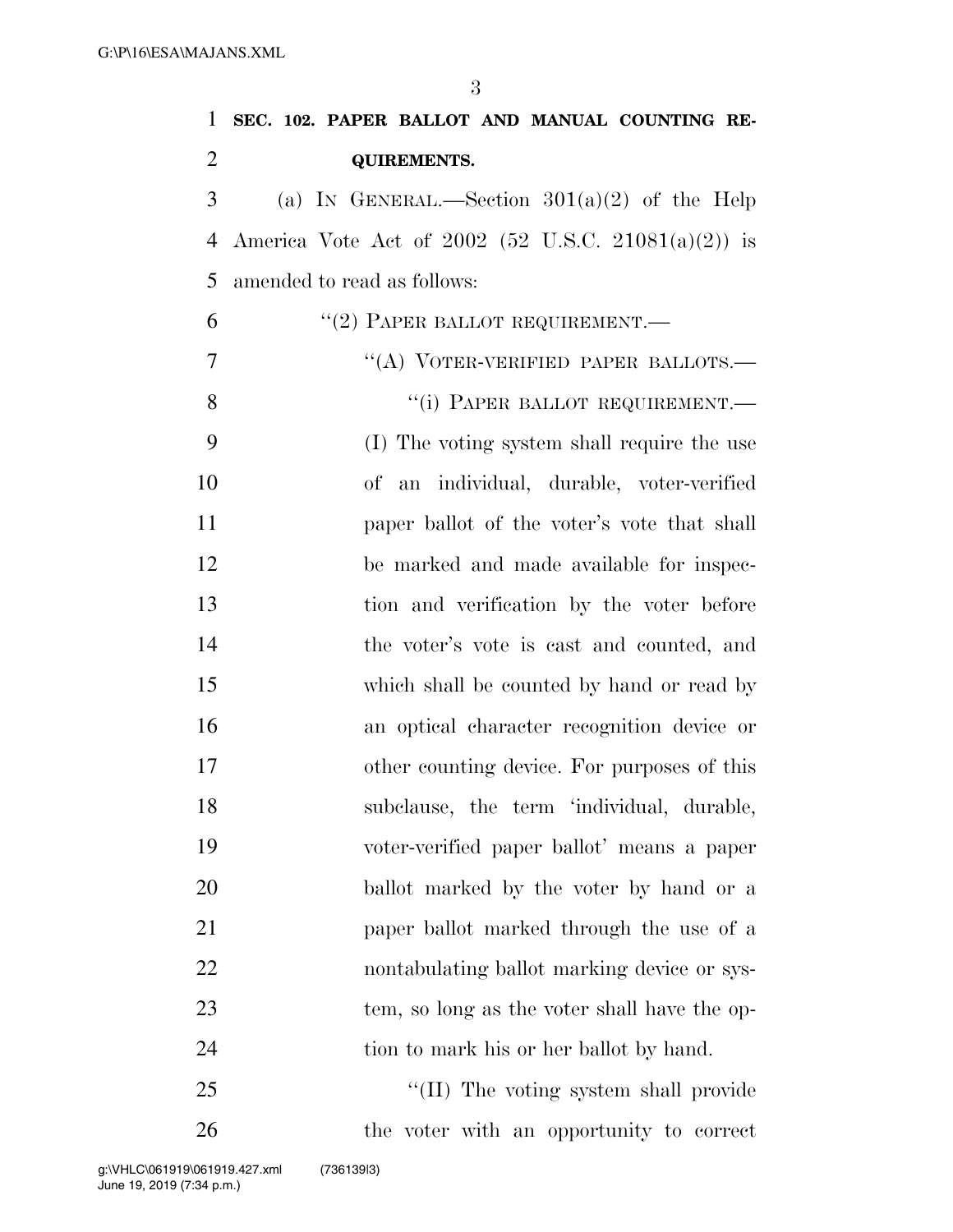| $\mathbf{1}$   | any error on the paper ballot before the      |
|----------------|-----------------------------------------------|
| $\overline{2}$ | permanent voter-verified paper ballot is      |
| 3              | preserved in accordance with clause (ii).     |
| $\overline{4}$ | "(III) The voting system shall not            |
| 5              | preserve the voter-verified paper ballots in  |
| 6              | any manner that makes it possible, at any     |
| 7              | time after the ballot has been cast, to asso- |
| 8              | ciate a voter with the record of the voter's  |
| 9              | vote without the voter's consent.             |
| 10             | PRESERVATION AS OFFICIAL<br>``(ii)            |
| 11             | RECORD.—The individual, durable, voter-       |
| 12             | verified paper ballot used in accordance      |
| 13             | with clause (i) shall constitute the official |
| 14             | ballot and shall be preserved and used as     |
| 15             | the official ballot for purposes of any re-   |
| 16             | count or audit conducted with respect to      |
| 17             | any election for Federal office in which the  |
| 18             | voting system is used.                        |
| 19             | "(iii) MANUAL COUNTING REQUIRE-               |
| 20             | MENTS FOR RECOUNTS AND AUDITS. $-(I)$         |
| 21             | Each paper ballot used pursuant to clause     |
| 22             | (i) shall be suitable for a manual audit,     |
| 23             | and shall be counted by hand in any re-       |
| 24             | count or audit conducted with respect to      |
| 25             | any election for Federal office.              |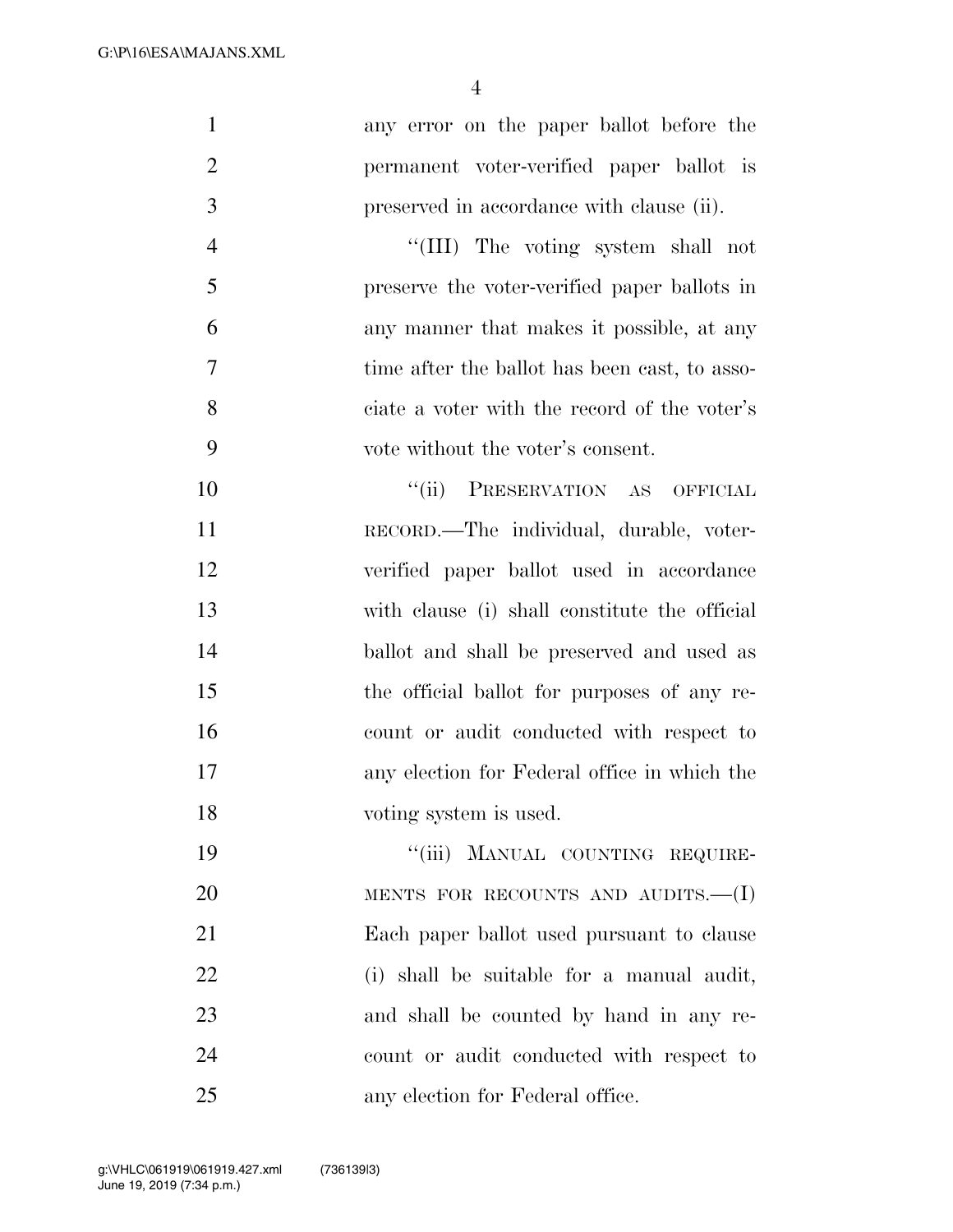G:\P\16\ESA\MAJANS.XML

| $\mathbf{1}$   | $\lq\lq$ (II) In the event of any inconsist-   |
|----------------|------------------------------------------------|
| $\overline{2}$ | encies or irregularities between any elec-     |
| 3              | tronic vote tallies and the vote tallies de-   |
| $\overline{4}$ | termined by counting by hand the indi-         |
| 5              | vidual, durable, voter-verified paper ballots  |
| 6              | used pursuant to clause (i), and subject to    |
| 7              | subparagraph (B), the individual, durable,     |
| 8              | voter-verified paper ballots shall be the      |
| 9              | true and correct record of the votes cast.     |
| 10             | "(iv) APPLICATION TO ALL<br>BAL-               |
| 11             | LOTS.—The requirements of this subpara-        |
| 12             | graph shall apply to all ballots cast in elec- |
| 13             | tions for Federal office, including ballots    |
| 14             | cast by absent uniformed services voters       |
| 15             | and overseas voters under the Uniformed        |
| 16             | and Overseas Citizens Absentee Voting Act      |
| 17             | and other absentee voters.                     |
| 18             | "(B) SPECIAL RULE FOR TREATMENT OF             |
| 19             | DISPUTES WHEN PAPER BALLOTS HAVE BEEN          |
| 20             | SHOWN TO BE COMPROMISED.-                      |
| 21             | "(i) IN GENERAL.—In the event                  |
| 22             | $that-$                                        |
| 23             | $\lq\lq$ (I) there is any inconsistency        |
| 24             | between any electronic vote tallies and        |
| 25             | the vote tallies determined by count-          |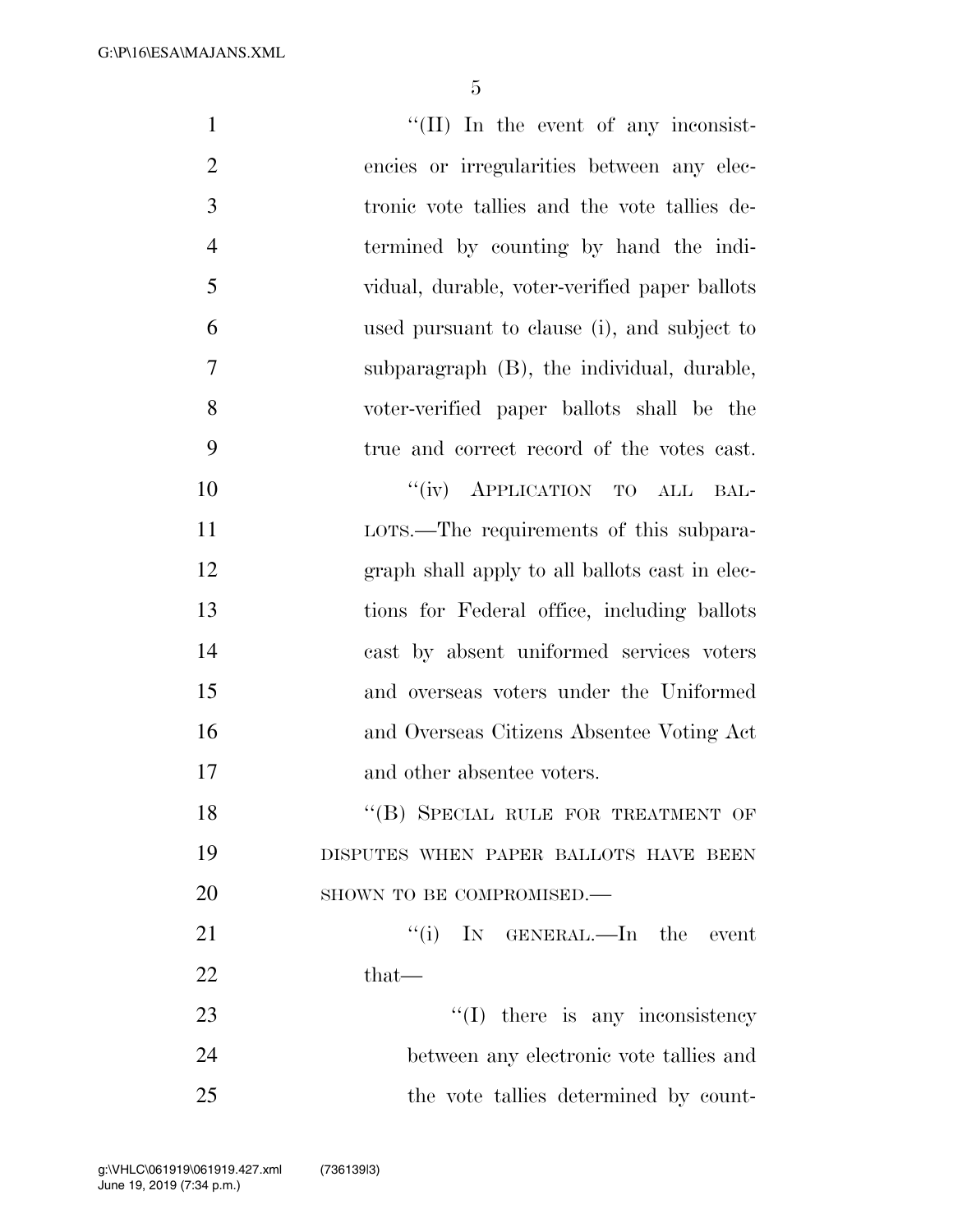| $\mathbf{1}$   | ing by hand the individual, durable,        |
|----------------|---------------------------------------------|
| $\overline{2}$ | voter-verified paper ballots used pur-      |
| 3              | suant to subparagraph $(A)(i)$ with re-     |
| $\overline{4}$ | spect to any election for Federal of-       |
| 5              | fice; and                                   |
| 6              | $\lq\lq$ (II) it is demonstrated by clear   |
| 7              | and convincing evidence (as deter-          |
| 8              | mined in accordance with the applica-       |
| 9              | ble standards in the jurisdiction in-       |
| 10             | volved) in any recount, audit, or con-      |
| 11             | test of the result of the election that     |
| 12             | the paper ballots have been com-            |
| 13             | promised (by damage or mischief or          |
| 14             | otherwise) and that a sufficient num-       |
| 15             | ber of the ballots have been so com-        |
| 16             | promised that the result of the elec-       |
| 17             | tion could be changed,                      |
| 18             | the determination of the appropriate rem-   |
| 19             | edy with respect to the election shall be   |
| 20             | made in accordance with applicable State    |
| 21             | law, except that the electronic tally shall |
| 22             | not be used as the exclusive basis for de-  |

24 ''(ii) RULE FOR CONSIDERATION OF BALLOTS ASSOCIATED WITH EACH VOTING

termining the official certified result.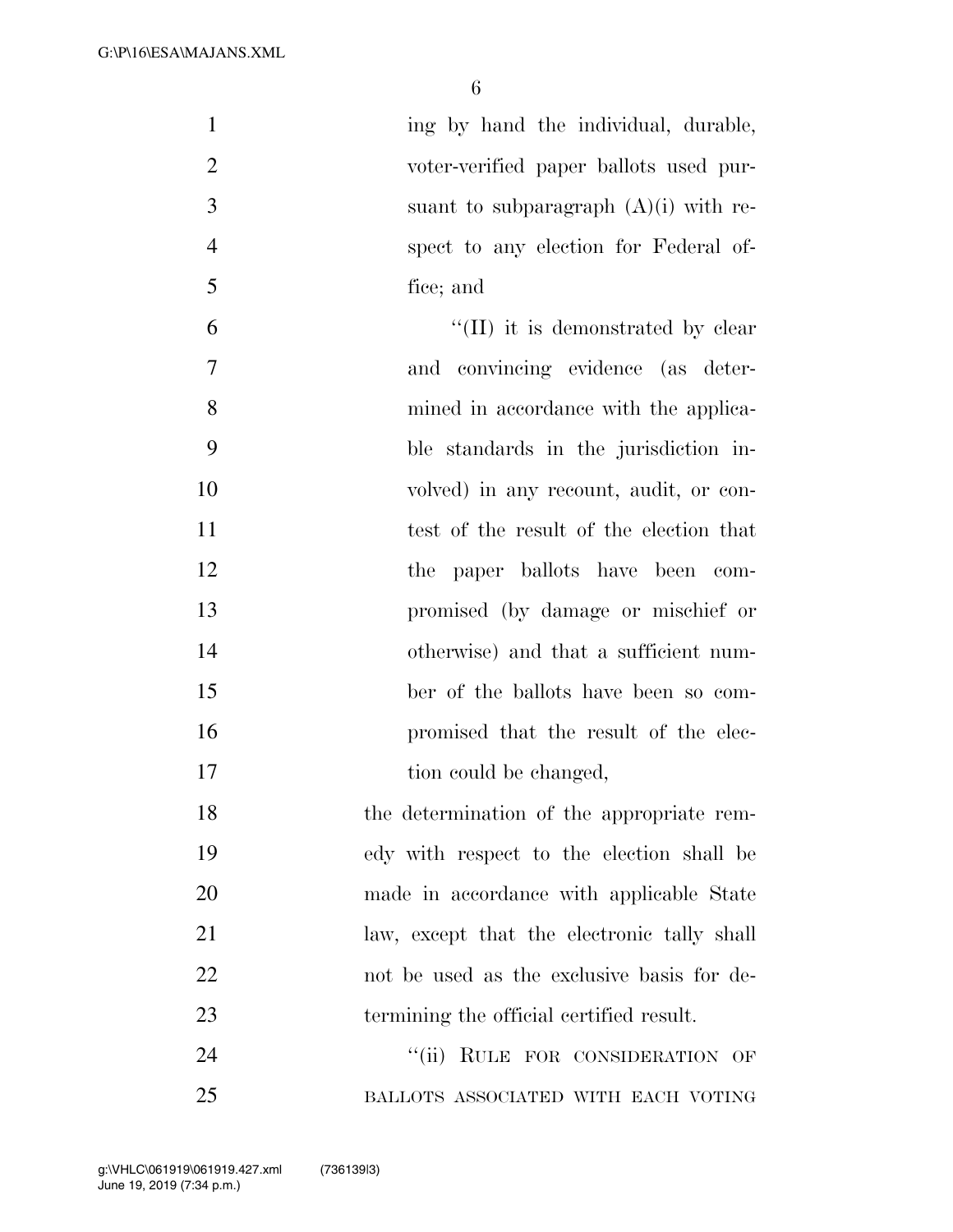G:\P\16\ESA\MAJANS.XML

| $\mathbf{1}$   | MACHINE.—For purposes of clause (i),                          |
|----------------|---------------------------------------------------------------|
| $\overline{2}$ | only the paper ballots deemed<br>com-                         |
| 3              | promised, if any, shall be considered in the                  |
| $\overline{4}$ | calculation of whether or not the result of                   |
| 5              | the election could be changed due to the                      |
| 6              | compromised paper ballots.".                                  |
| 7              | (b) CONFORMING AMENDMENT CLARIFYING APPLI-                    |
| 8              | CABILITY OF ALTERNATIVE LANGUAGE ACCESSIBILITY.-              |
| 9              | Section $301(a)(4)$ of such Act (52 U.S.C. 21081(a)(4))       |
| 10             | is amended by inserting "(including the paper ballots re-     |
| 11             | quired to be used under paragraph $(2)$ )" after "voting sys- |
| 12             | tem".                                                         |
| 13             | (c) OTHER CONFORMING AMENDMENTS.-Section                      |
|                | $301(a)(1)$ of such Act (52 U.S.C. 21081(a)(1)) is amend-     |
| 14             |                                                               |
| 15             | $ed$ —                                                        |
| 16             | $(1)$ in subparagraph $(A)(i)$ , by striking "count-          |
| 17             | and inserting "counted, in accordance with<br>ed"             |
| 18             | paragraphs $(2)$ and $(3)$ ";                                 |
| 19             | $(2)$ in subparagraph $(A)(ii)$ , by striking "count-         |
| 20             | and inserting "counted, in accordance<br>ed"<br>with          |
| 21             | paragraphs $(2)$ and $(3)$ ";                                 |
| 22             | $(3)$ in subparagraph $(A)(iii)$ , by striking "count-        |
| 23             | ed" each place it appears and inserting "counted, in          |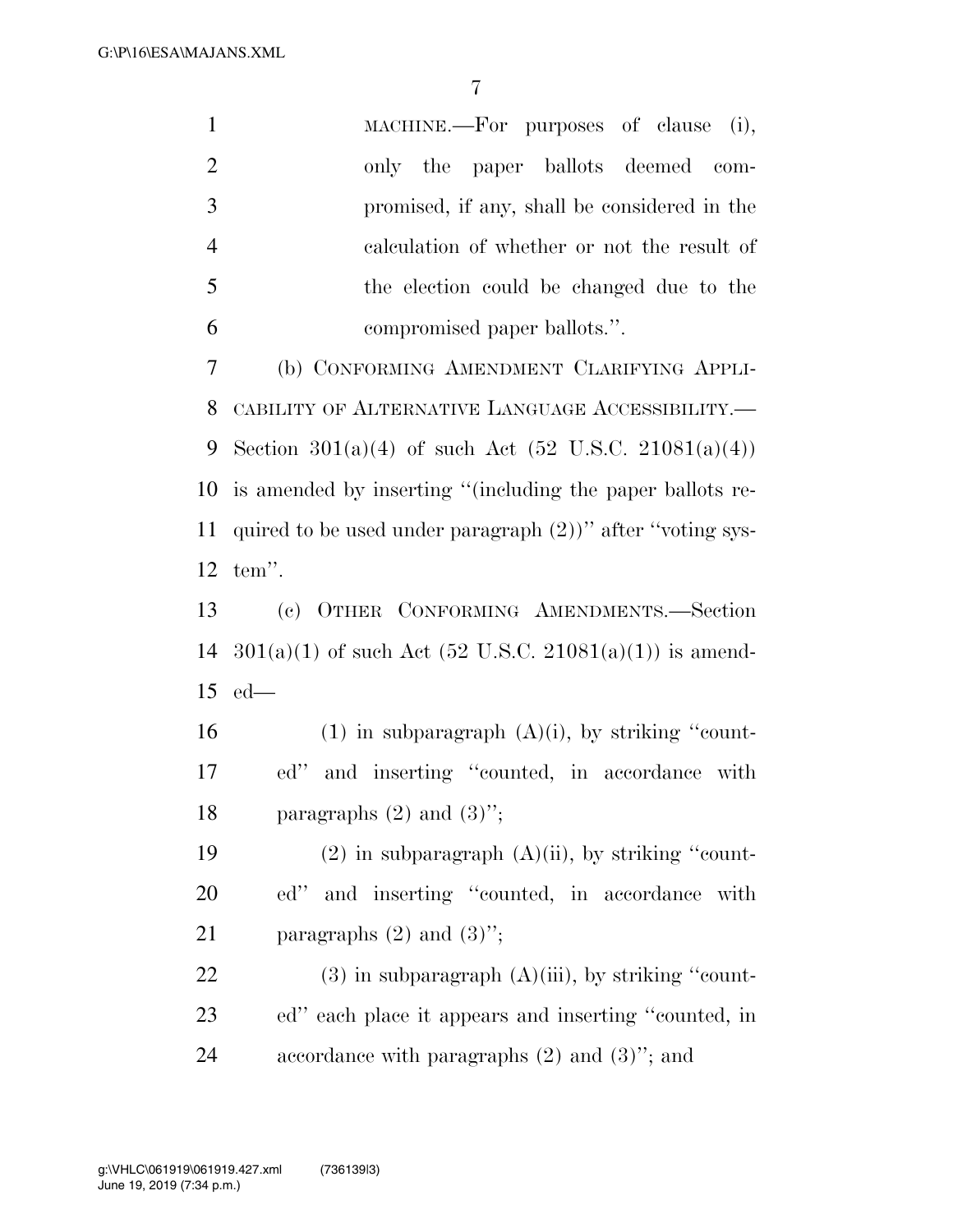| $\mathbf{1}$   | $(4)$ in subparagraph $(B)(ii)$ , by striking "count- |
|----------------|-------------------------------------------------------|
| $\overline{2}$ | ed" and inserting "counted, in accordance with        |
| 3              | paragraphs $(2)$ and $(3)$ ".                         |
| $\overline{4}$ | SEC. 103. ACCESSIBILITY AND BALLOT VERIFICATION FOR   |
| 5              | INDIVIDUALS WITH DISABILITIES.                        |
| 6              | (a) BALLOT CYBERSECURITY, CONFIDENTIALITY,            |
| 7              | AND ACCESS FOR INDIVIDUALS WITH DISABILITIES.—        |
| 8              | (1) IN GENERAL.—Section $301(a)(3)(B)$ of the         |
| 9              | Help America Vote Act of 2002 (52 U.S.C.              |
| 10             | $21081(a)(3)(B)$ is amended to read as follows:       |
| 11             | $\lq\lq(B)(i)$ satisfy the requirement of subpara-    |
| 12             | graph $(A)$ through the use of at least 1 voting      |
| 13             | system at each polling place that—                    |
| 14             | "(I) is equipped for individuals with                 |
| 15             | disabilities, including nonvisual and en-             |
| 16             | hanced visual accessibility for the blind             |
| 17             | and visually impaired, and contains fea-              |
| 18             | tures to support enhanced manual accessi-             |
| 19             | bility for the mobility and dexterity im-             |
| 20             | paired;                                               |
| 21             | $\lq\lq$ (II) in the case of any election for         |
| 22             | Federal office occurring after the date that          |
| 23             | is 6 years after the date of the enactment            |
| 24             | of the Securing America's Federal Elec-               |
| 25             | tions Act—                                            |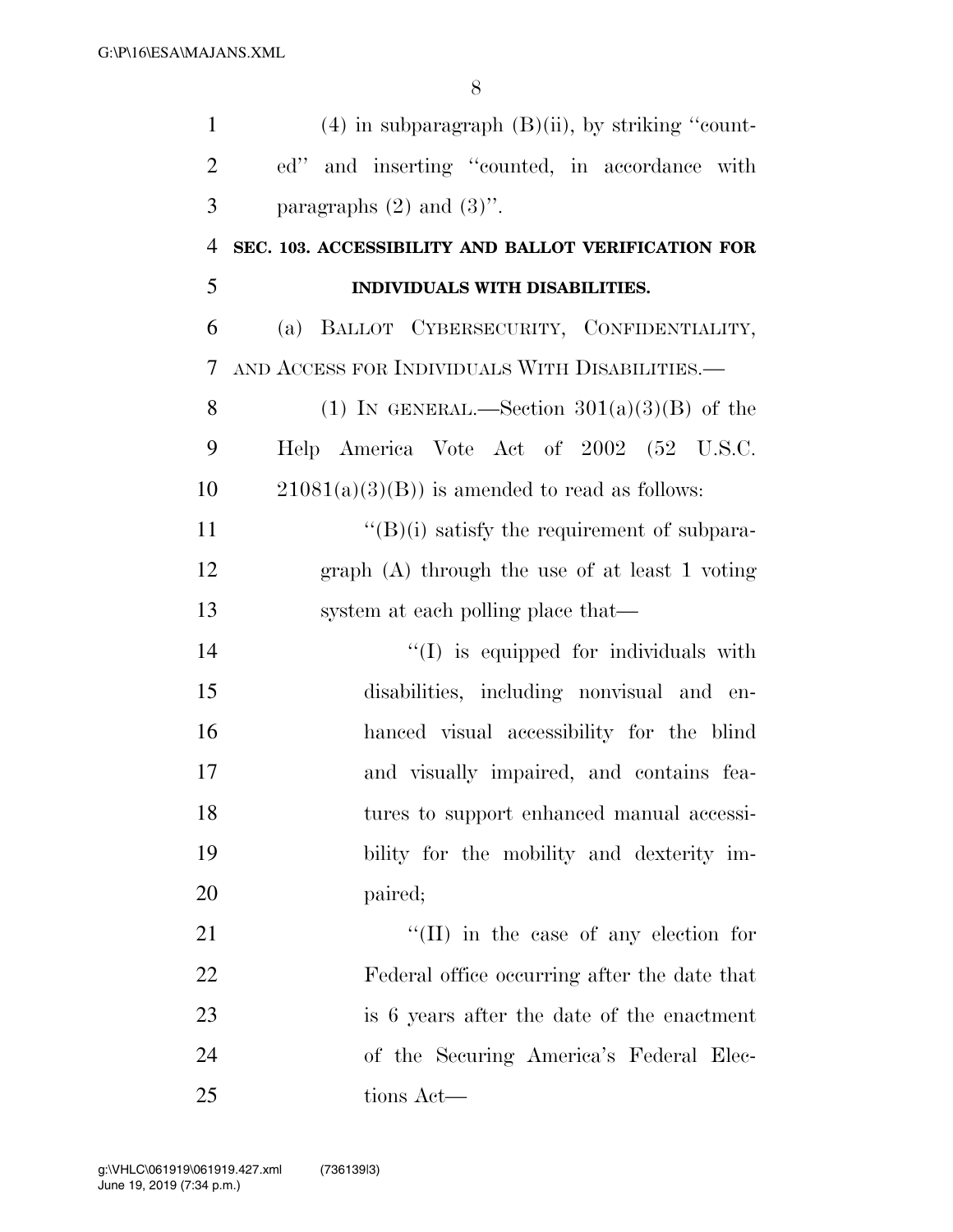| $\mathbf{1}$   | "(aa) marks ballots that are                    |
|----------------|-------------------------------------------------|
| $\overline{2}$ | identical in size, ink, and paper stock         |
| 3              | to those ballots that would be marked           |
| $\overline{4}$ | by hand or a ballot marking device              |
| 5              | used by voters who do not have acces-           |
| 6              | sibility needs;                                 |
| 7              | "(bb) marks the ballot in such a                |
| 8              | way that someone examining the bal-             |
| 9              | lot will not be able to readily deter-          |
| 10             | mine whether the ballot was marked              |
| 11             | by hand or machine; and                         |
| 12             | "(cc) combines ballots produced                 |
| 13             | by the voting system with ballots               |
| 14             | marked by voters using other types of           |
| 15             | voting systems used by the State or             |
| 16             | jurisdiction in a way that prevents             |
| 17             | identification of which ballots were            |
| 18             | cast using each voting system; and              |
| 19             | "(III) is made available for use by             |
| 20             | any voter who requests to use it; and           |
| 21             | "(ii) in the case of any election for Federal   |
| 22             | office occurring after the date that is 6 years |
| 23             | after the date of the enactment of the Securing |
| 24             | America's Federal Elections Act, meet the re-   |
| 25             | quirements of subparagraph $(A)$ and paragraph  |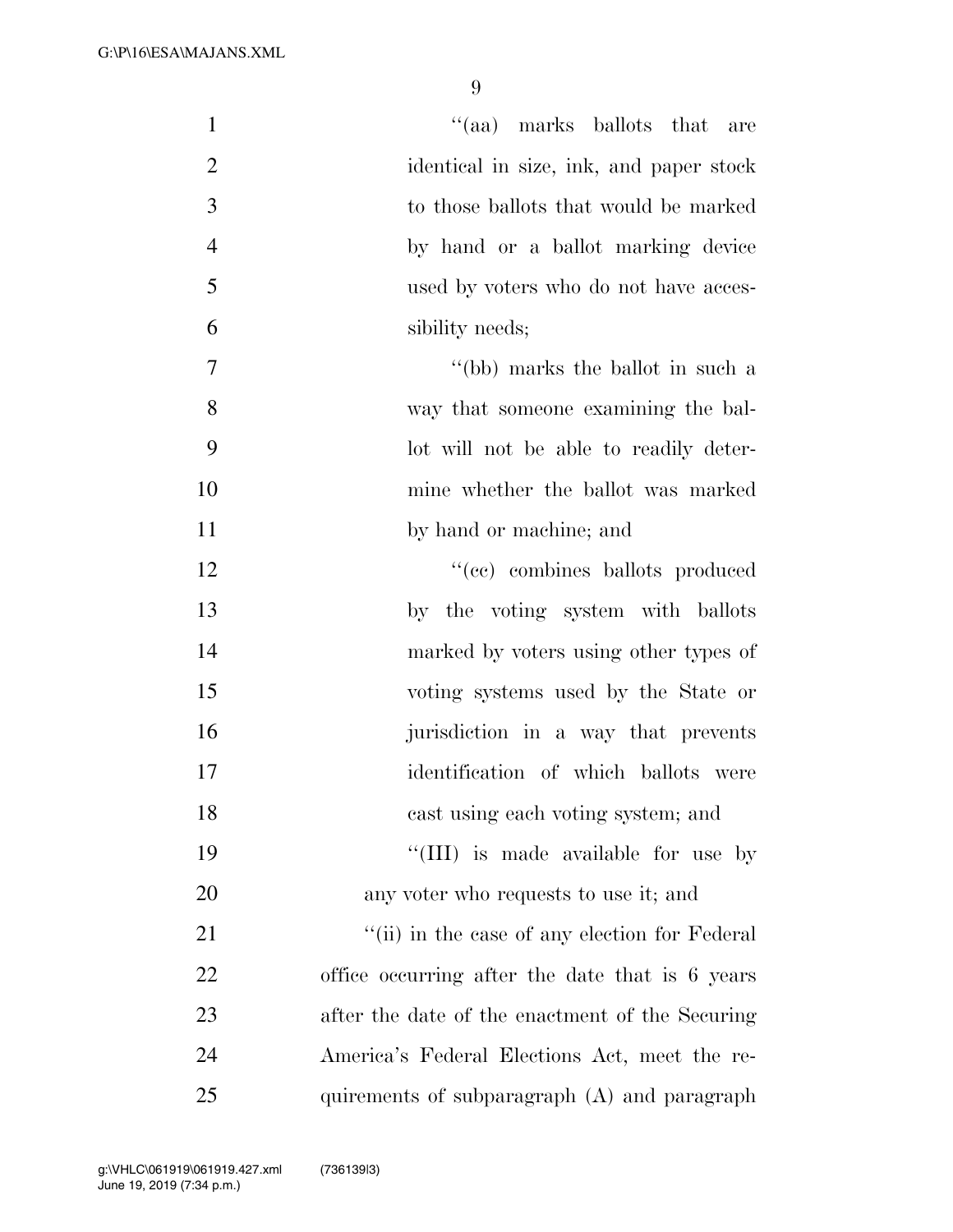| $(2)(A)$ by using a system that allows the voter                     |
|----------------------------------------------------------------------|
| to privately and independently verify the accu-                      |
| racy of the permanent paper ballot through the                       |
| presentation, in accessible form, of the printed                     |
| or marked vote selections from the same print-                       |
| ed or marked information that would be used                          |
| for any vote tabulation or auditing; and".                           |
| (2) CLARIFICATION WITH RESPECT TO APPLICA-                           |
| TION OF REQUIREMENT TO BALLOTS MARKED AT                             |
| HOME.—Section $301(a)(3)$ of such Act (52 U.S.C.                     |
| $21081(a)(3)$ is amended by adding at the end the                    |
| following new flush sentence:                                        |
| "Nothing in subparagraph (B) shall be construed to                   |
| prohibit the use of an accessible ballot that may be                 |
| printed or marked by the voter at home.".                            |
| (b) SPECIFIC REQUIREMENT OF STUDY, TESTING,                          |
| AND DEVELOPMENT OF ACCESSIBLE PAPER BALLOT                           |
| VERIFICATION MECHANISMS.—                                            |
| (1) STUDY AND REPORTING.—Subtitle C of                               |
| title II of such Act $(52 \text{ U.S.C. } 21081 \text{ et seq.})$ is |
| amended-                                                             |
| $(A)$ by redesignating section 247 as section                        |
|                                                                      |

248; and

 (B) by inserting after section 246 the fol-lowing new section: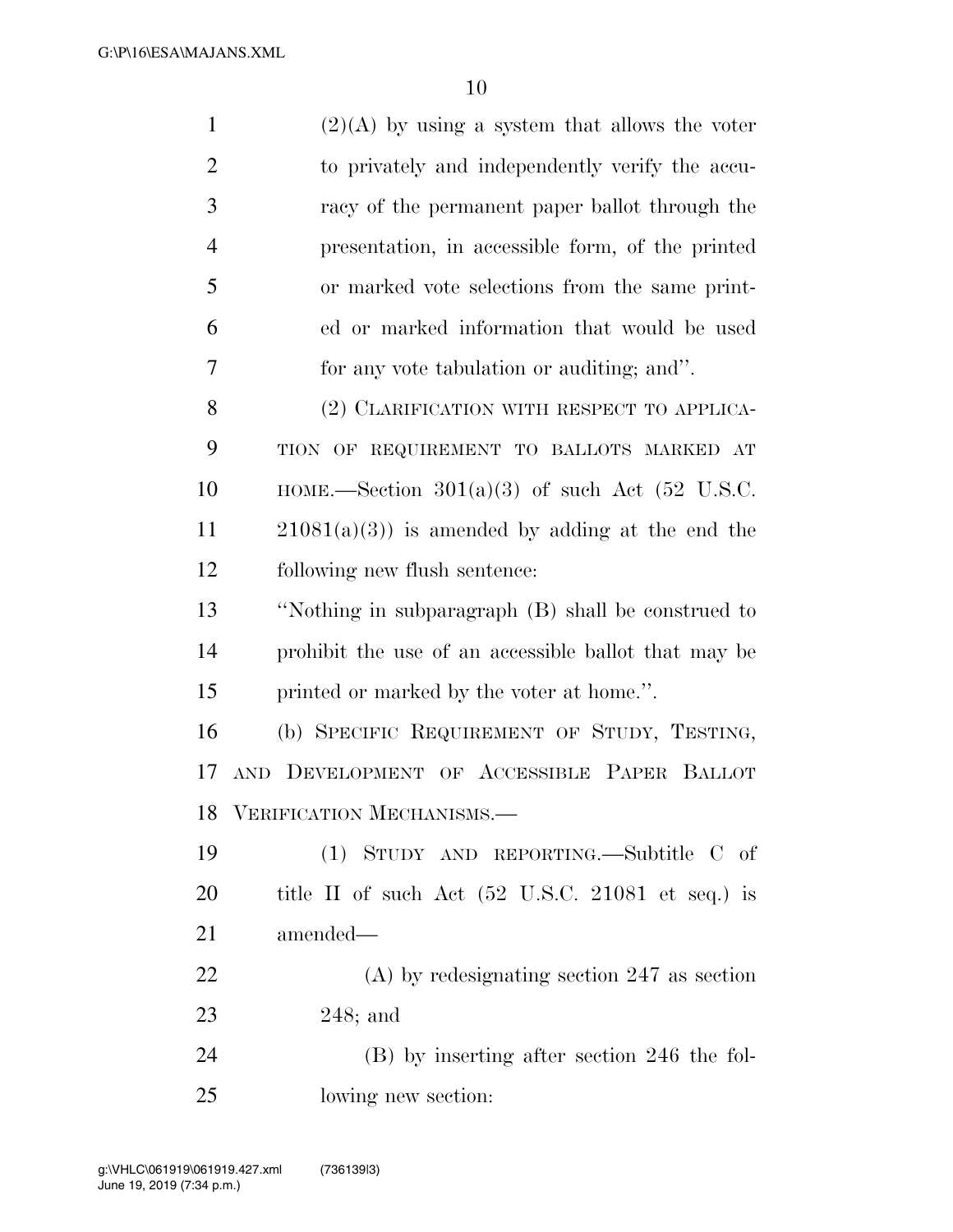**''SEC. 247. STUDY AND REPORT ON ACCESSIBLE PAPER BALLOT VERIFICATION MECHANISMS.** 

 ''(a) STUDY AND REPORT.—The Director of the Na- tional Science Foundation shall make grants to not fewer than 3 eligible entities to study, test, and develop acces- sible paper ballot voting, verification, and casting mecha- nisms and devices and best practices to enhance the acces- sibility of paper ballot voting and verification mechanisms for individuals with disabilities, for voters whose primary language is not English, and for voters with difficulties in literacy, including best practices for the mechanisms themselves and the processes through which the mecha-nisms are used.

 ''(b) ELIGIBILITY.—An entity is eligible to receive a grant under this part if it submits to the Director (at such time and in such form as the Director may require) an application containing—

 $\frac{18}{18}$  ''(1) certifications that the entity shall specifi- cally investigate enhanced methods or devices, in- cluding non-electronic devices, that will assist such individuals and voters in marking voter-verified paper ballots and presenting or transmitting the in- formation printed or marked on such ballots back to such individuals and voters, and casting such ballots;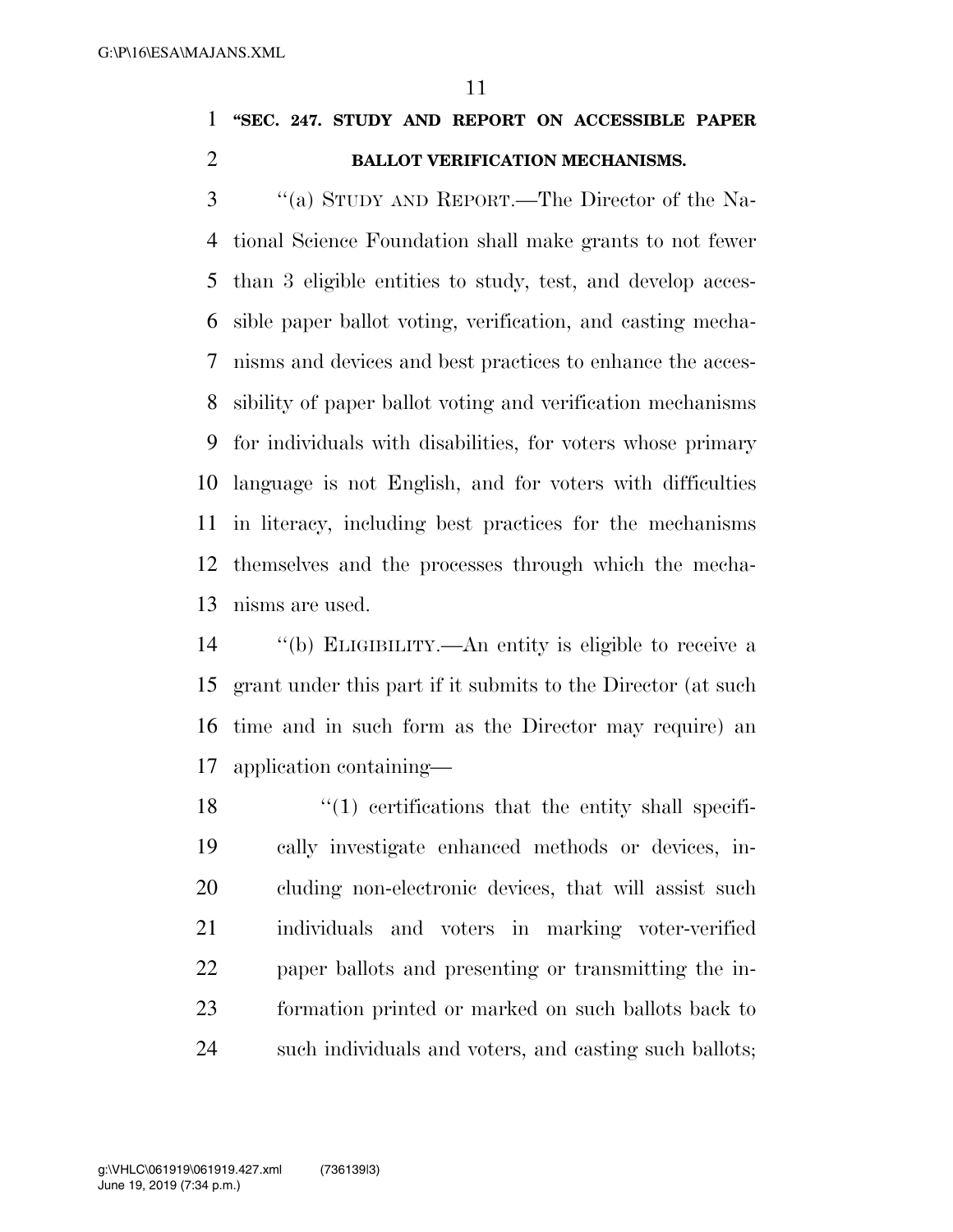$\binom{1}{2}$  a certification that the entity shall com- plete the activities carried out with the grant not later than December 31, 2020; and

4 ''(3) such other information and certifications as the Director may require.

 ''(c) AVAILABILITY OF TECHNOLOGY.—Any tech- nology developed with the grants made under this section shall be treated as non-proprietary and shall be made available to the public, including to manufacturers of vot-ing systems.

 ''(d) COORDINATION WITH GRANTS FOR TECH- NOLOGY IMPROVEMENTS.—The Director shall carry out this section so that the activities carried out with the grants made under subsection (a) are coordinated with the research conducted under the grant program carried out by the Commission under section 271, to the extent that the Director and Commission determine necessary to pro- vide for the advancement of accessible voting technology. 19 "'(e) AUTHORIZATION OF APPROPRIATIONS.—There is authorized to be appropriated to carry out subsection (a) \$5,000,000, to remain available until expended.''.

22 (2) CLERICAL AMENDMENT.—The table of con-tents of such Act is amended—

 (A) by redesignating the item relating to section 247 as relating to section 248; and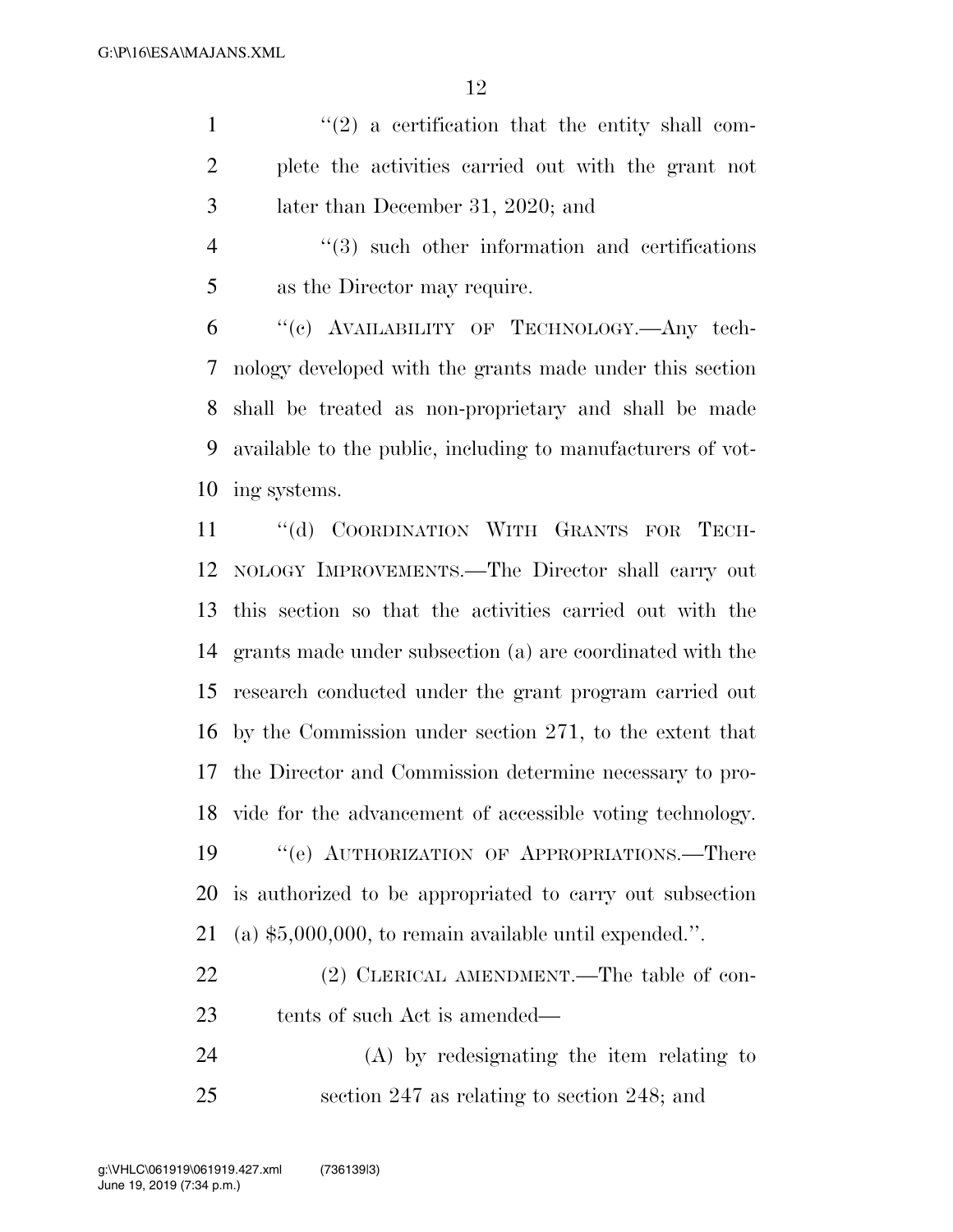(B) by inserting after the item relating to section 246 the following new item:

 (c) CLARIFICATION OF ACCESSIBILITY STANDARDS UNDER VOLUNTARY VOTING SYSTEM GUIDANCE.—In adopting any voluntary guidance under subtitle B of title III of the Help America Vote Act with respect to the ac- cessibility of the paper ballot verification requirements for individuals with disabilities, the Election Assistance Com- mission shall include and apply the same accessibility standards applicable under the voluntary guidance adopt-ed for accessible voting systems under such subtitle.

 (d) PERMITTING USE OF FUNDS FOR PROTECTION AND ADVOCACY SYSTEMS TO SUPPORT ACTIONS TO EN- FORCE ELECTION-RELATED DISABILITY ACCESS.—Sec- tion 292(a) of the Help America Vote Act of 2002 (52 U.S.C. 21062(a)) is amended by striking ''; except that'' and all that follows and inserting a period.

# **SEC. 104. DURABILITY AND READABILITY REQUIREMENTS FOR BALLOTS.**

 Section 301(a) of the Help America Vote Act of 2002 21 (52 U.S.C. 21081(a)) is amended by adding at the end the following new paragraph:

23 "(7) DURABILITY AND READABILITY REQUIRE-MENTS FOR BALLOTS.—

<sup>&#</sup>x27;'Sec. 247. Study and report on accessible paper ballot verification mechanisms.''.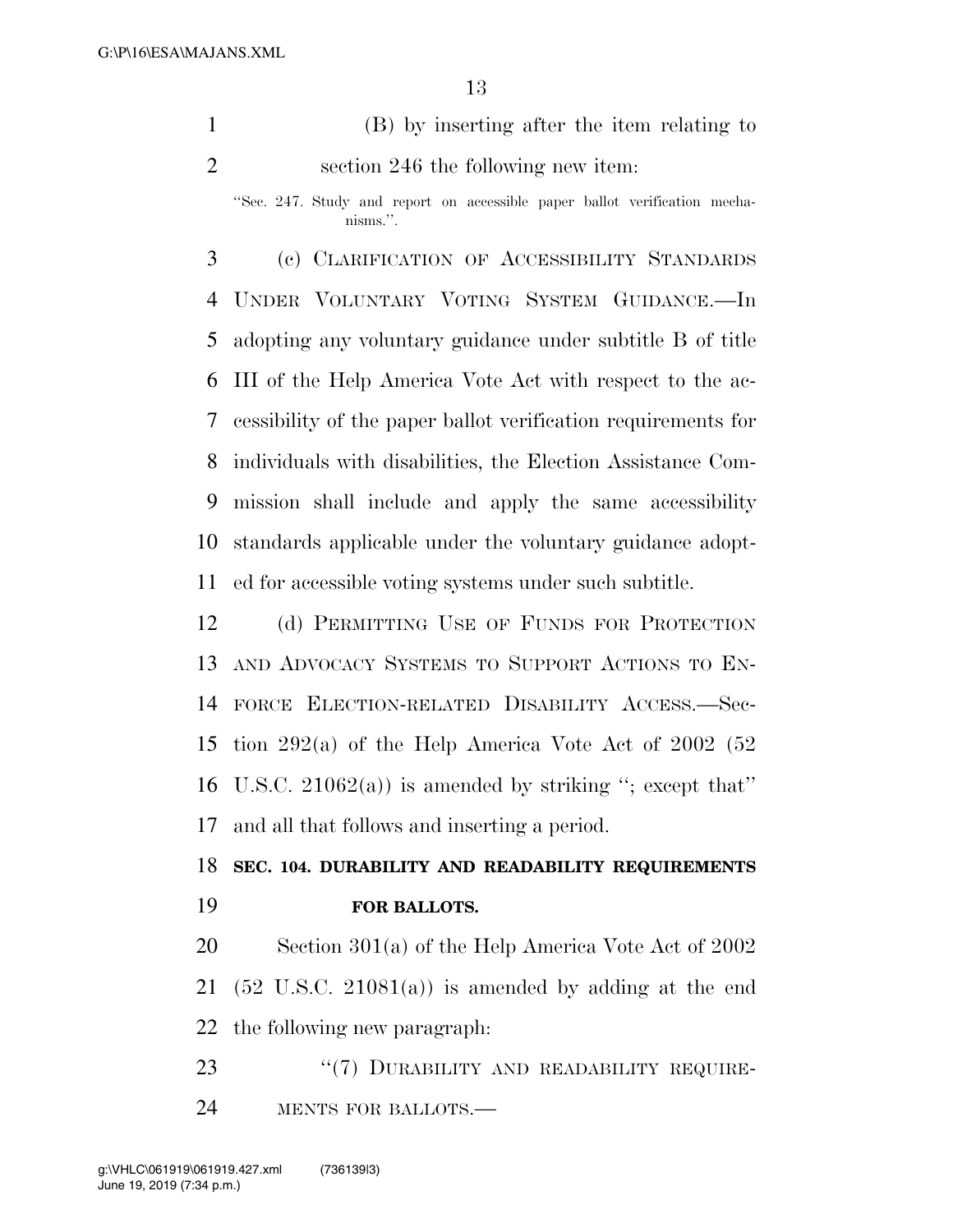| $\mathbf{1}$   | "(A) DURABILITY REQUIREMENTS FOR                |
|----------------|-------------------------------------------------|
| $\overline{2}$ | PAPER BALLOTS.-                                 |
| 3              | "(i) IN GENERAL.—All voter-verified             |
| $\overline{4}$ | paper ballots required to be used under         |
| 5              | this Act shall be marked or printed on du-      |
| 6              | rable paper.                                    |
| 7              | "(ii) DEFINITION.—For purposes of               |
| 8              | this Act, paper is 'durable' if it is capable   |
| 9              | of withstanding multiple counts and re-         |
| 10             | counts by hand without compromising the         |
| 11             | fundamental integrity of the ballots, and       |
| 12             | capable of retaining the information            |
| 13             | marked or printed on them for the full du-      |
| 14             | ration of a retention and preservation pe-      |
| 15             | riod of 22 months.                              |
| 16             | "(B) READABILITY REQUIREMENTS FOR               |
| 17             | PAPER BALLOTS MARKED BY BALLOT MARKING          |
| 18             | DEVICE.—All voter-verified paper ballots com-   |
| 19             | pleted by the voter through the use of a ballot |
| 20             | marking device shall be clearly readable by the |
| 21             | voter without assistance (other than eyeglasses |
| 22             | or other personal vision enhancing devices) and |
| 23             | by an optical character recognition device or   |
| 24             | other device equipped for individuals with dis- |
| 25             | abilities.".                                    |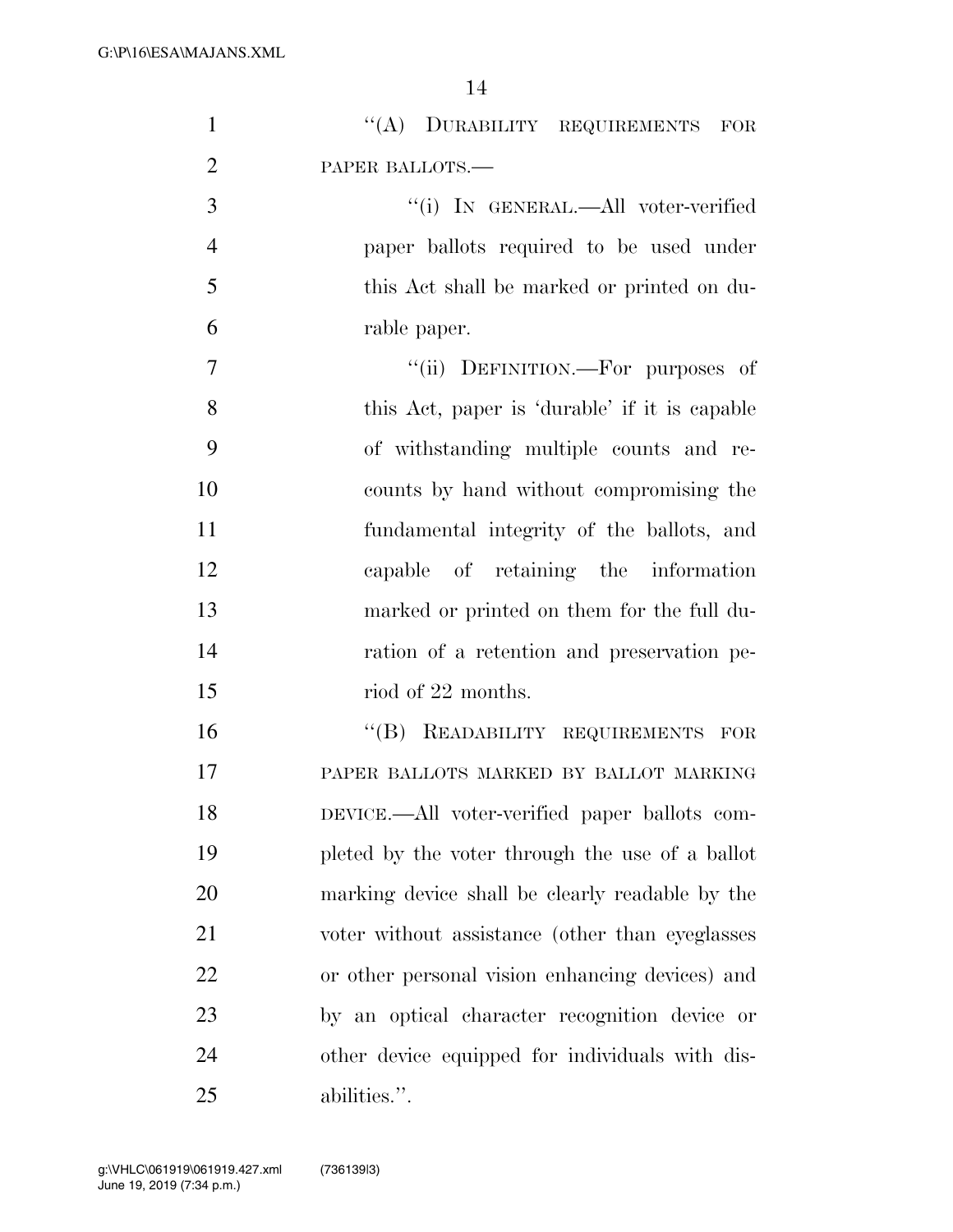### **SEC. 105. PAPER BALLOT PRINTING REQUIREMENTS.**

 (a) REQUIRING PAPER BALLOTS TO BE PRINTED ON RECYCLED PAPER MANUFACTURED IN UNITED STATES.—Section 301(a) of the Help America Vote Act of 2002 (52 U.S.C. 21081(a)), as amended by section 104, is amended by adding at the end the following new para-graph:

8 "(8) PRINTING REQUIREMENTS FOR BAL- LOTS.—All paper ballots used in an election for Fed- eral office shall be printed in the United States on recycled paper manufactured in the United States.''. (b) EFFECTIVE DATE.—The amendment made by subsection (a) shall apply with respect to elections occur-ring on or after January 1, 2021.

 **SEC. 106. STUDY AND REPORT ON OPTIMAL BALLOT DE-SIGN.** 

 (a) STUDY.—The Election Assistance Commission shall conduct a study of the best ways to design ballots used in elections for public office, including paper ballots and electronic or digital ballots, to minimize confusion and user errors.

 (b) REPORT.—Not later than January 1, 2020, the Election Assistance Commission shall submit to Congress a report on the study conducted under subsection (a).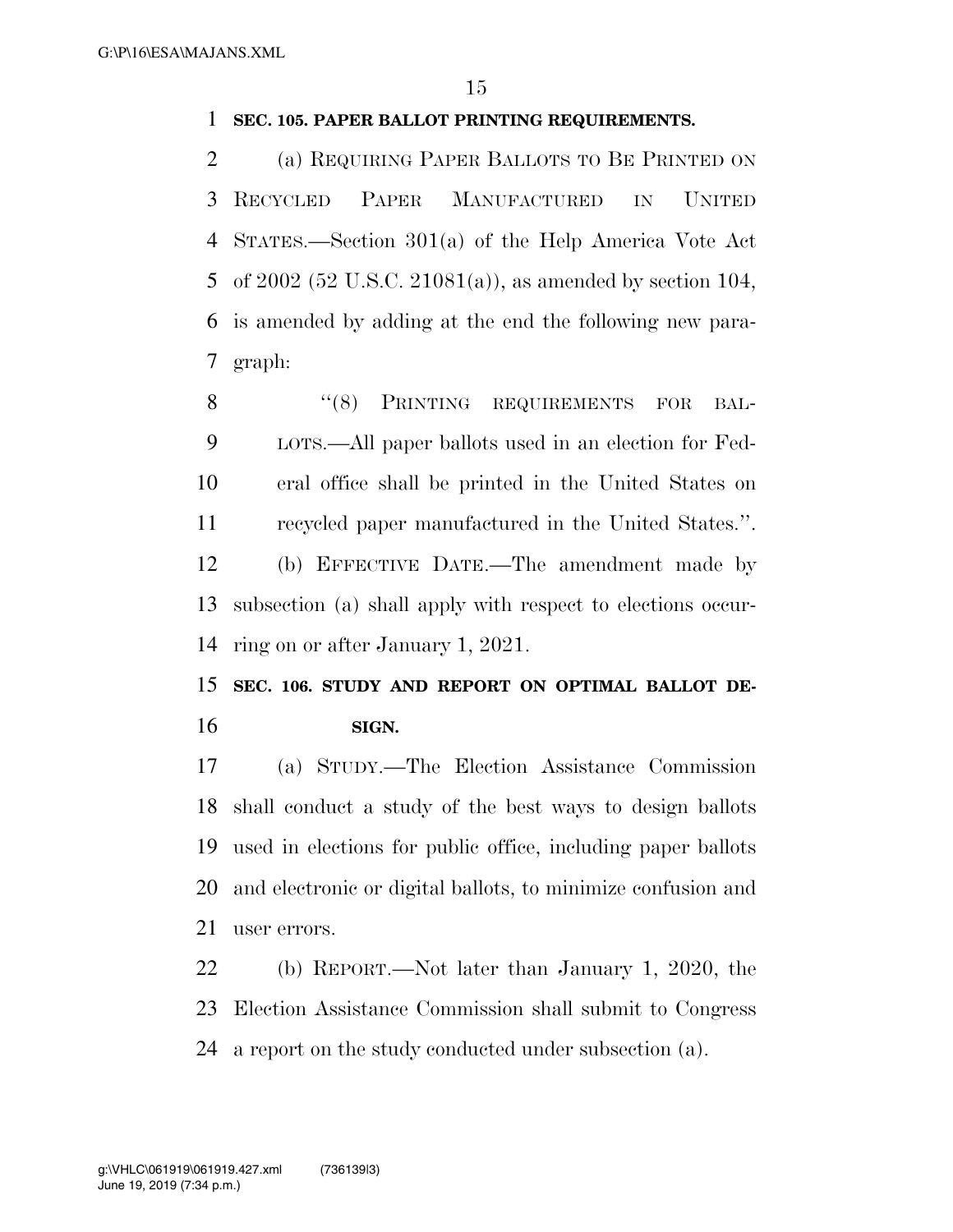**SEC. 107. EFFECTIVE DATE FOR NEW REQUIREMENTS.**  Section 301(d) of the Help America Vote Act of 2002  $3\quad$  (52 U.S.C. 21081(d)) is amended to read as follows: 4 "(d) EFFECTIVE DATE.— 5 "(1) IN GENERAL.—Except as provided in para- graph (2), each State and jurisdiction shall be re- quired to comply with the requirements of this sec- tion on and after January 1, 2006. 9 "(2) SPECIAL RULE FOR CERTAIN REQUIRE- MENTS.—  $((A)$  In GENERAL.—Except as provided in section 105(b) of the Securing America's Fed- eral Elections Act and subparagraphs (B) and (C), the requirements of this section which are first imposed on a State and jurisdiction pursu- ant to the amendments made by the Voter Con- fidence and Increased Accessibility Act of 2019 shall apply with respect to voting systems used for any election for Federal office held in 2020 or any succeeding year. 21 "(B) DELAY FOR JURISDICTIONS USING CERTAIN PAPER RECORD PRINTERS OR CERTAIN SYSTEMS USING OR PRODUCING VOTER-24 VERIFIED PAPER RECORDS IN 2018.

25 "(i) DELAY.—In the case of a juris-diction described in clause (ii), subpara-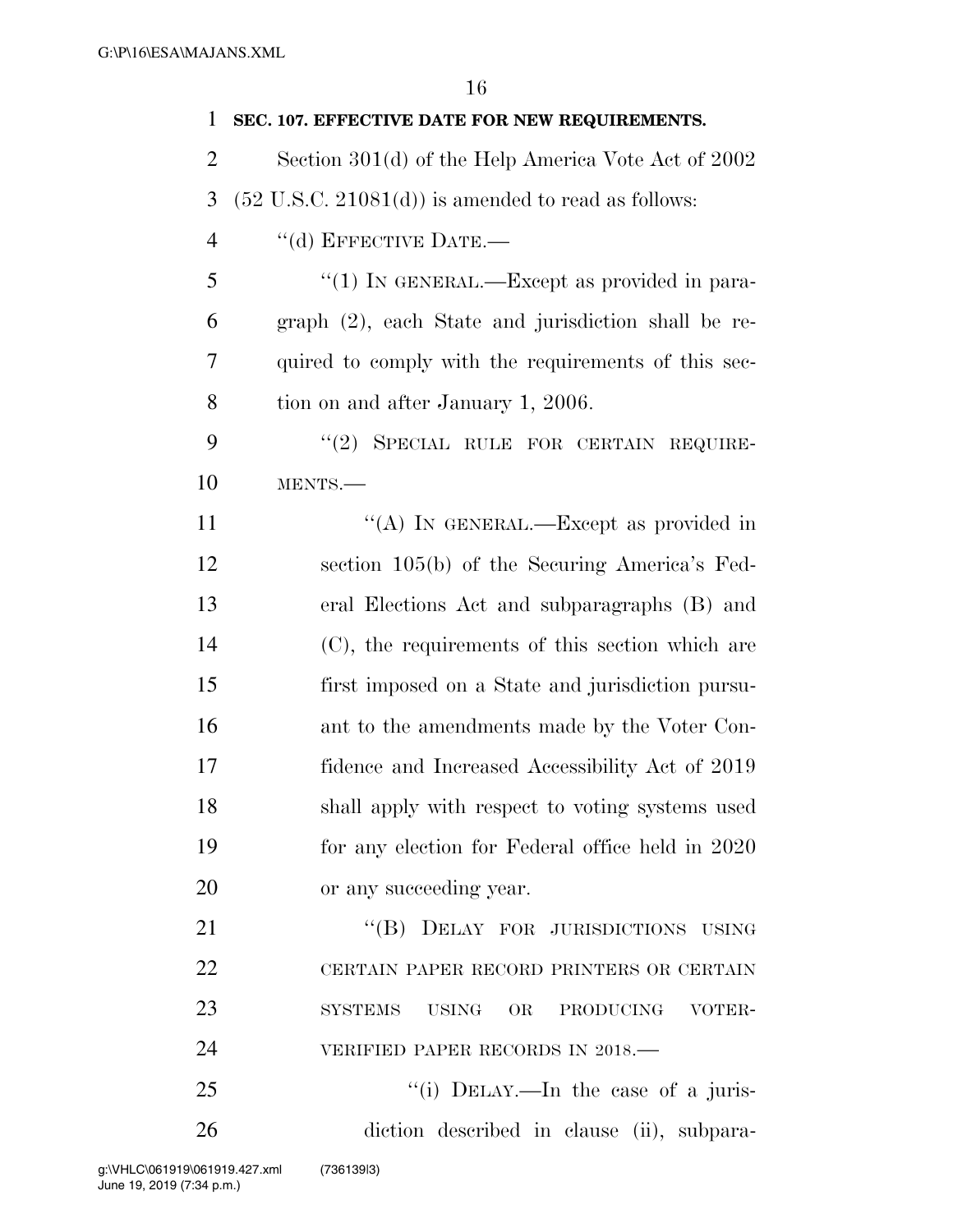| $\mathbf{1}$<br>$graph(A)$ shall apply to a voting system in   |  |
|----------------------------------------------------------------|--|
| $\overline{2}$<br>the jurisdiction as if the reference in such |  |
| 3<br>subparagraph to '2020' were a reference to                |  |
| $\overline{4}$<br>'2022', but only with respect to the fol-    |  |
| 5<br>lowing requirements of this section:                      |  |
| 6<br>"(I) Paragraph $(2)(A)(i)(I)$ of                          |  |
| 7<br>subsection (a) (relating to the use of                    |  |
| 8<br>voter-verified paper ballots).                            |  |
| 9<br>"(II) Paragraph $(3)(B)(ii)(I)$ and                       |  |
| 10<br>$(II)$ of subsection $(a)$ (relating to ac-              |  |
| 11<br>cess to verification from and casting                    |  |
| 12<br>of the durable paper ballot).                            |  |
| "(III) Paragraph $(7)$ of sub-<br>13                           |  |
| 14<br>section (a) (relating to durability and                  |  |
| 15<br>readability requirements for ballots).                   |  |
| "(ii) JURISDICTIONS DESCRIBED.—A<br>16                         |  |
| 17<br>jurisdiction described in this clause is a ju-           |  |
| 18<br>risdiction-                                              |  |
| $\lq\lq$ which used voter-verified<br>19                       |  |
| 20<br>paper record printers attached to di-                    |  |
| 21<br>rect recording electronic voting ma-                     |  |
| 22<br>chines, or which used other voting                       |  |
| 23<br>systems that used or produced paper                      |  |
| 24<br>records of the vote verifiable by voters                 |  |
| 25<br>but that are not in compliance with                      |  |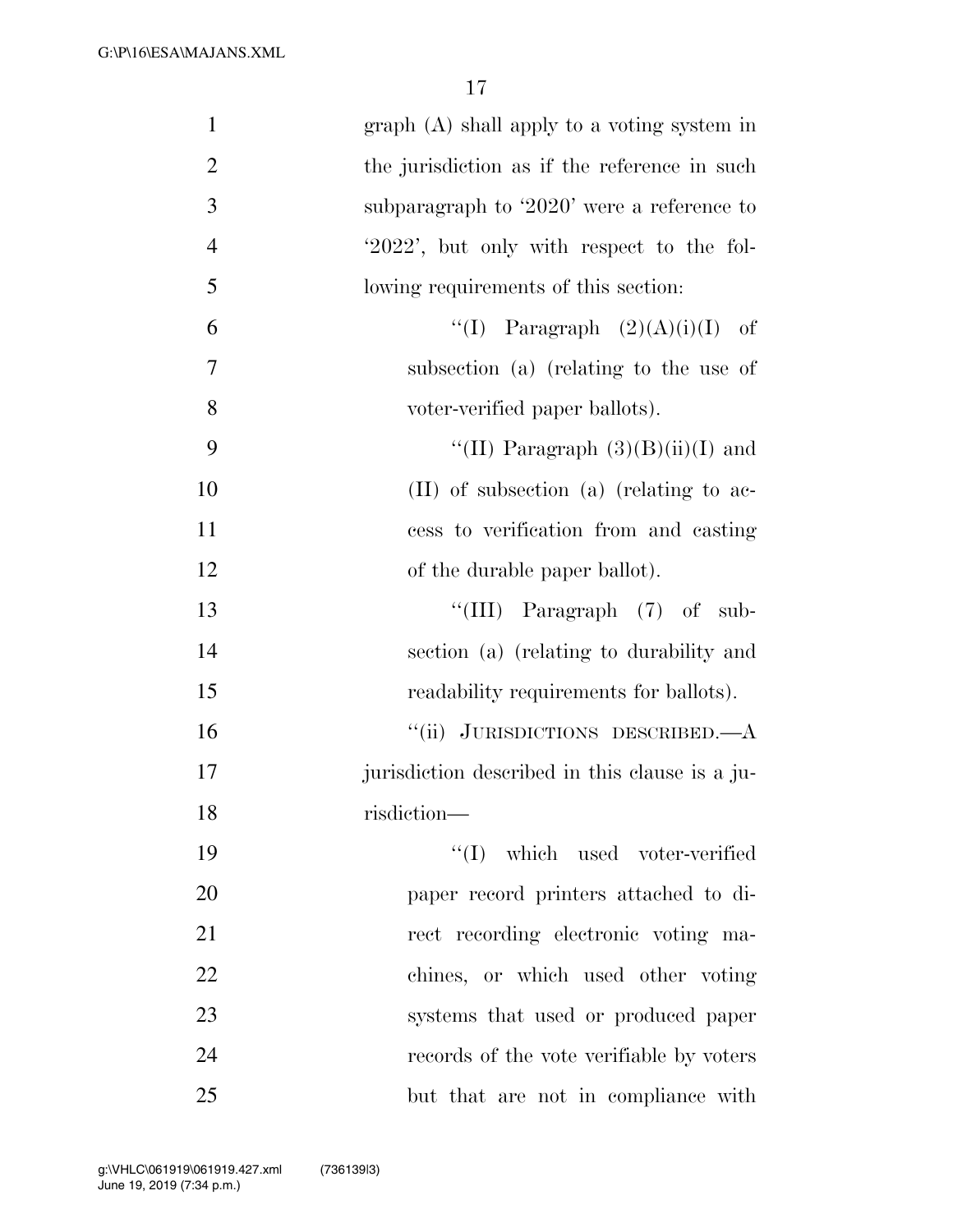| $\mathbf{1}$   | paragraphs $(2)(A)(i)(I), (3)(B)(iii)(I)$      |
|----------------|------------------------------------------------|
| $\overline{2}$ | and $(II)$ , and $(7)$ of subsection $(a)$ (as |
| 3              | amended or added by the Voter Con-             |
| $\overline{4}$ | fidence and Increased Accessibility            |
| 5              | Act of 2019), for the administration           |
| 6              | of the regularly scheduled general             |
| 7              | election for Federal office held in No-        |
| 8              | vember 2018; and                               |
| 9              | $\lq\lq$ (II) which will continue to use       |
| 10             | such printers or systems for the ad-           |
| 11             | ministration of elections for Federal          |
| 12             | office held in years before 2022.              |
| 13             | MANDATORY AVAILABILITY OF<br>``(iii)           |
| 14             | PAPER<br>BALLOTS AT POLLING PLACES             |
| 15             | <b>USING</b><br>GRANDFATHERED PRINTERS AND     |
| 16             | SYSTEMS.-                                      |
| 17             | "(I) REQUIRING BALLOTS TO BE                   |
| 18             | OFFERED AND PROVIDED.—The ap-                  |
| 19             | propriate election official at each poll-      |
| 20             | ing place that uses a printer or sys-          |
| 21             | tem described in clause $(ii)(I)$ for the      |
| 22             | administration of elections for Federal        |
| 23             | office shall offer each individual who         |
| 24             | is eligible to cast a vote in the election     |
| 25             | at the polling place the opportunity to        |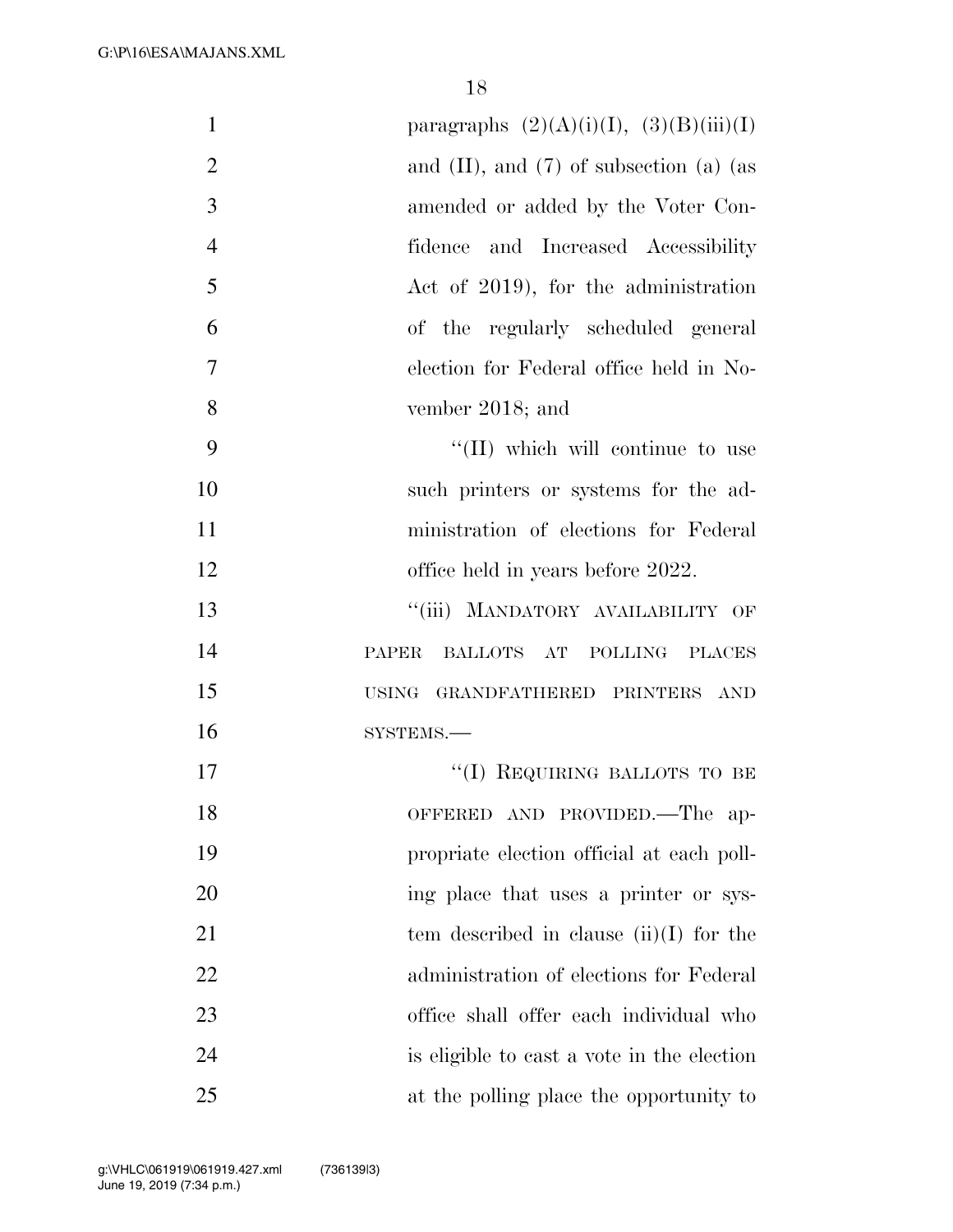| $\mathbf{1}$   | east the vote using a blank pre-print-   |
|----------------|------------------------------------------|
| $\overline{2}$ | ed paper ballot which the individual     |
| 3              | may mark by hand and which is not        |
| $\overline{4}$ | produced by the direct recording elec-   |
| 5              | tronic voting machine or other such      |
| 6              | system. The official shall provide the   |
| 7              | individual with the ballot and the sup-  |
| 8              | plies necessary to mark the ballot, and  |
| 9              | shall ensure (to the greatest extent     |
| 10             | practicable) that the waiting period     |
| 11             | for the individual to cast a vote is the |
| 12             | lesser of 30 minutes or the average      |
| 13             | waiting period for an individual who     |
| 14             | does not agree to cast the vote using    |
| 15             | such a paper ballot under this clause.   |
| 16             | "(II) TREATMENT OF BALLOT.-              |
| 17             | Any paper ballot which is east by an     |
| 18             | individual under this clause shall be    |
| 19             | counted and otherwise treated as a       |
| 20             | regular ballot for all purposes (includ- |
| 21             | ing by incorporating it into the final   |
| 22             | unofficial vote count (as defined by     |
| 23             | the State) for the precinct) and not as  |
| 24             | a provisional ballot, unless the indi-   |
| 25             | vidual casting the ballot would have     |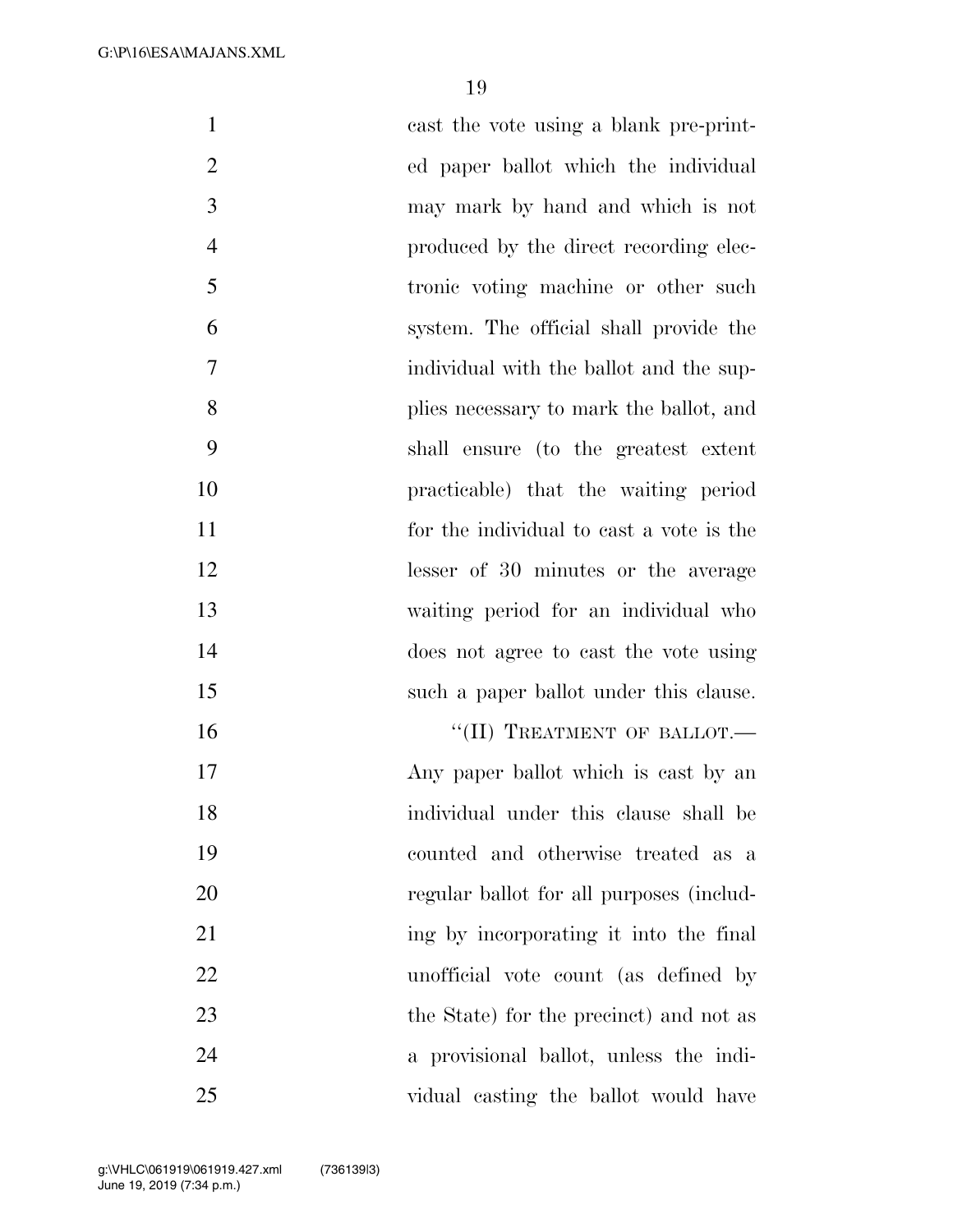otherwise been required to cast a pro-2 visional ballot.

3 "(III) POSTING OF NOTICE.— The appropriate election official shall ensure there is prominently displayed at each polling place a notice that de- scribes the obligation of the official to offer individuals the opportunity to cast votes using a pre-printed blank 10 paper ballot.

 $``(IV)$  TRAINING OF ELECTION OFFICIALS.—The chief State election official shall ensure that election offi- cials at polling places in the State are aware of the requirements of this clause, including the requirement to display a notice under subclause (III), and are aware that it is a violation of the requirements of this title for an election official to fail to offer an indi- vidual the opportunity to cast a vote using a blank pre-printed paper ballot. 23 "'(V) PERIOD OF APPLICA- BILITY.—The requirements of this clause apply only during the period in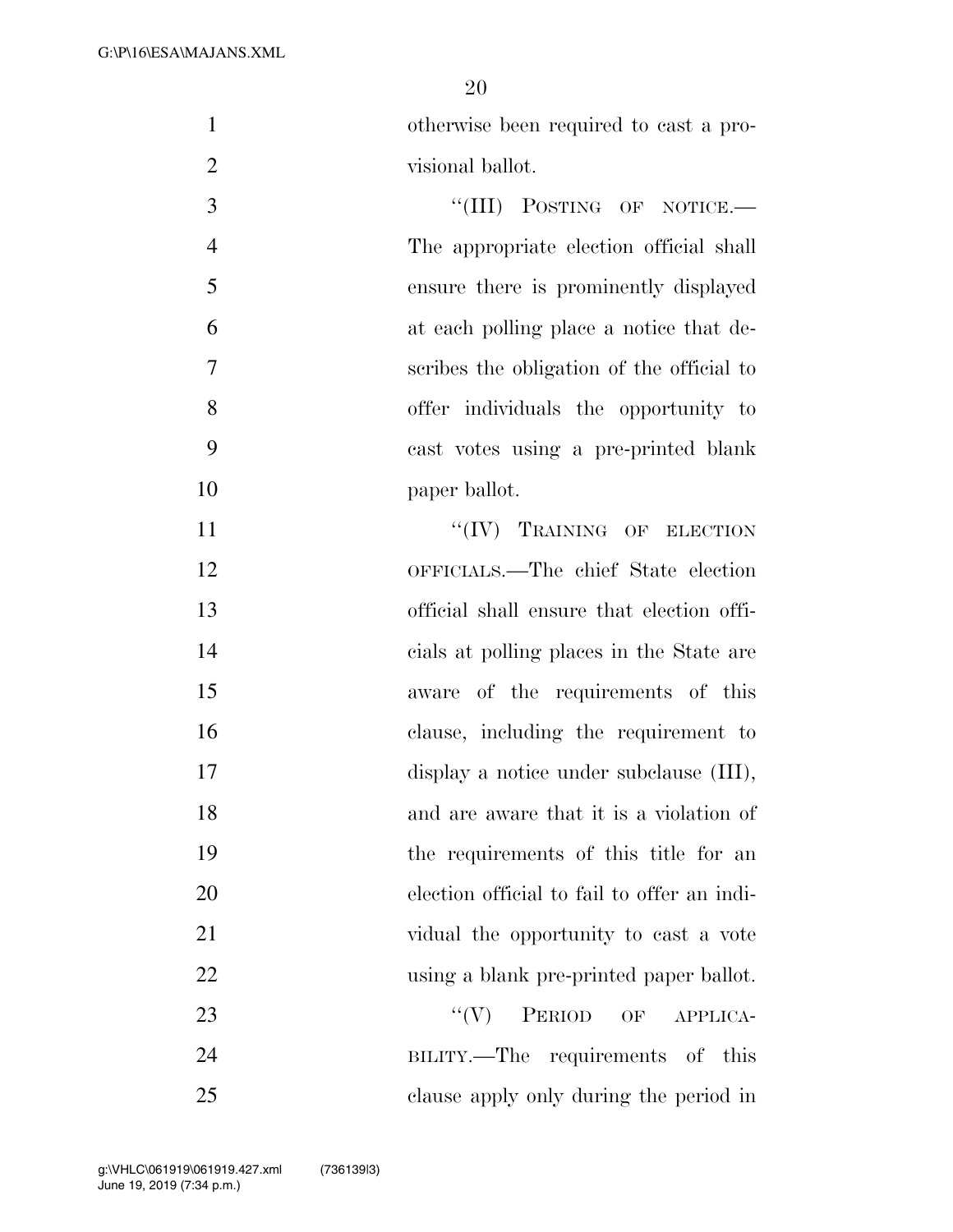G:\P\16\ESA\MAJANS.XML

| $\mathbf{1}$   | which the delay is in effect under                    |
|----------------|-------------------------------------------------------|
| $\overline{2}$ | clause (i).                                           |
| 3              | "(C) SPECIAL RULE FOR JURISDICTIONS                   |
| $\overline{4}$ | CERTAIN NONTABULATING BALLOT<br><b>USING</b>          |
| 5              | MARKING DEVICES.—In the case of a jurisdic-           |
| 6              | tion which uses a nontabulating ballot marking        |
| $\overline{7}$ | device which automatically deposits the ballot        |
| 8              | into a privacy sleeve, subparagraph (A) shall         |
| 9              | apply to a voting system in the jurisdiction as       |
| 10             | if the reference in such subparagraph to 'any         |
| 11             | election for Federal office held in 2020 or any       |
| 12             | succeeding year' were a reference to 'elections       |
| 13             | for Federal office occurring held in 2022 or          |
| 14             | each succeeding year', but only with respect to       |
| 15             | paragraph $(3)(B)(iii)(II)$ of subsection (a) (re-    |
| 16             | lating to nonmanual casting of the durable            |
| 17             | paper ballot).".                                      |
| 18             | PART 2-GRANTS TO CARRY OUT                            |
| 19             | <b>IMPROVEMENTS</b>                                   |
| 20             | SEC. 111. GRANTS FOR OBTAINING COMPLIANT PAPER BAL-   |
| 21             | LOT VOTING SYSTEMS AND CARRYING OUT                   |
| 22             | VOTING SYSTEM SECURITY IMPROVEMENTS.                  |
| 23             | (a) AVAILABILITY OF GRANTS.—Subtitle D of title       |
|                | 24 II of the Help America Vote Act of 2002 (52 U.S.C. |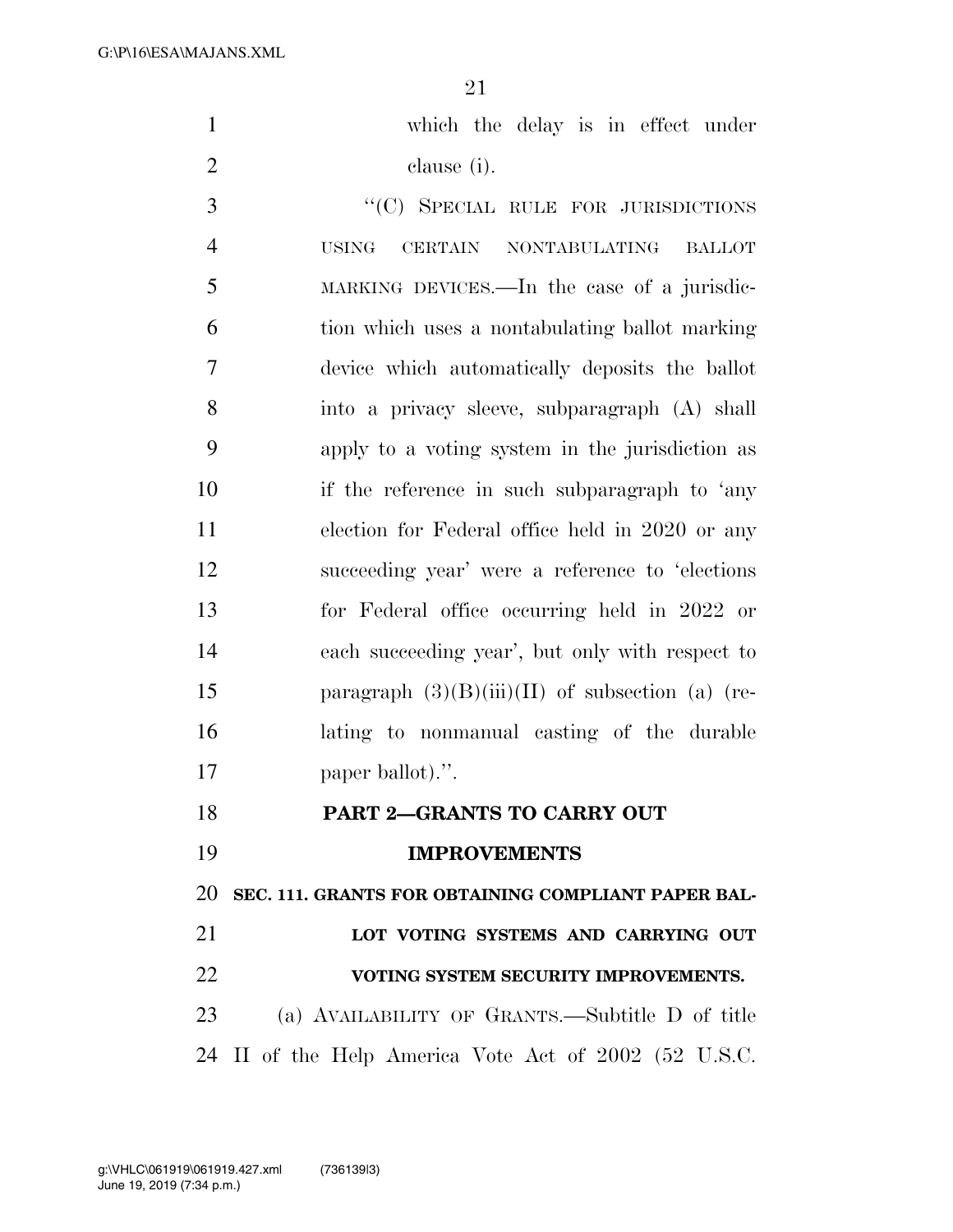21001 et seq.) is amended by adding at the end the fol-lowing new part:

# **''PART 7—GRANTS FOR OBTAINING COMPLIANT PAPER BALLOT VOTING SYSTEMS AND CAR- RYING OUT VOTING SYSTEM SECURITY IM- PROVEMENTS ''SEC. 297. GRANTS FOR OBTAINING COMPLIANT PAPER BALLOT VOTING SYSTEMS AND CARRYING OUT VOTING SYSTEM SECURITY IMPROVE- MENTS.**  11 "(a) AVAILABILITY AND USE OF GRANT.—The Com- mission shall make a grant to each eligible State— 13  $\frac{13}{10}$  to replace a voting system— 14 ''(A) which does not meet the requirements which are first imposed on the State pursuant to the amendments made by the Voter Con- fidence and Increased Accessibility Act of 2019 with a voting system which does meet such re- quirements, for use in the regularly scheduled general elections for Federal office held in No- vember 2020, or 22 "'(B) which does meet such requirements but which is not in compliance with the most recent voluntary voting system guidelines issued by the Commission prior to the regularly sched-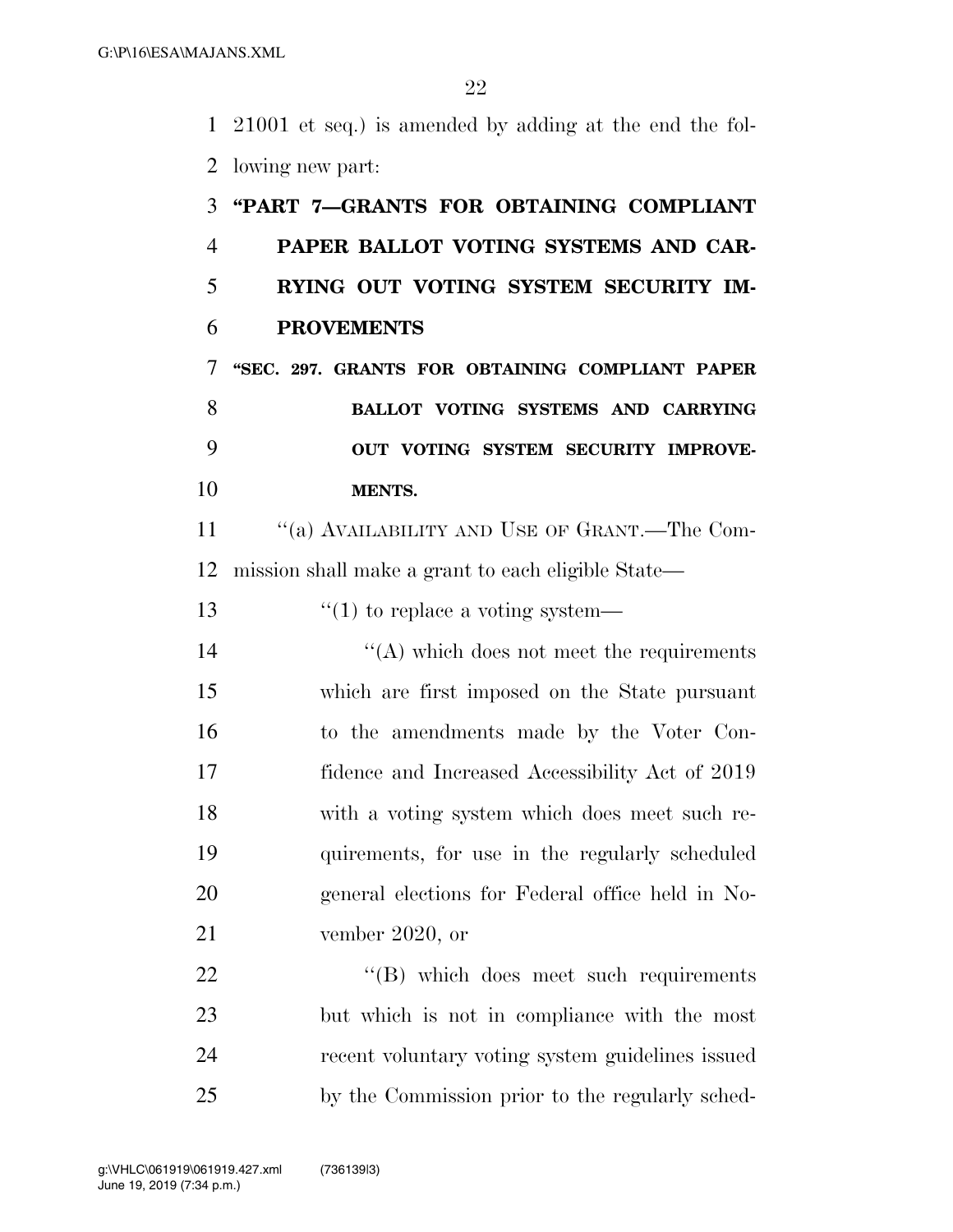uled general election for Federal office held in November 2020 with another system which does meet such requirements and is in compliance 4 with such guidelines; ''(2) to carry out voting system security im- provements described in section 297A with respect to the regularly scheduled general elections for Fed- eral office held in November 2020 and each suc- ceeding election for Federal office; and  $\frac{10}{20}$  to implement and model best practices for ballot design, ballot instructions, and the testing of ballots. ''(b) AMOUNT OF GRANT.—The amount of a grant made to a State under this section shall be such amount as the Commission determines to be appropriate, except that such amount may not be less than the product of \$1 and the average of the number of individuals who cast votes in any of the two most recent regularly scheduled general elections for Federal office held in the State.

 ''(c) PRO RATA REDUCTIONS.—If the amount of funds appropriated for grants under this part is insuffi- cient to ensure that each State receives the amount of the grant calculated under subsection (b), the Commission shall make such pro rata reductions in such amounts as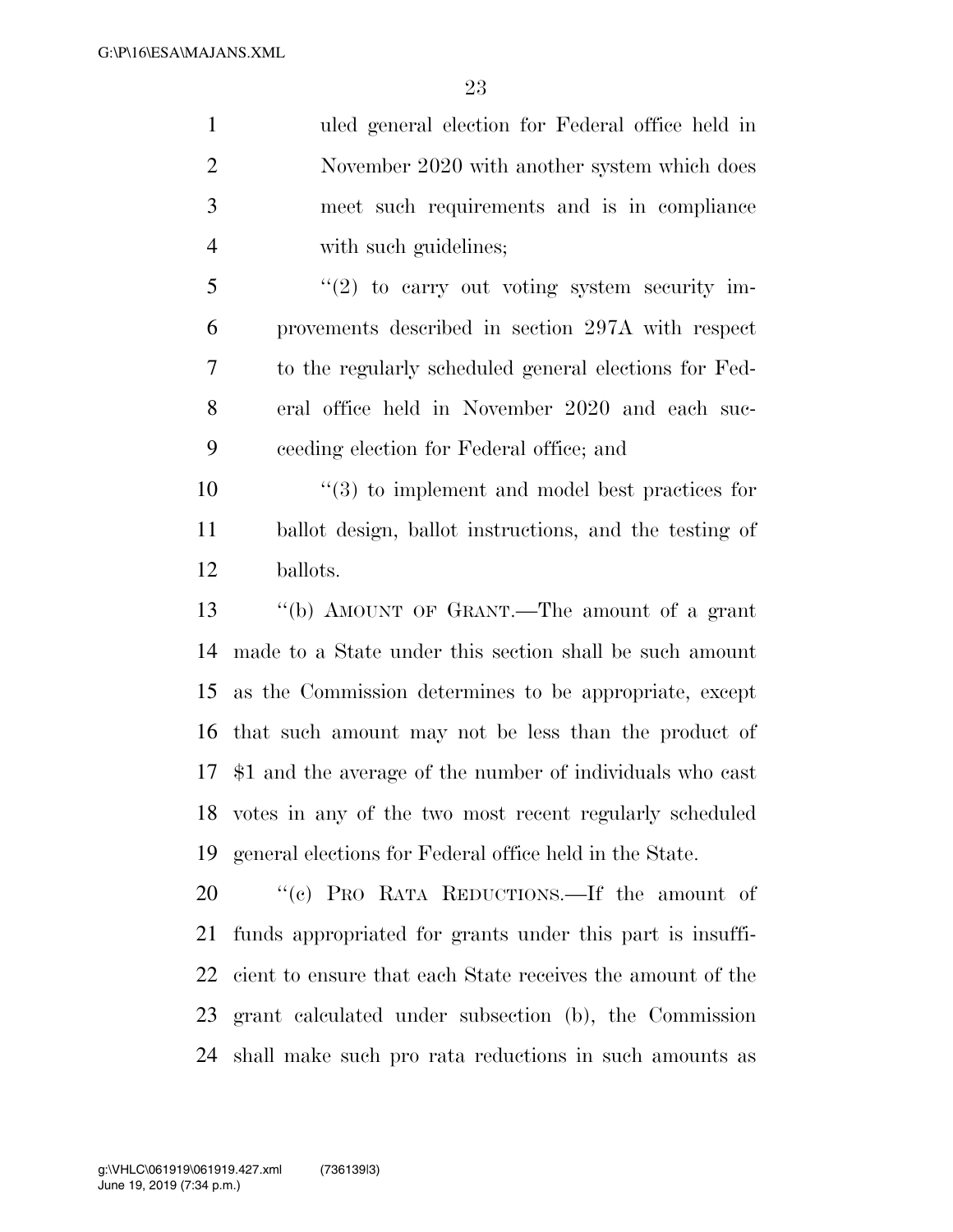G:\P\16\ESA\MAJANS.XML

| 1              | may be necessary to ensure that the entire amount appro- |
|----------------|----------------------------------------------------------|
| $\overline{2}$ | priated under this part is distributed to the States.    |
| 3              | "(d) SURPLUS APPROPRIATIONS.—If the amount of            |
| 4              | funds appropriated for grants authorized under section   |
| 5              | $297D(a)(2)$ exceed the amount necessary to meet the re- |
| 6              | quirements of subsection (b), the Commission shall con-  |
| 7              | sider the following in making a determination to award   |
| 8              | remaining funds to a State:                              |
| 9              | $\lq(1)$ The record of the State in carrying out the     |
| 10             | following with respect to the administration of elec-    |
| 11             | tions for Federal office:                                |
| 12             | "(A) Providing voting machines that are                  |
| 13             | less than 10 years old.                                  |
| 14             | $\lq\lq$ (B) Implementing strong chain of custody        |
| 15             | procedures for the physical security of voting           |
| 16             | equipment and paper records at all stages of             |
| 17             | the process.                                             |
| 18             | "(C) Conducting pre-election testing on                  |
| 19             | every voting machine and ensuring that paper             |
| 20             | ballots are available wherever electronic ma-            |
| 21             | chines are used.                                         |
| 22             | "(D) Maintaining offline backups of voter                |
| 23             | registration lists.                                      |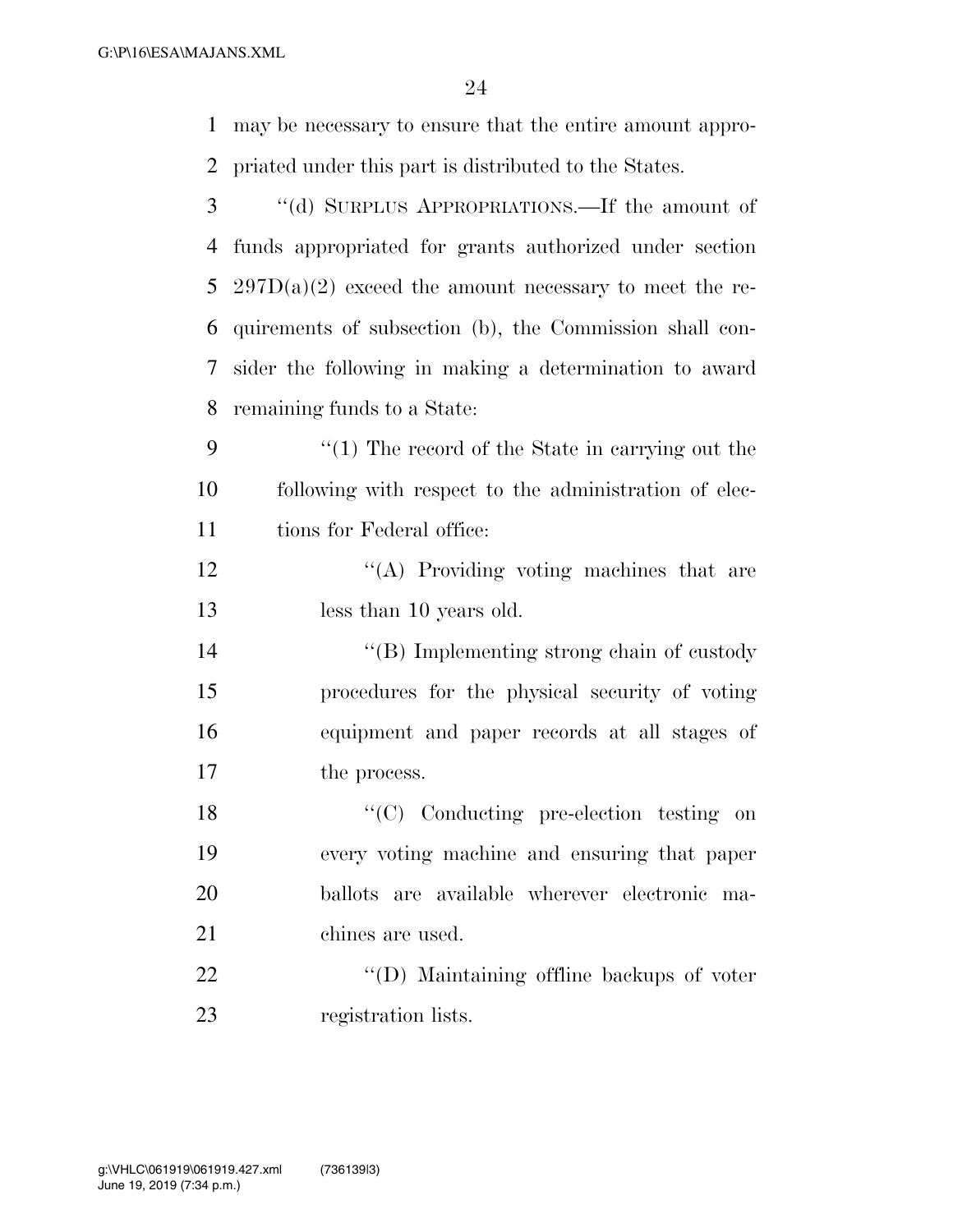| $\mathbf{1}$   | "(E) Providing a secure voter registration                   |
|----------------|--------------------------------------------------------------|
| $\overline{2}$ | database that logs requests submitted to the                 |
| 3              | database.                                                    |
| $\overline{4}$ | "(F) Publishing and enforcing a policy de-                   |
| 5              | tailing use limitations and security safeguards              |
| 6              | to protect the personal information of voters in             |
| 7              | the voter registration process.                              |
| 8              | "(G) Providing secure processes and proce-                   |
| 9              | dures for reporting vote tallies.                            |
| 10             | "(H) Providing a secure platform for dis-                    |
| 11             | seminating vote totals.                                      |
| 12             | $\lq(2)$ Evidence of established conditions of inno-         |
| 13             | vation and reform in providing voting system secu-           |
| 14             | rity and the proposed plan of the State for imple-           |
| 15             | menting additional conditions.                               |
| 16             | "(3) Evidence of collaboration between relevant              |
| 17             | stakeholders, including local election officials, in de-     |
| 18             | veloping the grant implementation plan described in          |
| 19             | section 297B.                                                |
| 20             | $\cdot$ (4) The plan of the State to conduct a rig-          |
| 21             | orous evaluation of the effectiveness of the activities      |
| 22             | carried out with the grant.                                  |
| 23             | "(e) ABILITY OF REPLACEMENT SYSTEMS TO AD-                   |
| 24             | MINISTER RANKED CHOICE ELECTIONS.—To the greatest            |
| 25             | extent practicable, an eligible State which receives a grant |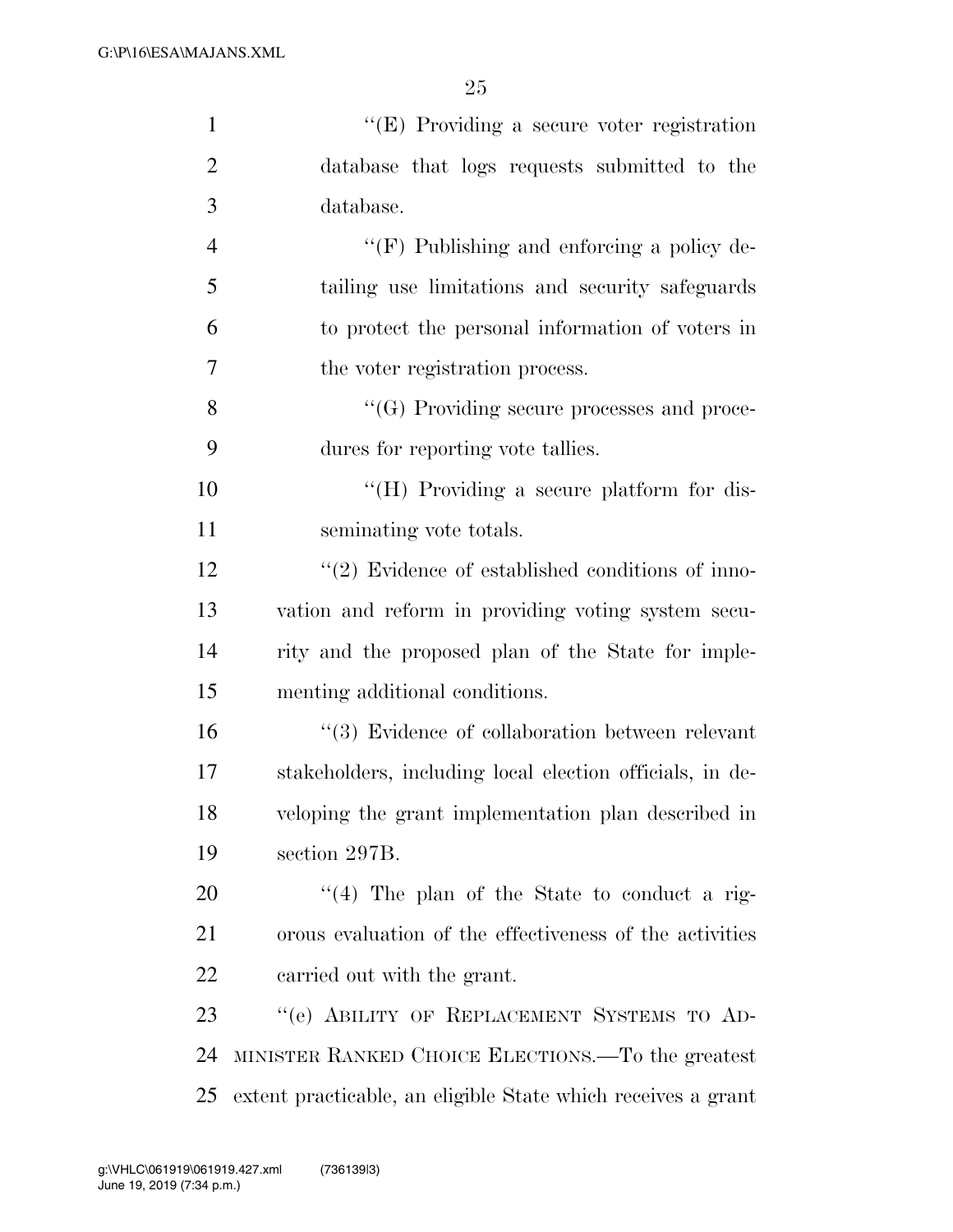to replace a voting system under this section shall ensure that the replacement system is capable of administering a system of ranked choice voting under which each voter shall rank the candidates for the office in the order of the voter's preference.

# **''SEC. 297A. VOTING SYSTEM SECURITY IMPROVEMENTS DESCRIBED.**

8 "(a) PERMITTED USES.—A voting system security improvement described in this section is any of the fol-lowing:

 $\frac{1}{2}$  (1) The acquisition of goods and services from qualified election infrastructure vendors by purchase, lease, or such other arrangements as may be appro-priate.

''(2) Cyber and risk mitigation training.

16 ''(3) A security risk and vulnerability assess- ment of the State's election infrastructure which is carried out by a provider of cybersecurity services under a contract entered into between the chief State election official and the provider.

 $\frac{1}{2}$  The maintenance of election infrastruc- ture, including addressing risks and vulnerabilities which are identified under either of the security risk and vulnerability assessments described in para-graph (3), except that none of the funds provided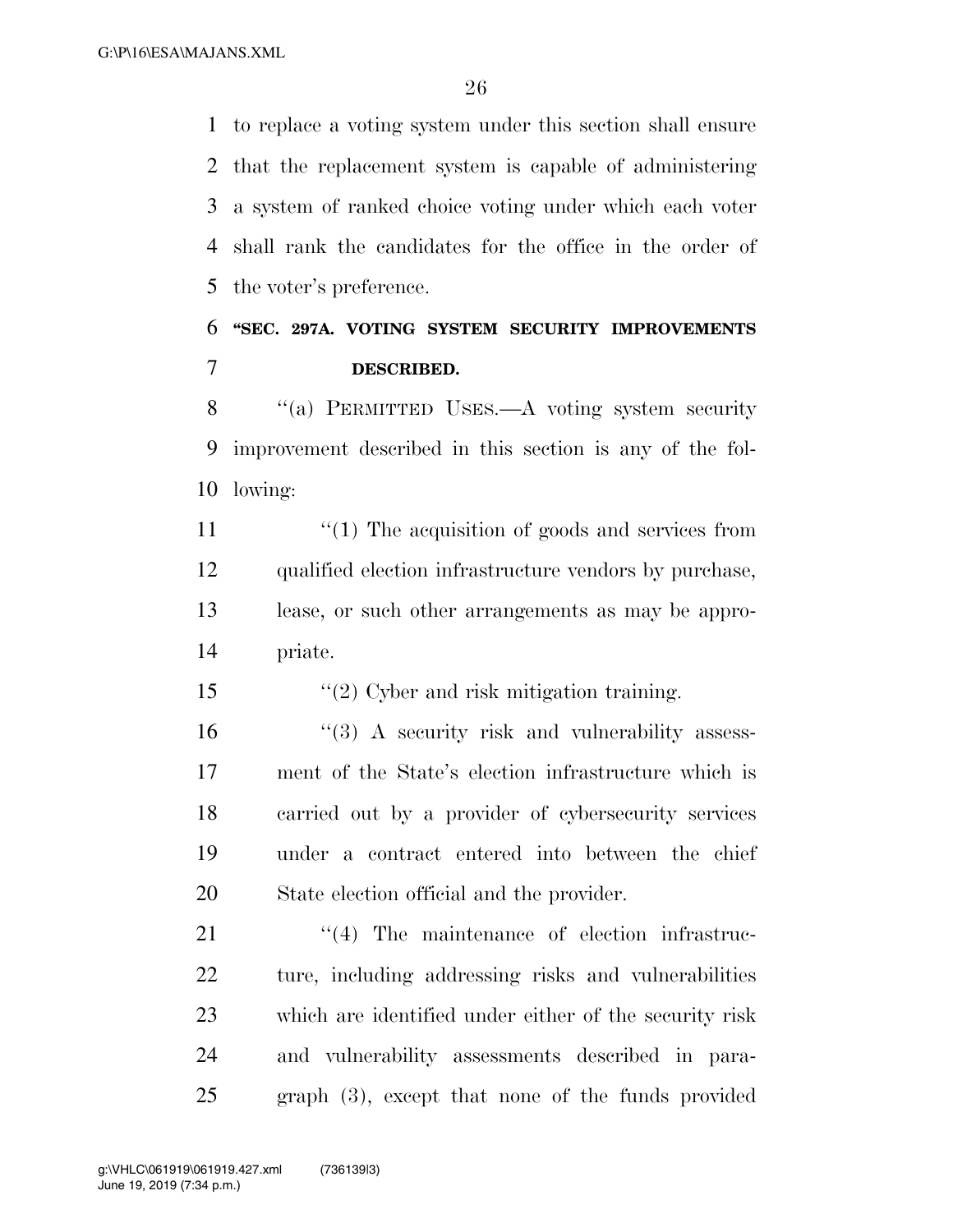under this part may be used to renovate or replace a building or facility which is used primarily for pur- poses other than the administration of elections for public office.

 ''(5) Providing increased technical support for any information technology infrastructure that the chief State election official deems to be part of the State's election infrastructure or designates as crit- ical to the operation of the State's election infra-structure.

11  $\frac{1}{6}$  Enhancing the cybersecurity and oper- ations of the information technology infrastructure described in paragraph (4).

14  $\frac{1}{2}$  Enhancing the cybersecurity of voter reg-istration systems.

 ''(b) QUALIFIED ELECTION INFRASTRUCTURE VEN-DORS DESCRIBED.—

18 "(1) IN GENERAL.—For purposes of this part, a 'qualified election infrastructure vendor' is any person who provides, supports, or maintains, or who seeks to provide, support, or maintain, election in- frastructure on behalf of a State, unit of local gov- ernment, or election agency, who meets the criteria described in paragraph (2).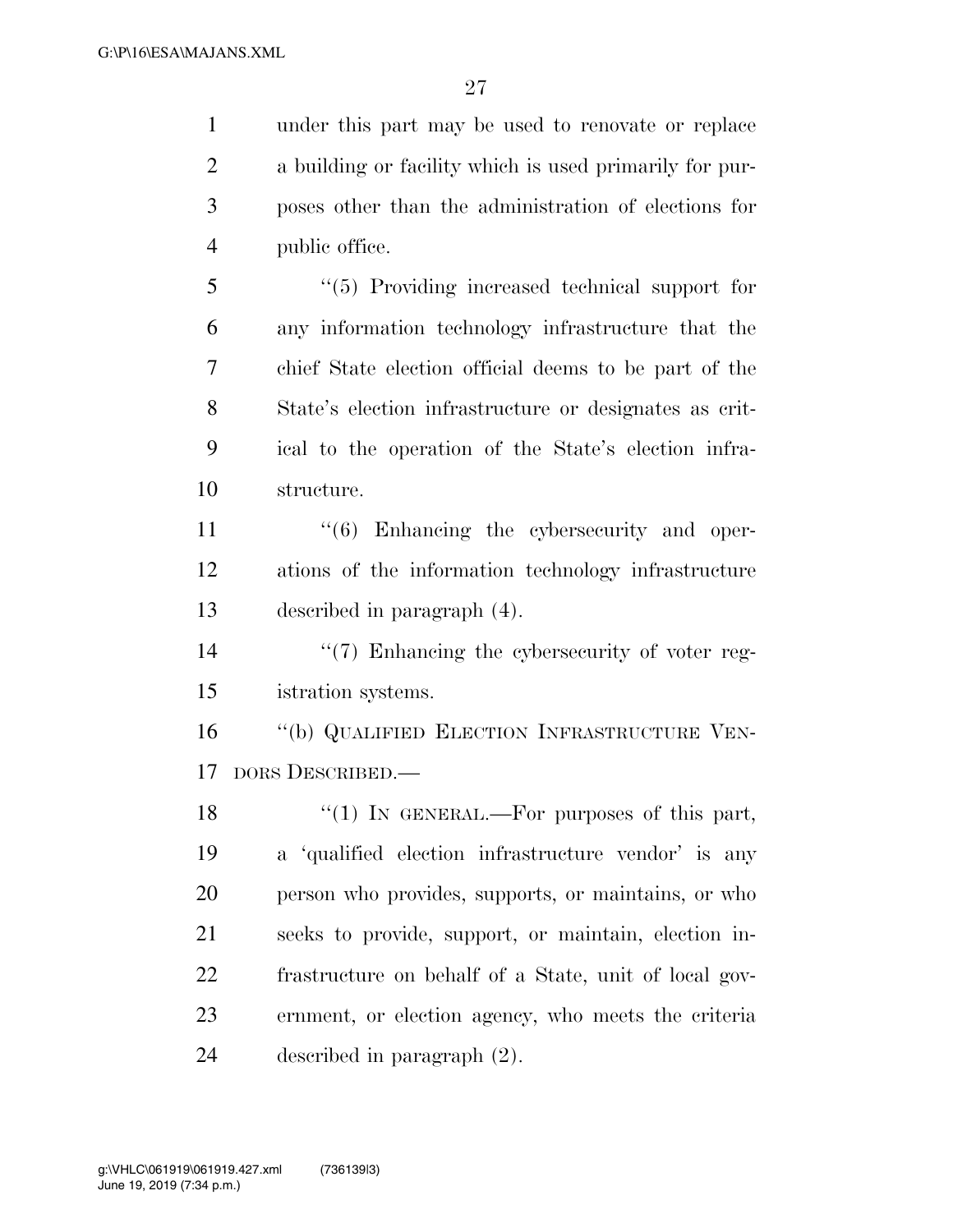| $\mathbf{1}$   | $\lq(2)$ CRITERIA.—The criteria described in this      |
|----------------|--------------------------------------------------------|
| $\overline{2}$ | paragraph are such criteria as the Chairman, in co-    |
| 3              | ordination with the Secretary of Homeland Security,    |
| $\overline{4}$ | shall establish and publish, and shall include each of |
| 5              | the following requirements:                            |
| 6              | "(A) The vendor must be owned and con-                 |
| 7              | trolled by a citizen or permanent resident of the      |
| 8              | United States.                                         |
| 9              | $\lq\lq$ . The vendor must disclose to the             |
| 10             | Chairman and the Secretary, and to the chief           |
| 11             | State election official of any State to which the      |
| 12             | vendor provides any goods and services with            |
| 13             | funds provided under this part, of any sourcing        |
| 14             | outside the United States for parts of the elec-       |
| 15             | tion infrastructure.                                   |
| 16             | "(C) The vendor agrees to ensure that the              |
| 17             | election infrastructure will be developed and          |
| 18             | maintained in a manner that is consistent with         |
| 19             | the cybers ecurity best practices issued by the        |
| 20             | Technical Guidelines Development Committee.            |
| 21             | "(D) The vendor agrees to maintain its in-             |
| 22             | formation technology infrastructure in a man-          |
| 23             | ner that is consistent with the cybersecurity          |
| 24             | best practices issued by the Technical Guide-          |
| 25             | lines Development Committee.                           |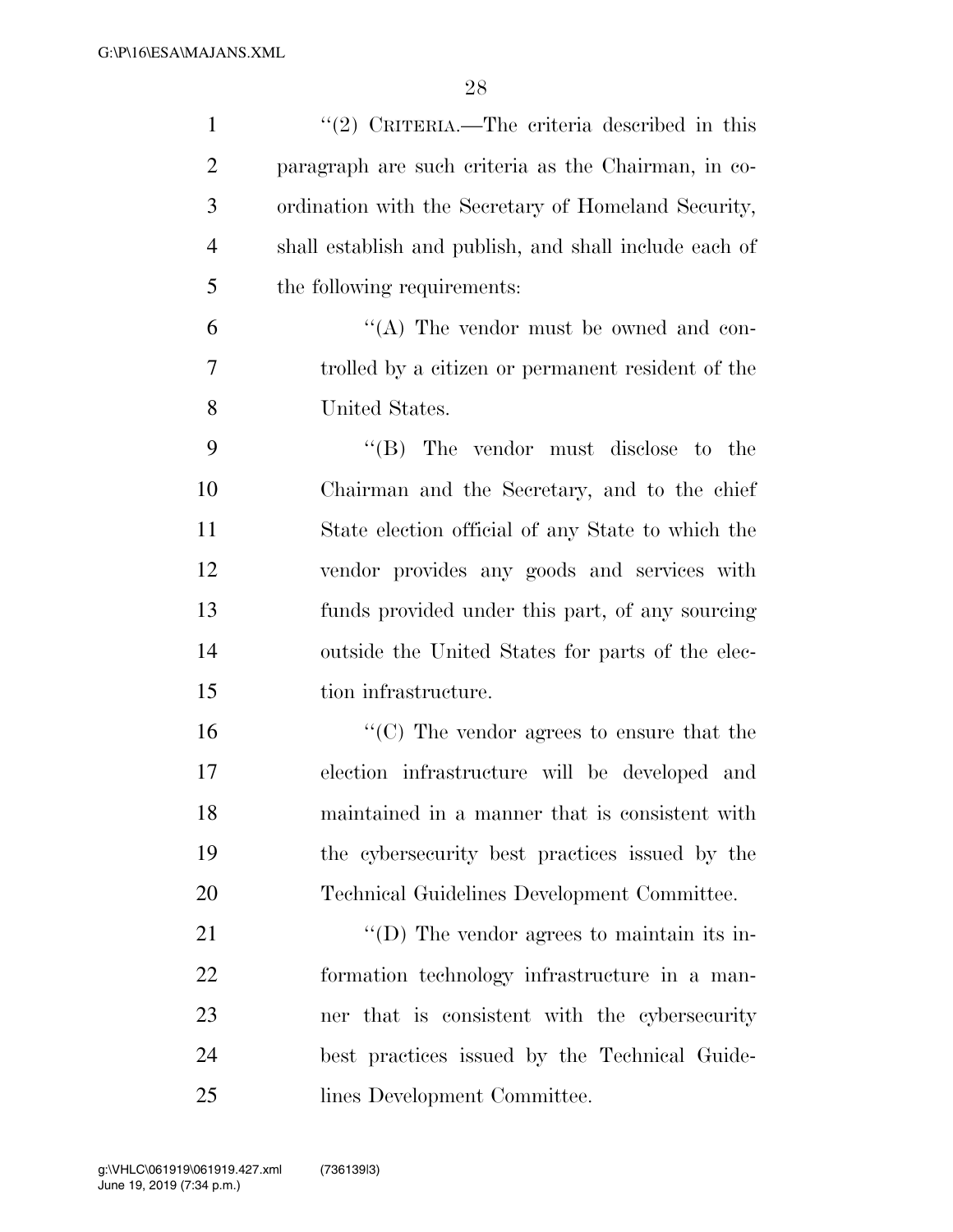G:\P\16\ESA\MAJANS.XML

| $\mathbf{1}$   | " $(E)$ The vendor agrees to meet the re-         |
|----------------|---------------------------------------------------|
| $\overline{2}$ | quirements of paragraph (3) with respect to       |
| 3              | any known or suspected cybersecurity incidents    |
| $\overline{4}$ | involving any of the goods and services provided  |
| 5              | by the vendor pursuant to a grant under this      |
| 6              | part.                                             |
| 7              | $\lq\lq(F)$ The vendor agrees to permit inde-     |
| 8              | pendent security testing by the Commission (in    |
| 9              | accordance with section $231(a)$ and by the Sec-  |
| 10             | retary of the goods and services provided by the  |
| 11             | vendor pursuant to a grant under this part.       |
| 12             | CYBERSECURITY INCIDENT<br>(3)<br><b>REPORTING</b> |
| 13             | REQUIREMENTS.                                     |
| 14             | "(A) IN GENERAL.—A vendor meets the               |
| 15             | requirements of this paragraph if, upon becom-    |
| 16             | ing aware of the possibility that an election cy- |
| 17             | bersecurity incident has occurred involving any   |
| 18             | of the goods and services provided by the ven-    |
| 19             | dor pursuant to a grant under this part—          |
| 20             | "(i) the vendor promptly assesses                 |
| 21             | whether or not such an incident occurred,         |
| 22             | and submits a notification meeting the re-        |
| 23             | quirements of subparagraph (B) to the             |
| 24             | Secretary and the Chairman of the assess-         |
| 25             | ment as soon as practicable (but in no case       |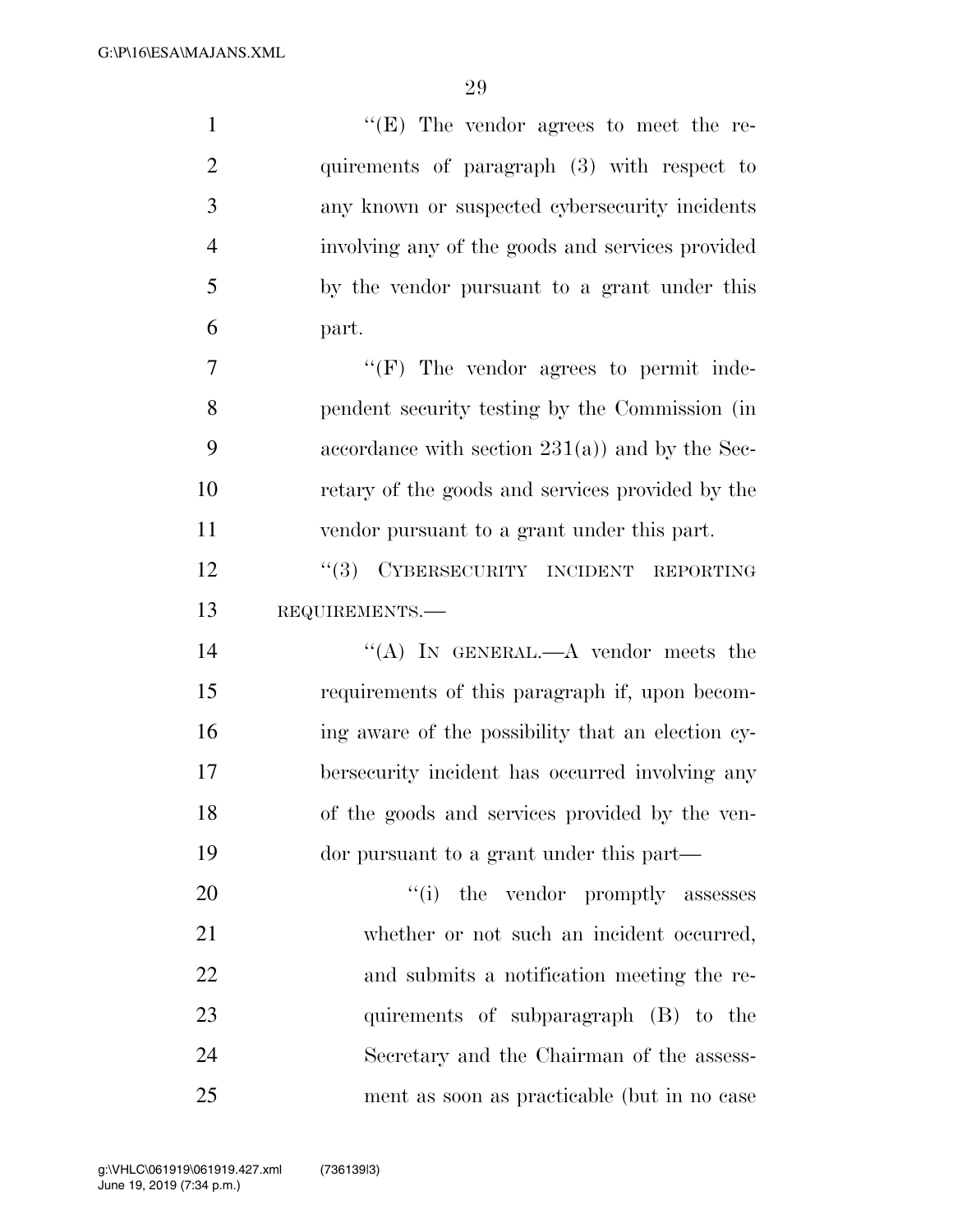1 later than 3 days after the vendor first be- comes aware of the possibility that the in-cident occurred);

 $''(ii)$  if the incident involves goods or services provided to an election agency, the vendor submits a notification meeting the requirements of subparagraph (B) to the agency as soon as practicable (but in no case later than 3 days after the vendor first becomes aware of the possibility that 11 the incident occurred), and cooperates with the agency in providing any other nec- essary notifications relating to the inci-dent; and

15  $\frac{1}{10}$  the vendor provides all necessary updates to any notification submitted 17 under clause (i) or clause (ii).

18 "(B) CONTENTS OF NOTIFICATIONS.— Each notification submitted under clause (i) or clause (ii) of subparagraph (A) shall contain 21 the following information with respect to any election cybersecurity incident covered by the notification: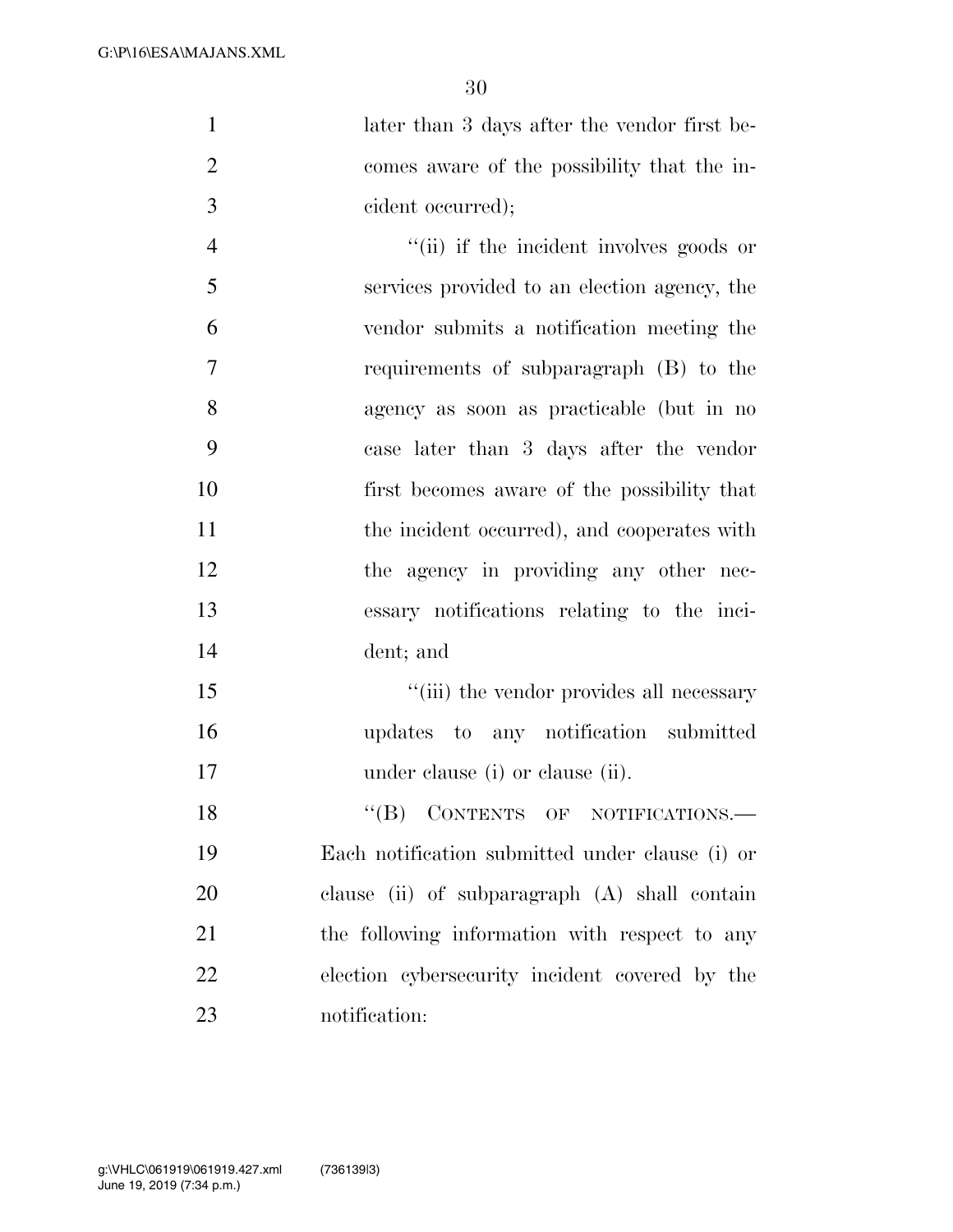| $\mathbf{1}$   | "(i) The date, time, and time zone           |
|----------------|----------------------------------------------|
| $\overline{2}$ | when the election cybersecurity incident     |
| 3              | began, if known.                             |
| $\overline{4}$ | "(ii) The date, time, and time zone          |
| 5              | when the election cybersecurity incident     |
| 6              | was detected.                                |
| $\overline{7}$ | "(iii) The date, time, and duration of       |
| 8              | the election cybers ecurity incident.        |
| 9              | "(iv) The circumstances of the elec-         |
| 10             | tion cybersecurity incident, including the   |
| 11             | specific election infrastructure systems be- |
| 12             | lieved to have been accessed and informa-    |
| 13             | tion acquired, if any.                       |
| 14             | $f'(v)$ Any planned and implemented          |
| 15             | technical measures to respond to and re-     |
| 16             | cover from the incident.                     |
| 17             | "(vi) In the case of any notification        |
| 18             | which is an update to a prior notification,  |
| 19             | any additional material information relat-   |
| 20             | ing to the incident, including technical     |
| 21             | data, as it becomes available.               |
| 22             | "SEC. 297B. ELIGIBILITY OF STATES.           |

23 ''A State is eligible to receive a grant under this part 24 if the State submits to the Commission, at such time and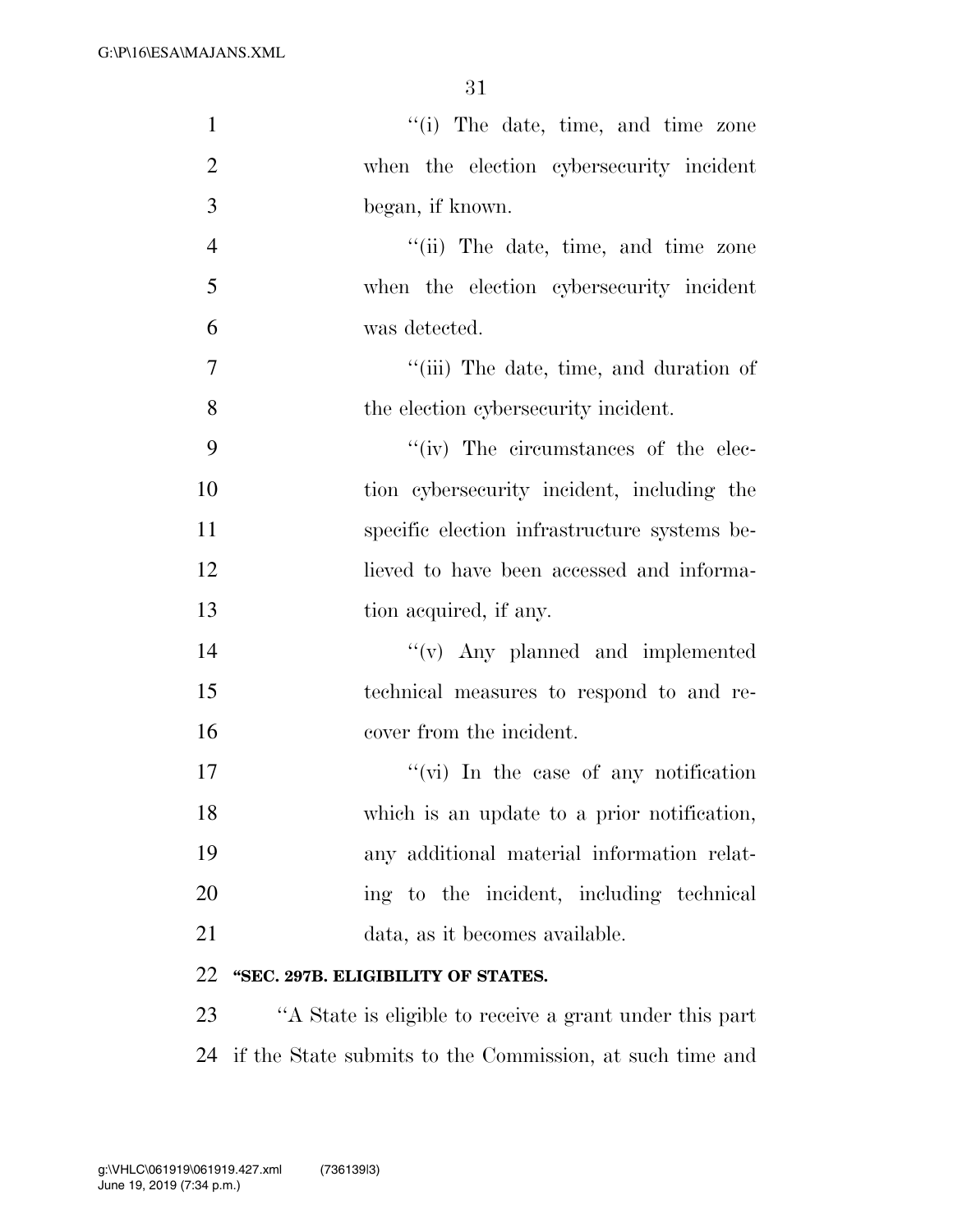in such form as the Commission may require, an applica-tion containing—

- ''(1) a description of how the State will use the grant to carry out the activities authorized under this part;
- $(6)$  ''(2) a certification and assurance that, not later than 5 years after receiving the grant, the State will carry out voting system security improve-ments, as described in section 297A; and
- 10  $(3)$  such other information and assurances as 11 the Commission may require.

### **''SEC. 297C. REPORTS TO CONGRESS.**

 ''Not later than 90 days after the end of each fiscal year, the Commission shall submit a report to the appro- priate congressional committees, including the Committees on Homeland Security, House Administration, and the Ju- diciary of the House of Representatives and the Commit- tees on Homeland Security and Governmental Affairs, the Judiciary, and Rules and Administration of the Senate, on the activities carried out with the funds provided under this part.

### **''SEC. 297D. AUTHORIZATION OF APPROPRIATIONS.**

 ''(a) AUTHORIZATION.—There are authorized to be appropriated for grants under this part—

''(1) \$600,000,000 for fiscal year 2019; and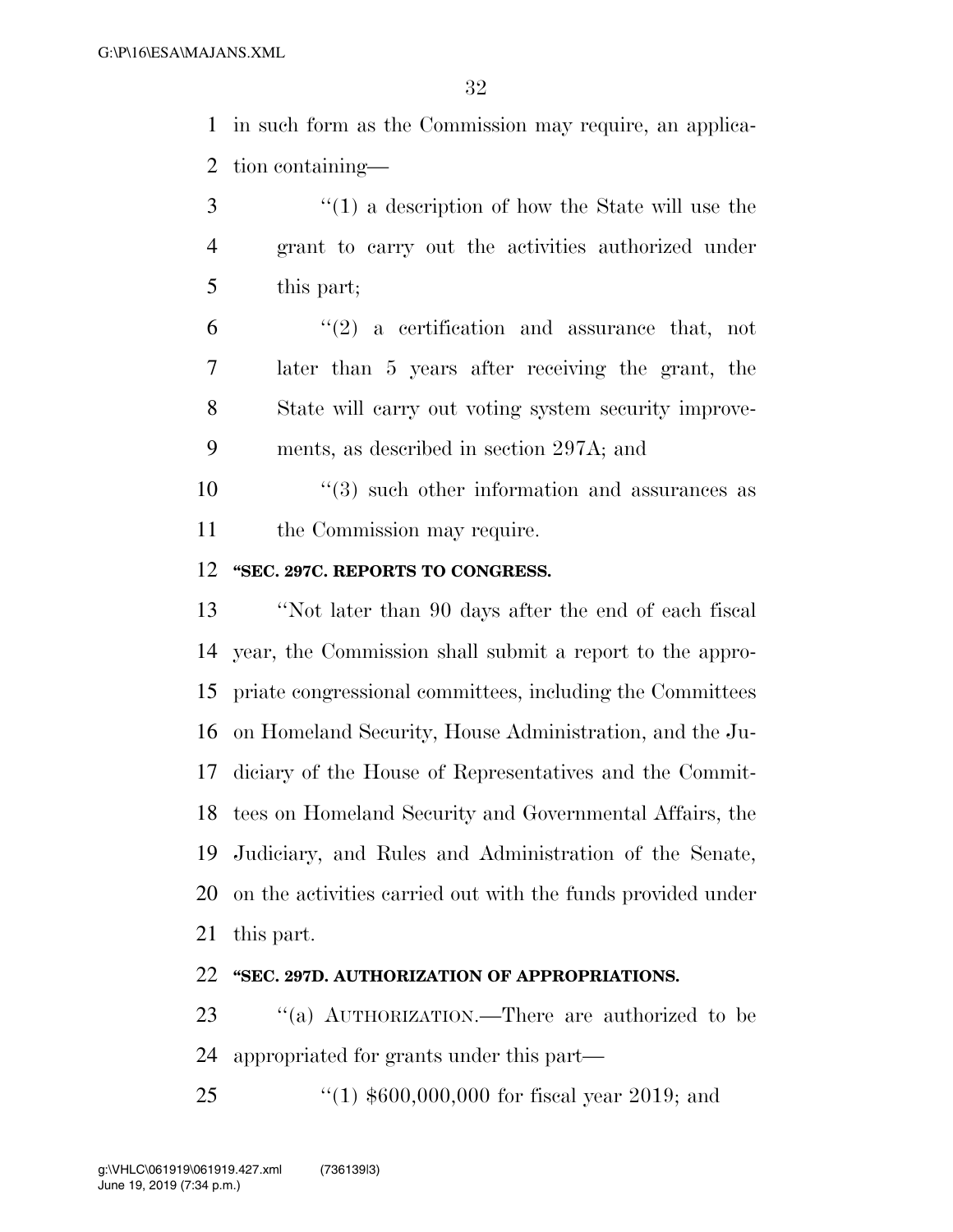| 1  | $\cdot\cdot\cdot(2)$ \$175,000,000 for each of the fiscal years                                                                                                                                                                                                                                                        |
|----|------------------------------------------------------------------------------------------------------------------------------------------------------------------------------------------------------------------------------------------------------------------------------------------------------------------------|
| 2  | 2020, 2022, 2024, and 2026.                                                                                                                                                                                                                                                                                            |
| 3  | "(b) CONTINUING AVAILABILITY OF AMOUNTS.—Any                                                                                                                                                                                                                                                                           |
|    |                                                                                                                                                                                                                                                                                                                        |
| 4  | amounts appropriated pursuant to the authorization of                                                                                                                                                                                                                                                                  |
| 5  | this section shall remain available until expended.".                                                                                                                                                                                                                                                                  |
| 6  | (b) CLERICAL AMENDMENT.—The table of contents                                                                                                                                                                                                                                                                          |
| 7  | of such Act is amended by adding at the end of the items                                                                                                                                                                                                                                                               |
| 8  | relating to subtitle D of title II the following:                                                                                                                                                                                                                                                                      |
|    | "PART 7—GRANTS FOR OBTAINING COMPLIANT PAPER BALLOT VOTING<br>SYSTEMS AND CARRYING OUT VOTING SYSTEM SECURITY IMPROVEMENTS                                                                                                                                                                                             |
|    | "Sec. 297. Grants for obtaining compliant paper ballot voting systems and<br>carrying out voting system security improvements.<br>"Sec. 297A. Voting system security improvements described.<br>"Sec. 297B. Eligibility of States.<br>"Sec. 297C. Reports to Congress.<br>"Sec. 297D. Authorization of appropriations. |
|    |                                                                                                                                                                                                                                                                                                                        |
| 9  | SEC. 112. COORDINATION OF VOTING SYSTEM SECURITY                                                                                                                                                                                                                                                                       |
| 10 | <b>ACTIVITIES WITH USE OF REQUIREMENTS</b>                                                                                                                                                                                                                                                                             |
| 11 | PAYMENTS AND ELECTION ADMINISTRATION                                                                                                                                                                                                                                                                                   |
| 12 | <b>REQUIREMENTS</b><br><b>UNDER</b><br><b>AMERICA</b><br><b>HELP</b>                                                                                                                                                                                                                                                   |
| 13 | VOTE ACT OF 2002.                                                                                                                                                                                                                                                                                                      |
| 14 | (a) DUTIES OF ELECTION ASSISTANCE COMMIS-                                                                                                                                                                                                                                                                              |
| 15 | SION.—Section 202 of the Help America Vote Act of 2002                                                                                                                                                                                                                                                                 |
| 16 | $(52 \text{ U.S.C. } 20922)$ is amended in the matter preceding                                                                                                                                                                                                                                                        |
| 17 | paragraph (1) by striking "by" and inserting "and the se-                                                                                                                                                                                                                                                              |
| 18 | curity of election infrastructure by".                                                                                                                                                                                                                                                                                 |

CURITY ON BOARD OF ADVISORS OF ELECTION ASSIST-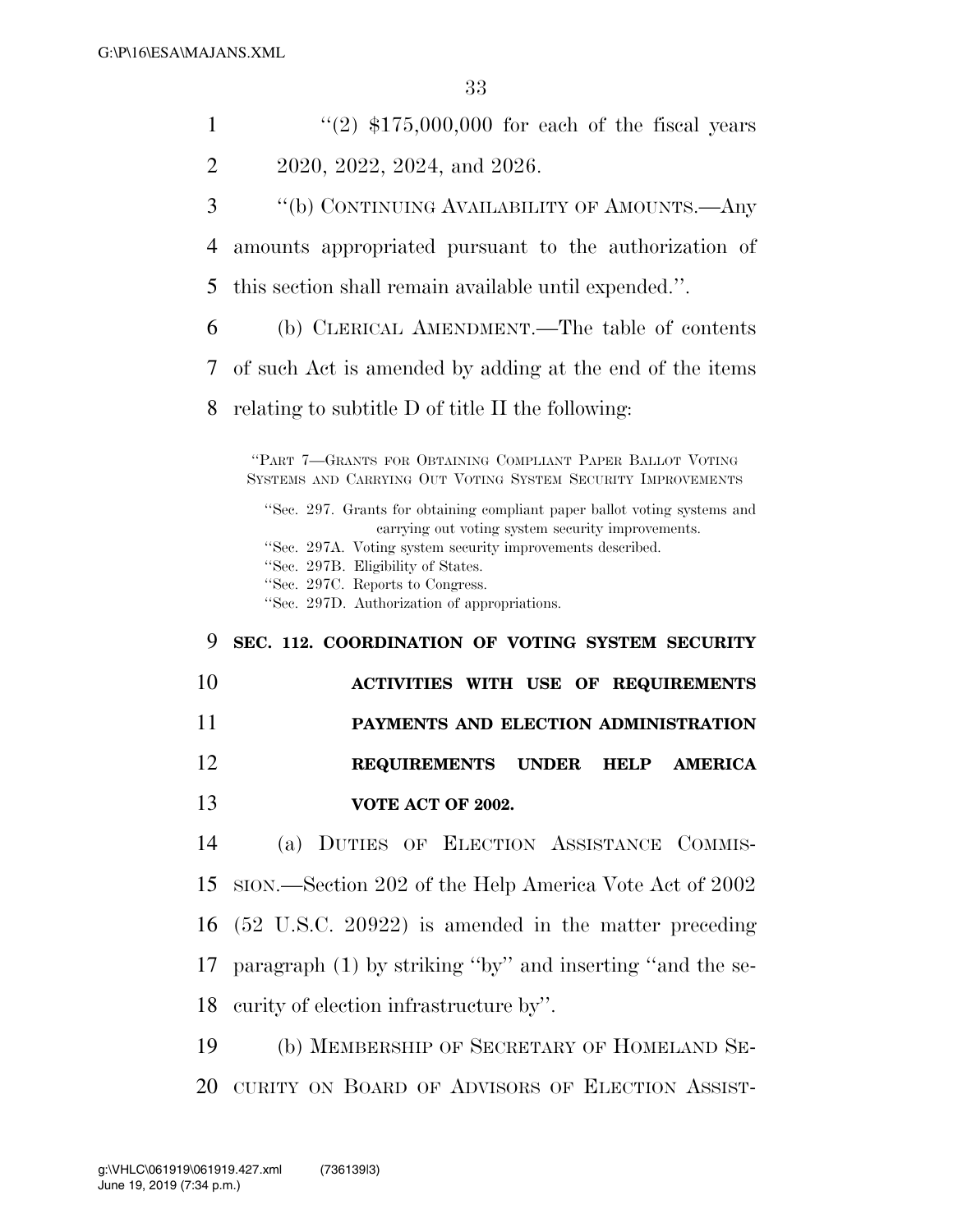| 1              | ANCE COMMISSION.—Section $214(a)$ of such Act $(52)$ |
|----------------|------------------------------------------------------|
| $\overline{2}$ | U.S.C. $20944(a)$ is amended—                        |
| 3              | $(1)$ by striking "37 members" and inserting         |
| $\overline{4}$ | "38 members"; and                                    |
| 5              | $(2)$ by adding at the end the following new         |
| 6              | paragraph:                                           |
| 7              | "(17) The Secretary of Homeland Security or          |
| 8              | the Secretary's designee.".                          |
| 9              | (c) REPRESENTATIVE OF DEPARTMENT OF HOME-            |
| 10             | LAND SECURITY ON TECHNICAL GUIDELINES DEVELOP-       |
| 11             | MENT COMMITTEE.—Section $221(e)(1)$ of such Act (52) |
| 12             | U.S.C. $20961(e)(1)$ is amended—                     |
| 13             | $(1)$ by redesignating subparagraph $(E)$ as sub-    |
| 14             | paragraph $(F)$ ; and                                |
| 15             | $(2)$ by inserting after subparagraph $(D)$ the fol- |
| 16             | lowing new subparagraph:                             |
| 17             | $\lq\lq(E)$ A representative of the Department       |
| 18             | of Homeland Security.".                              |
| 19             | (d) GOALS OF PERIODIC STUDIES OF ELECTION AD-        |
| 20             | MINISTRATION ISSUES; CONSULTATION WITH SECRETARY     |
| 21             | OF HOMELAND SECURITY.—Section $241(a)$ of such Act   |
| 22             | $(52 \text{ U.S.C. } 20981(a))$ is amended—          |
| 23             | $(1)$ in the matter preceding paragraph $(1)$ , by   |
| 24             | striking "the Commission shall" and inserting "the   |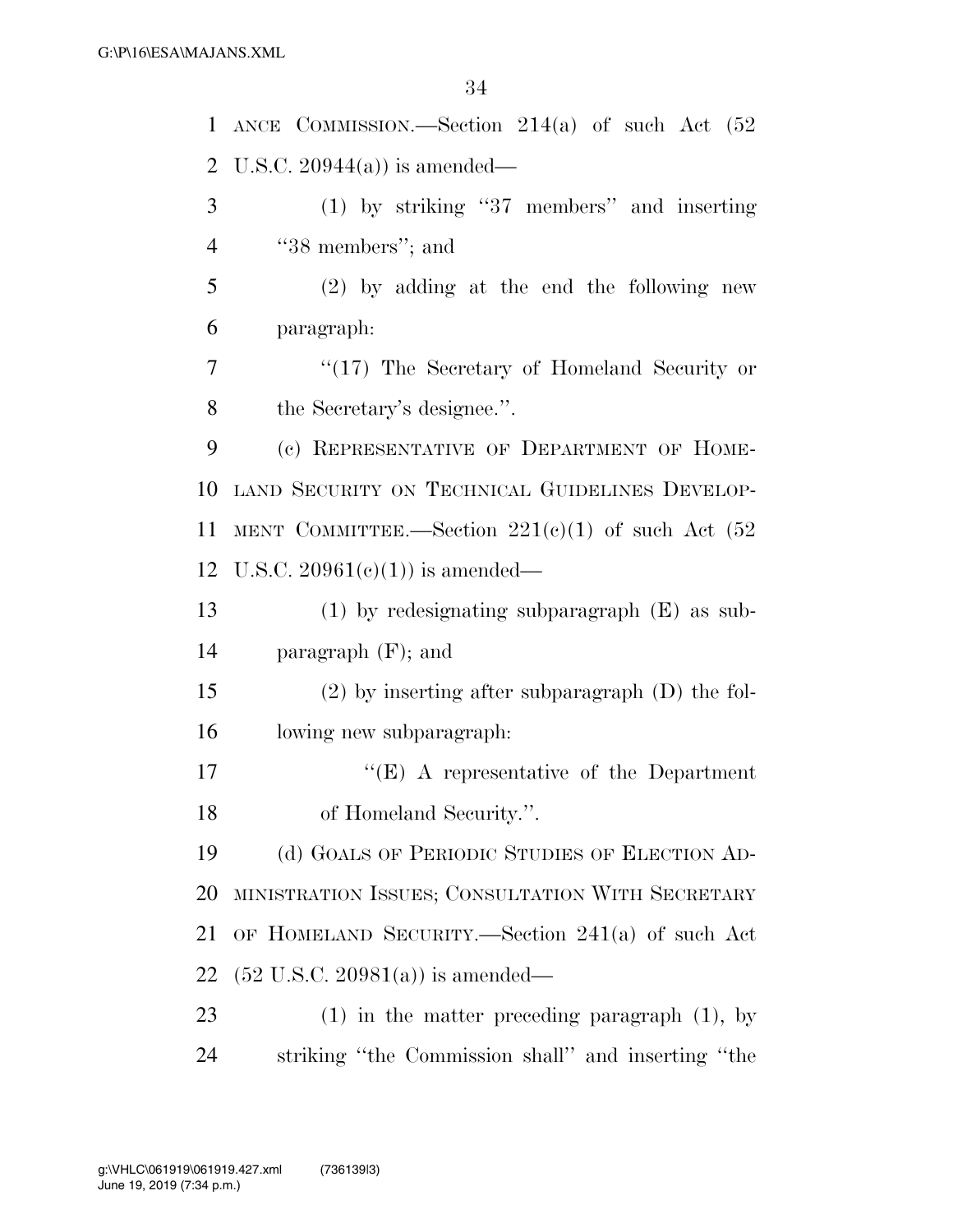| $\mathbf{1}$   | Commission, in consultation with the Secretary of           |
|----------------|-------------------------------------------------------------|
| $\overline{2}$ | Homeland Security (as appropriate), shall";                 |
| 3              | $(2)$ by striking "and" at the end of paragraph             |
| $\overline{4}$ | (3);                                                        |
| 5              | $(3)$ by redesignating paragraph $(4)$ as para-             |
| 6              | $graph(5)$ ; and                                            |
| $\overline{7}$ | $(4)$ by inserting after paragraph $(3)$ the fol-           |
| 8              | lowing new paragraph:                                       |
| 9              | $\lq(4)$ will be secure against attempts to under-          |
| 10             | mine the integrity of election systems by cyber or          |
| 11             | other means; and".                                          |
| 12             | (e) REQUIREMENTS PAYMENTS.—                                 |
| 13             | (1) USE OF PAYMENTS FOR VOTING SYSTEM                       |
| 14             | SECURITY IMPROVEMENTS.—Section 251(b) of such               |
| 15             | Act $(52 \text{ U.S.C. } 21001(b))$ is amended by adding at |
| 16             | the end the following new paragraph.                        |
| 17             | "(4) PERMITTING USE OF PAYMENTS FOR VOT-                    |
| 18             | ING SYSTEM SECURITY IMPROVEMENTS.—A State                   |
| 19             | may use a requirements payment to carry out any             |
| 20             | of the following activities:                                |
| 21             | $\lq\lq$ Cyber and risk mitigation training.                |
| 22             | "(B) Providing increased technical support                  |
| 23             | for any information technology infrastructure               |
| 24             | that the chief State election official deems to be          |
| 25             | part of the State's election infrastructure or              |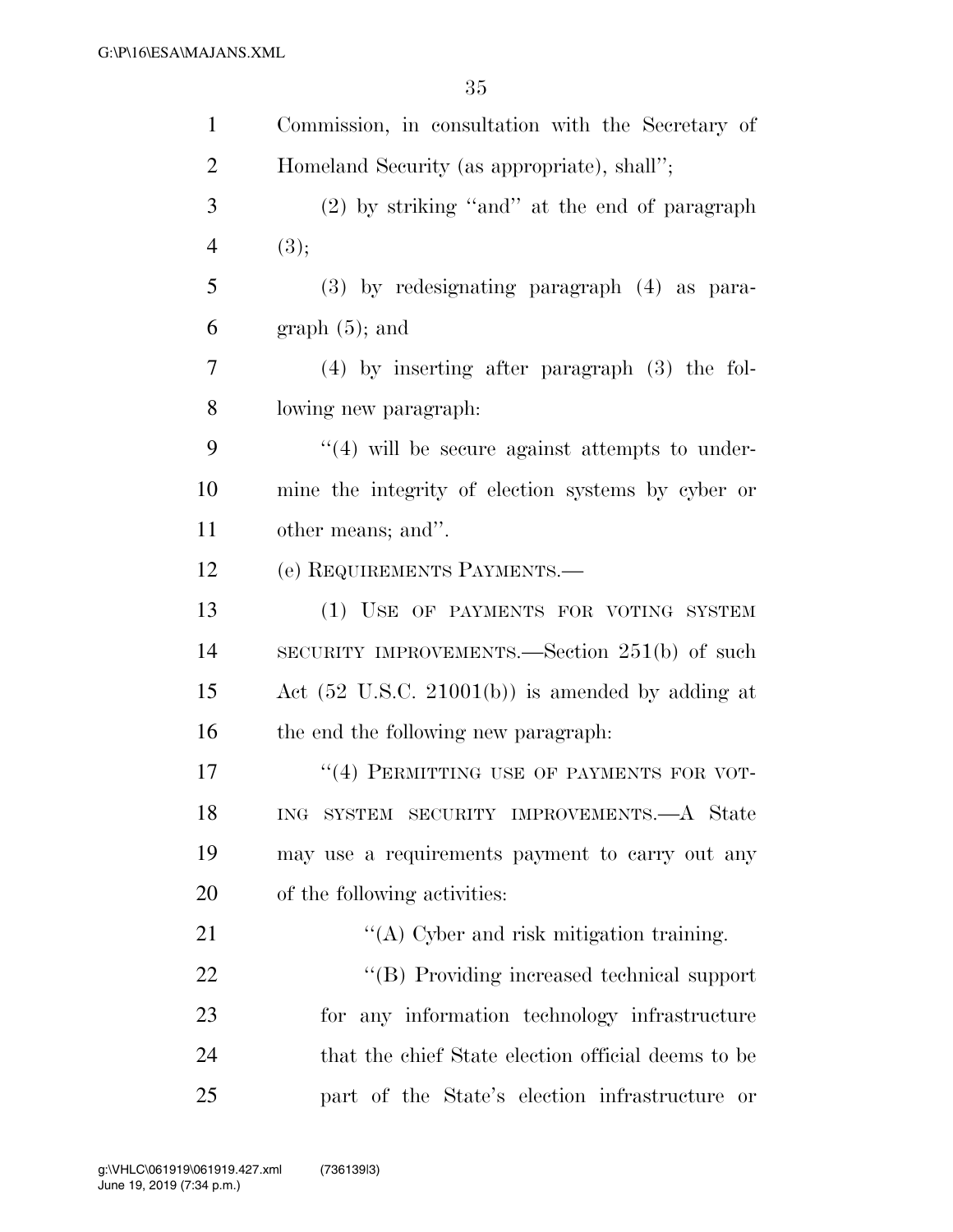| $\mathbf{1}$   | designates as critical to the operation of the           |
|----------------|----------------------------------------------------------|
| $\overline{2}$ | State's election infrastructure.                         |
| 3              | "(C) Enhancing the cybersecurity and op-                 |
| $\overline{4}$ | erations of the information technology infra-            |
| 5              | structure described in subparagraph (B).                 |
| 6              | "(D) Enhancing the security of voter reg-                |
| 7              | istration databases.".                                   |
| 8              | (2)<br>INCORPORATION OF ELECTION<br><b>INFRA-</b>        |
| 9              | STRUCTURE PROTECTION IN STATE PLANS FOR USE              |
| 10             | OF PAYMENTS.—Section $254(a)(1)$ of such Act (52)        |
| 11             | U.S.C. $21004(a)(1)$ is amended by striking the pe-      |
| 12             | riod at the end and inserting ", including the protec-   |
| 13             | tion of election infrastructure.".                       |
| 14             | (3) COMPOSITION OF COMMITTEE RESPONSIBLE                 |
| 15             | FOR DEVELOPING STATE PLAN FOR USE OF PAY-                |
| 16             | MENTS.—Section 255 of such Act (52 U.S.C.                |
| 17             | $21005$ ) is amended—                                    |
| 18             | $(A)$ by redesignating subsection $(b)$ as sub-          |
| 19             | section $(c)$ ; and                                      |
| 20             | (B) by inserting after subsection (a) the                |
| 21             | following new subsection:                                |
| 22             | $\lq (b)$<br>GEOGRAPHIC REPRESENTATION.—The<br>mem-      |
| 23             | bers of the committee shall be a representative group of |
|                |                                                          |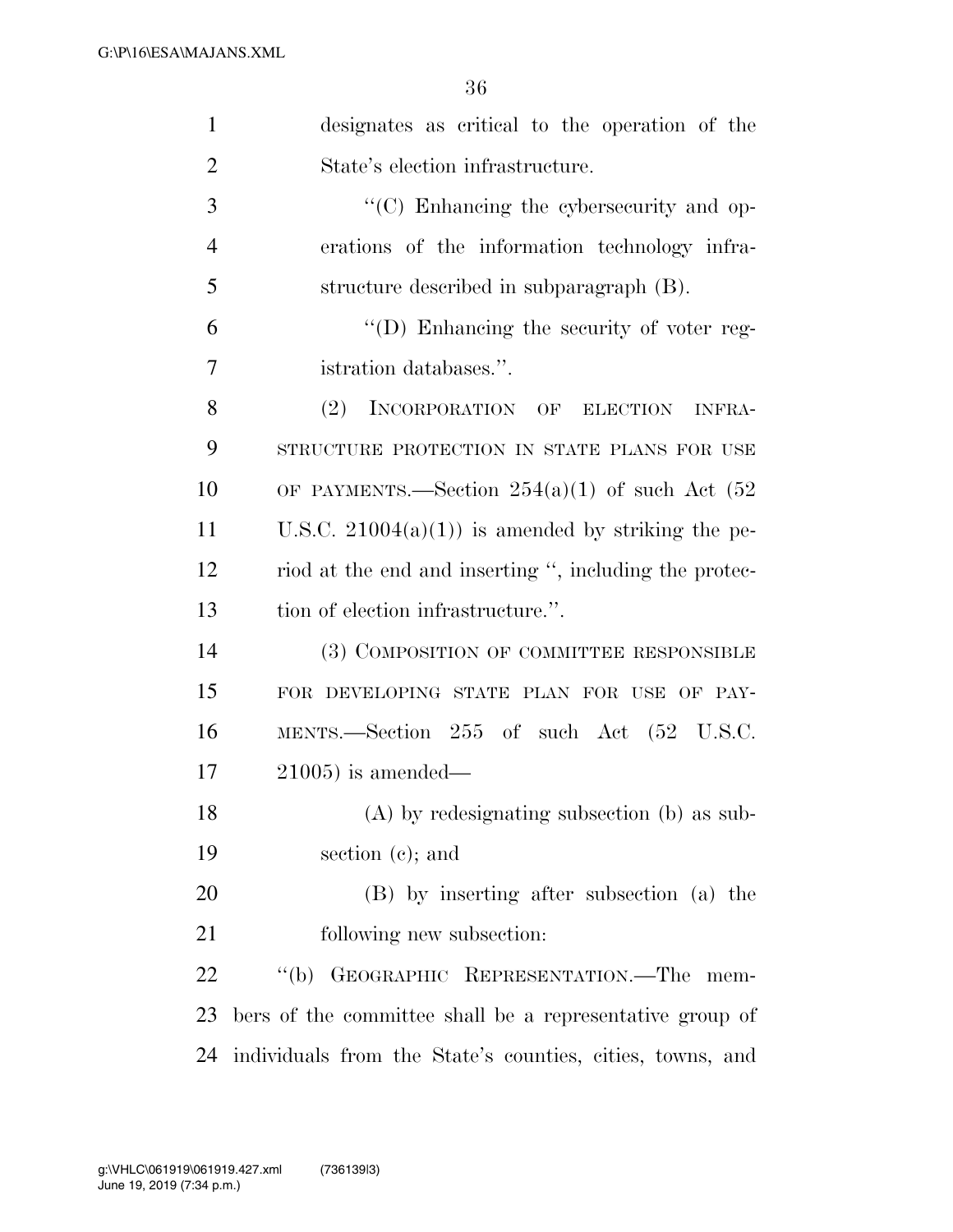Indian tribes, and shall represent the needs of rural as well as urban areas of the State, as the case may be.''. (f) ENSURING PROTECTION OF COMPUTERIZED STATEWIDE VOTER REGISTRATION LIST.—Section  $303(a)(3)$  of such Act  $(52 \text{ U.S.C. } 21083(a)(3))$  is amend- ed by striking the period at the end and inserting '', as well as other measures to prevent and deter cybersecurity incidents, as identified by the Commission, the Secretary of Homeland Security, and the Technical Guidelines De-velopment Committee.''.

#### **SEC. 113. INCORPORATION OF DEFINITIONS.**

 (a) IN GENERAL.—Section 901 of the Help America Vote Act of 2002 (52 U.S.C. 21141) is amended to read as follows:

#### **''SEC. 901. DEFINITIONS.**

''In this Act, the following definitions apply:

17 ''(1) The term 'cybersecurity incident' has the meaning given the term 'incident' in section 227 of the Homeland Security Act of 2002 (6 U.S.C. 148).

 ''(2) The term 'election agency' means any com- ponent of a State, or any component of a unit of local government in a State, which is responsible for the administration of elections for Federal office in the State.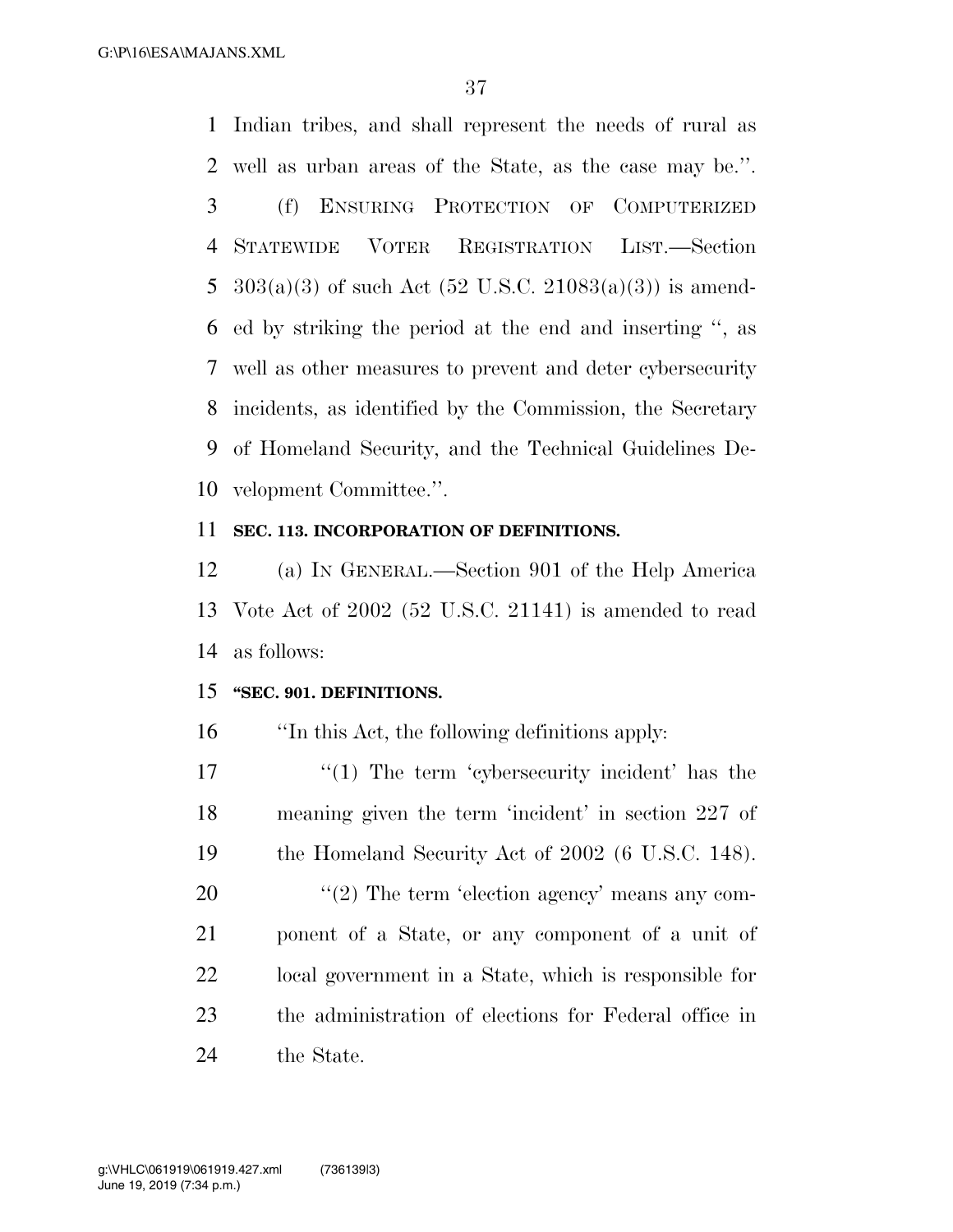1 ''(3) The term 'election infrastructure' means storage facilities, polling places, and centralized vote tabulation locations used to support the administra- tion of elections for public office, as well as related information and communications technology, includ- ing voter registration databases, voting machines, electronic mail and other communications systems (including electronic mail and other systems of ven- dors who have entered into contracts with election agencies to support the administration of elections, manage the election process, and report and display election results), and other systems used to manage the election process and to report and display elec-tion results on behalf of an election agency.

15 ''(4) The term 'State' means each of the several States, the District of Columbia, the Commonwealth of Puerto Rico, Guam, American Samoa, the United States Virgin Islands, and the Commonwealth of the Northern Mariana Islands.''.

 (b) CLERICAL AMENDMENT.—The table of contents of such Act is amended by amending the item relating to section 901 to read as follows:

''Sec. 901. Definitions.''.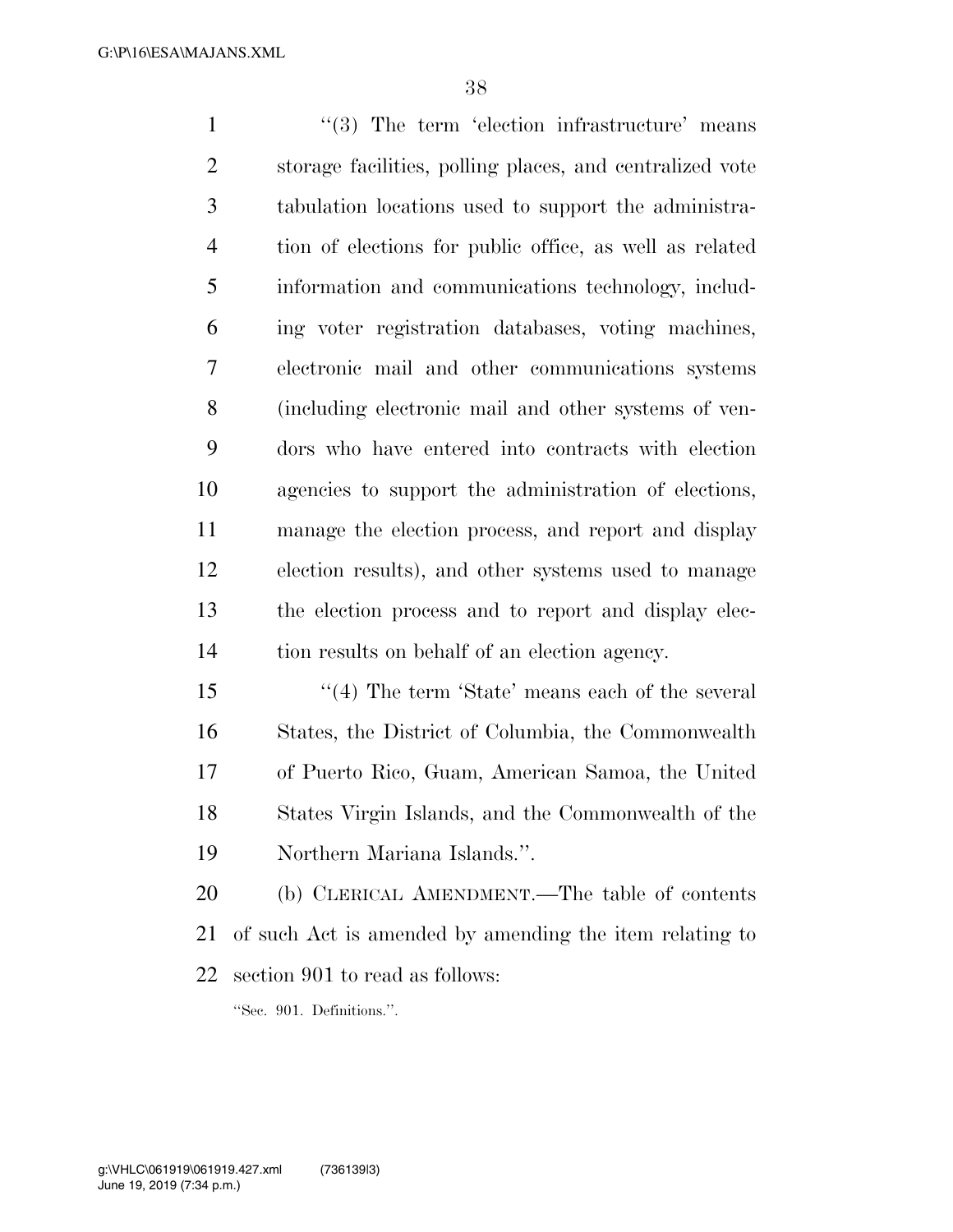## **Subtitle B—Risk-Limiting Audits**

#### **SEC. 121. RISK-LIMITING AUDITS.**

 (a) IN GENERAL.— Title III of the Help America Vote Act of 2002 (52 U.S.C. 21081 et seq.) is amended by inserting after section 303 the following new section: **''SEC. 303A. RISK-LIMITING AUDITS.** 

''(a) DEFINITIONS.—In this section:

8 "(1) RISK-LIMITING AUDIT.—The term 'risk- limiting audit' means, with respect to any election contest, a post-election process that—

11  $\langle (A)$  has a probability of at least 95 per- cent of correcting the reported outcome if the reported outcome is not the correct outcome;

 ''(B) will not change the outcome if the re-ported outcome is the correct outcome; and

 ''(C) involves a manual adjudication of voter intent from some or all of the ballots val-idly cast in the election contest.

19 "(2) REPORTED OUTCOME; CORRECT OUTCOME; 20 OUTCOME.—

21 "(A) REPORTED OUTCOME.—The term 're- ported outcome' means the outcome of an elec- tion contest which is determined according to the canvass and which will become the official,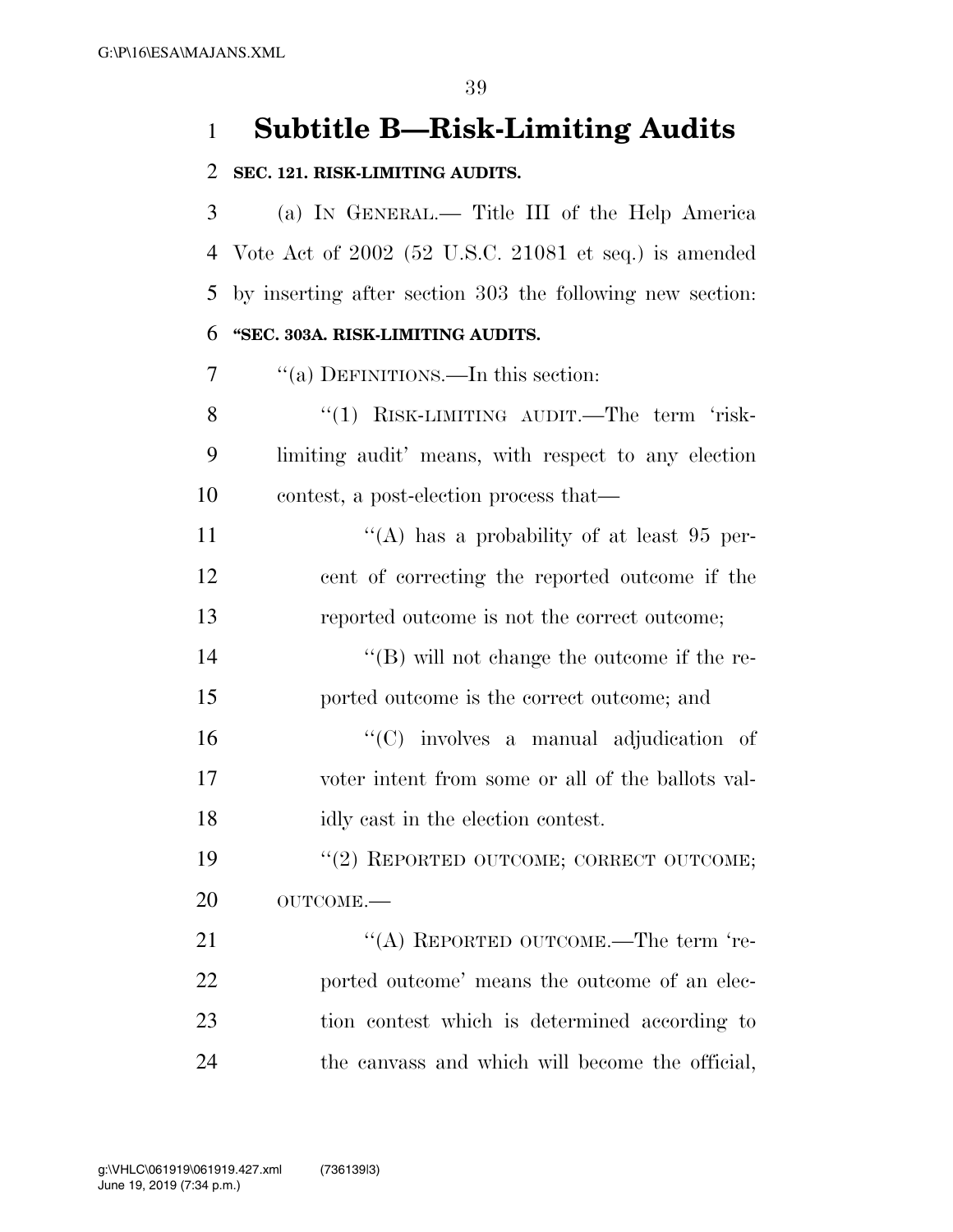| $\mathbf{1}$   | certified outcome unless it is revised by an       |
|----------------|----------------------------------------------------|
| $\overline{2}$ | audit, recount, or other legal process.            |
| $\mathfrak{Z}$ | "(B) CORRECT OUTCOME.—The term 'cor-               |
| $\overline{4}$ | rect outcome' means the outcome that would be      |
| 5              | determined by a manual adjudication of voter       |
| 6              | intent for all votes validly cast in the election  |
| 7              | contest.                                           |
| 8              | "(C) OUTCOME.—The term 'outcome'                   |
| 9              | means the winner or set of winners of an elec-     |
| 10             | tion contest.                                      |
| 11             | "(3) MANUAL ADJUDICATION OF VOTER IN-              |
| 12             | TENT.—The term 'manual adjudication of voter in-   |
| 13             | tent' means direct inspection and determination by |
| 14             | humans, without assistance from electronic or me-  |
| 15             | chanical tabulation devices, of the ballot choices |
| 16             | marked by voters on each voter-verified paper      |
| 17             | record.                                            |
| 18             | "(4) BALLOT MANIFEST.—The term 'ballot             |
| 19             | manifest' means a record maintained by each juris- |
| 20             | diction that—                                      |
| 21             | $\lq\lq$ is created without reliance on any        |
| 22             | part of the voting system used to tabulate         |
| 23             | votes;                                             |
| 24             | $\lq\lq$ functions as a sampling frame for         |
| 25             | conducting a risk-limiting audit; and              |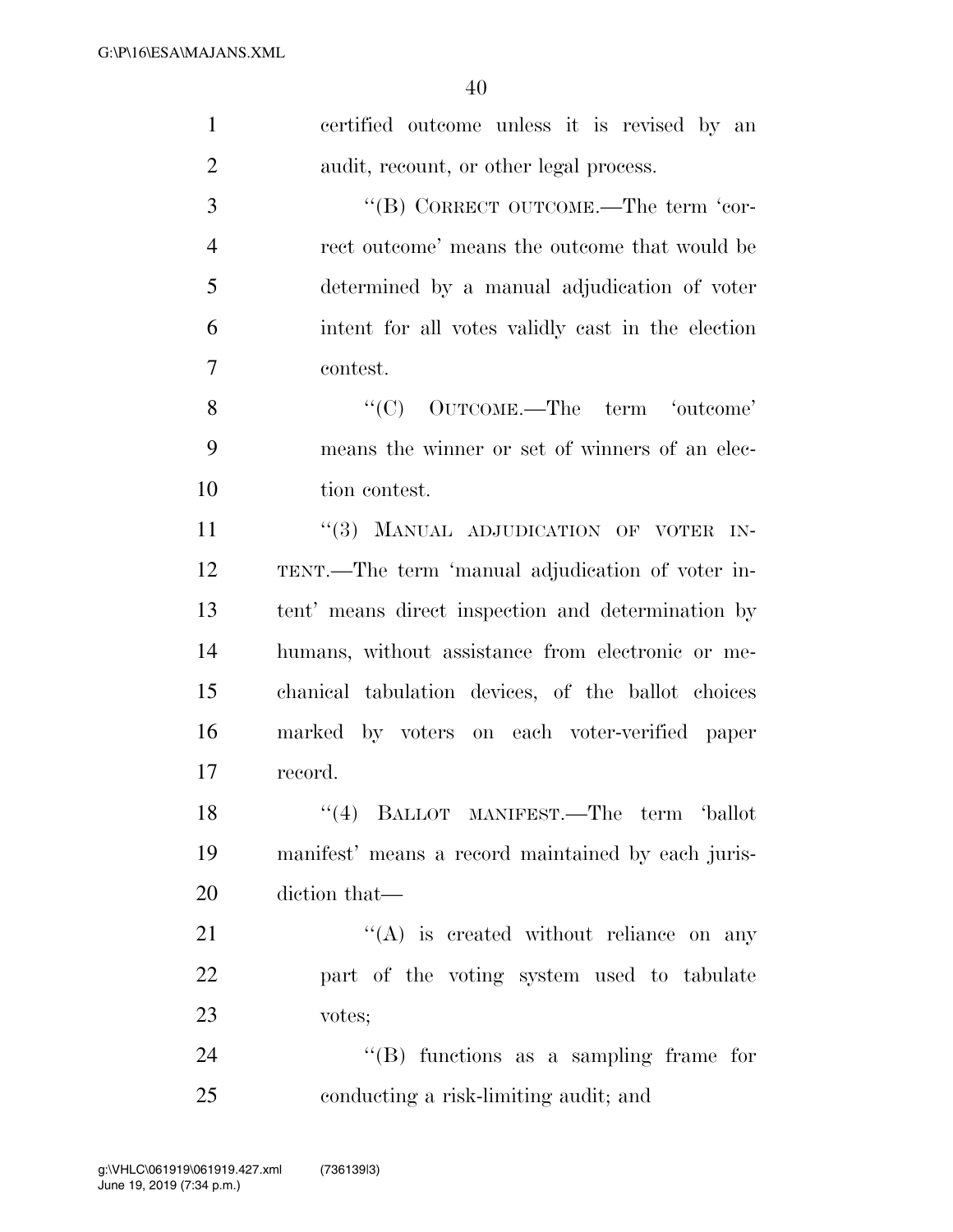| $\mathbf{1}$   | "(C) accounts for all ballots validly cast re-   |
|----------------|--------------------------------------------------|
| $\overline{2}$ | gardless of how or whether they were tabulated   |
| 3              | and includes a precise description of the man-   |
| $\overline{4}$ | ner in which the ballots are physically stored,  |
| 5              | including the total number of physical groups of |
| 6              | ballots, the numbering system for each group, a  |
| 7              | unique label for each group, and the number of   |
| 8              | ballots in each such group.                      |
| 9              | "(b) REQUIREMENTS.—                              |
| 10             | $``(1)$ In GENERAL.—                             |
| 11             | "(A) AUDITS.—                                    |
| 12             | "(i) IN GENERAL.—Each State and                  |
| 13             | jurisdiction shall administer risk-limiting      |
| 14             | audits of the results of all election contests   |
| 15             | for Federal office held in the State in ac-      |
| 16             | cordance with the requirements of para-          |
| 17             | $graph(2)$ .                                     |
| 18             | "(ii) EXCEPTION.—Clause (i) shall                |
| 19             | not apply to any election contest for which      |
| 20             | the State or jurisdiction conducts a full re-    |
| 21             | count through a manual adjudication of           |
| 22             | voter intent.                                    |
| 23             | "(B) FULL MANUAL TABULATION.—If a                |
| 24             | risk-limiting audit conducted under subpara-     |
| 25             | graph (A) corrects the reported outcome of an    |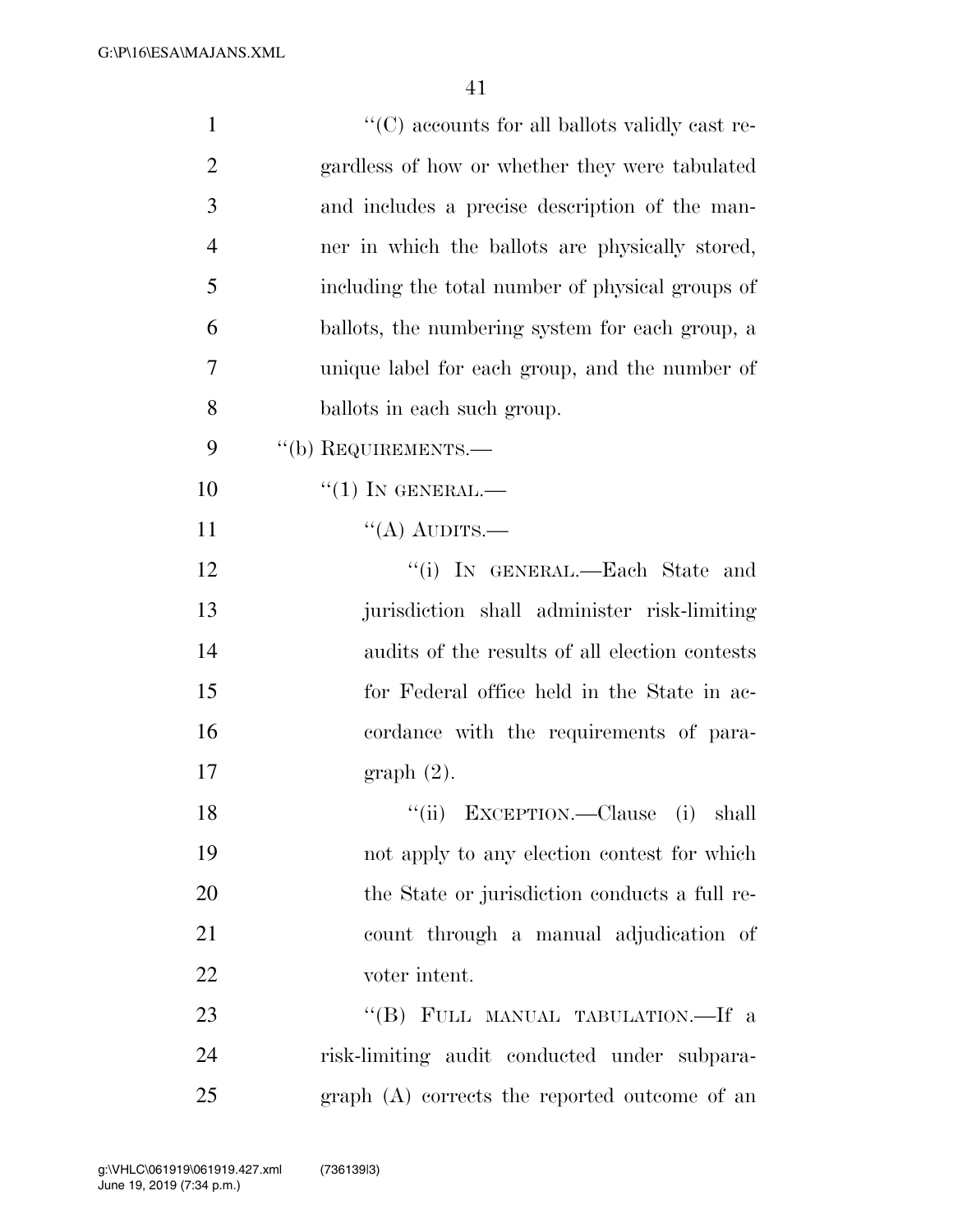| $\mathbf{1}$   | election contest, the State or jurisdiction shall   |
|----------------|-----------------------------------------------------|
| $\overline{2}$ | use the results of the manual adjudication of       |
| 3              | voter intent conducted as part of the risk-lim-     |
| $\overline{4}$ | iting audit as the official results of the election |
| 5              | contest.                                            |
| 6              | $"(2)$ AUDIT REQUIREMENTS.—                         |
| 7              | $\cdot$ (A) RULES AND PROCEDURES.—                  |
| 8              | "(i) IN GENERAL.—Not later than 1                   |
| 9              | year after the date of the enactment of this        |
| 10             | section, the chief State election official of       |
| 11             | the State shall establish rules and proce-          |
| 12             | dures for conducting risk-limiting audits.          |
| 13             | "(ii) MATTERS INCLUDED.—The rules                   |
| 14             | and procedures established under clause (i)         |
| 15             | shall include the following:                        |
| 16             | $\lq\lq$ (I) Rules and procedures for en-           |
| 17             | suring the security of ballots and doc-             |
| 18             | umenting that prescribed procedures                 |
| 19             | were followed.                                      |
| 20             | "(II) Rules and procedures for                      |
| 21             | ensuring the accuracy of ballot mani-               |
| 22             | fests produced by jurisdictions.                    |
| 23             | "(III) Rules and procedures for                     |
| 24             | governing the format of ballot mani-                |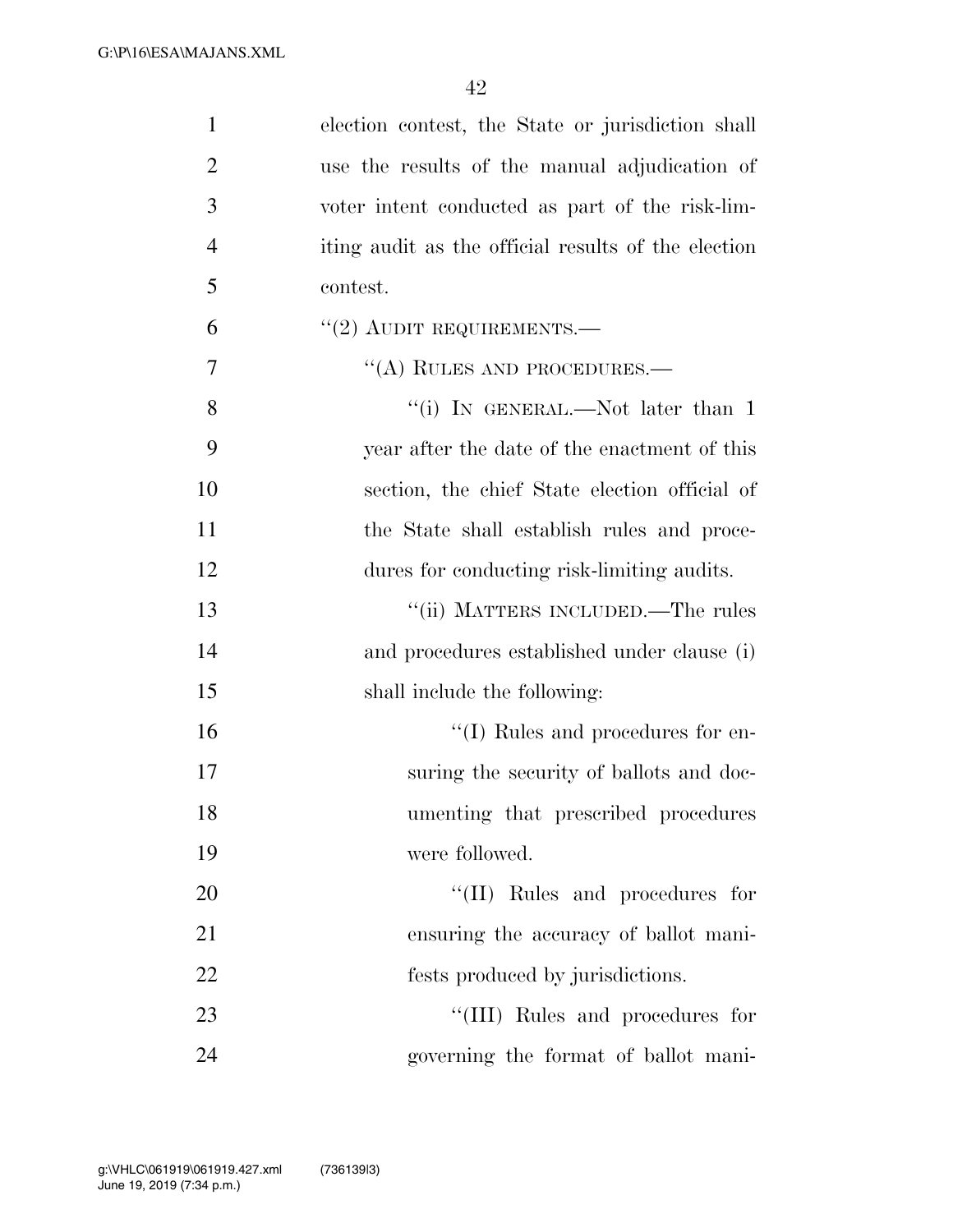fests and other data involved in risk-

| $\overline{2}$ | limiting audits.                             |
|----------------|----------------------------------------------|
| 3              | $\lq\lq (IV)$ Methods to ensure that         |
| $\overline{4}$ | any cast vote records used in a risk-        |
| 5              | limiting audit are those used by the         |
| 6              | voting system to tally the results of        |
| 7              | the election contest sent to the chief       |
| 8              | State election official of the State and     |
| 9              | made public.                                 |
| 10             | $\lq\lq(V)$ Rules and procedures for         |
| 11             | the random selection of ballots to be        |
| 12             | inspected manually during each audit.        |
| 13             | "(VI) Rules and procedures for               |
| 14             | the calculations and other methods to        |
| 15             | be used in the audit and to determine        |
| 16             | whether and when the audit of each           |
| 17             | election contest is complete.                |
| 18             | "(VII) Rules and procedures for              |
| 19             | testing any software used to conduct         |
| 20             | risk-limiting audits.                        |
| 21             | $``$ (B) PUBLIC REPORT.—                     |
| 22             | "(i) IN GENERAL.—After the comple-           |
| 23             | tion of the risk-limiting audit and at least |
| 24             | 5 days before the election contest is cer-   |
| 25             | tified, the State shall publish a report on  |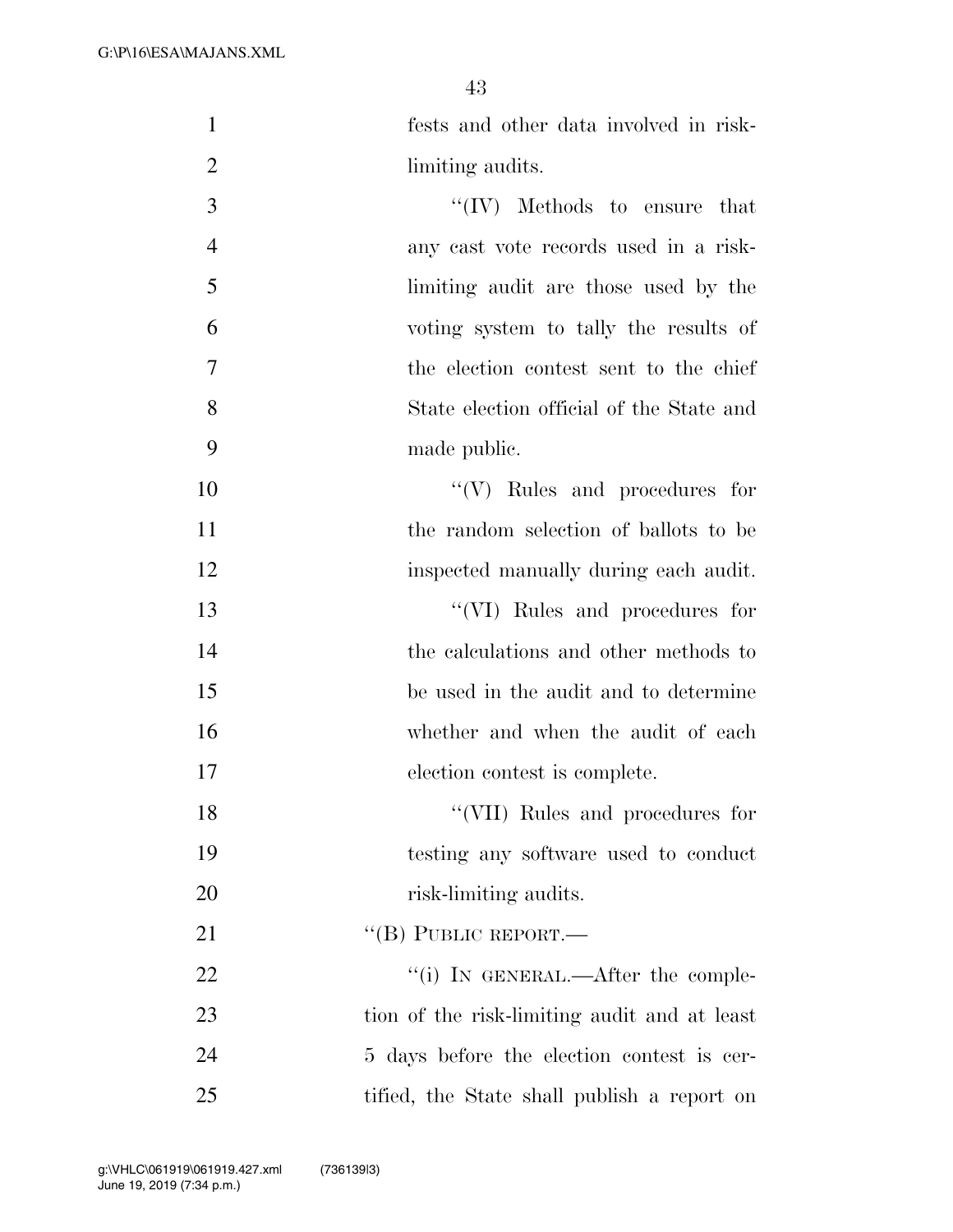G:\P\16\ESA\MAJANS.XML

| $\mathbf{1}$   | the results of the audit, together with such                  |
|----------------|---------------------------------------------------------------|
| $\overline{2}$ | information as necessary to confirm that                      |
| 3              | the audit was conducted properly.                             |
| $\overline{4}$ | "(ii) FORMAT OF DATA.—All data                                |
| 5              | published with the report under clause (i)                    |
| 6              | shall be published in machine-readable,                       |
| $\overline{7}$ | open data formats.                                            |
| 8              | "(iii) PROTECTION OF ANONYMITY OF                             |
| 9              | VOTES.—Information and data published                         |
| 10             | by the State under this subparagraph shall                    |
| 11             | not compromise the anonymity of votes.                        |
| 12             | "(c) EFFECTIVE DATE.—Each State and jurisdiction              |
| 13             | shall be required to comply with the requirements of this     |
| 14             | section for the first regularly scheduled election for Fed-   |
| 15             | eral office held more than 1 year after the date of the       |
| 16             | enactment of the Securing America's Federal Elections         |
|                | 17 Act and for each subsequent election for Federal office.". |
| 18             | (b) CONFORMING AMENDMENTS RELATED TO EN-                      |
| 19             | FORCEMENT.—Section 401 of such Act (52 U.S.C. 21111)          |
| 20             | is amended by striking "and 303" and inserting "303, and      |
| 21             | $303A$ ".                                                     |
| 22             | (c) CLERICAL AMENDMENT.—The table of contents                 |
| 23             | for such Act is amended by inserting after the item relat-    |
| 24             | ing to section 303 the following new item:                    |
|                |                                                               |

''Sec. 303A. Risk-limiting audits.''.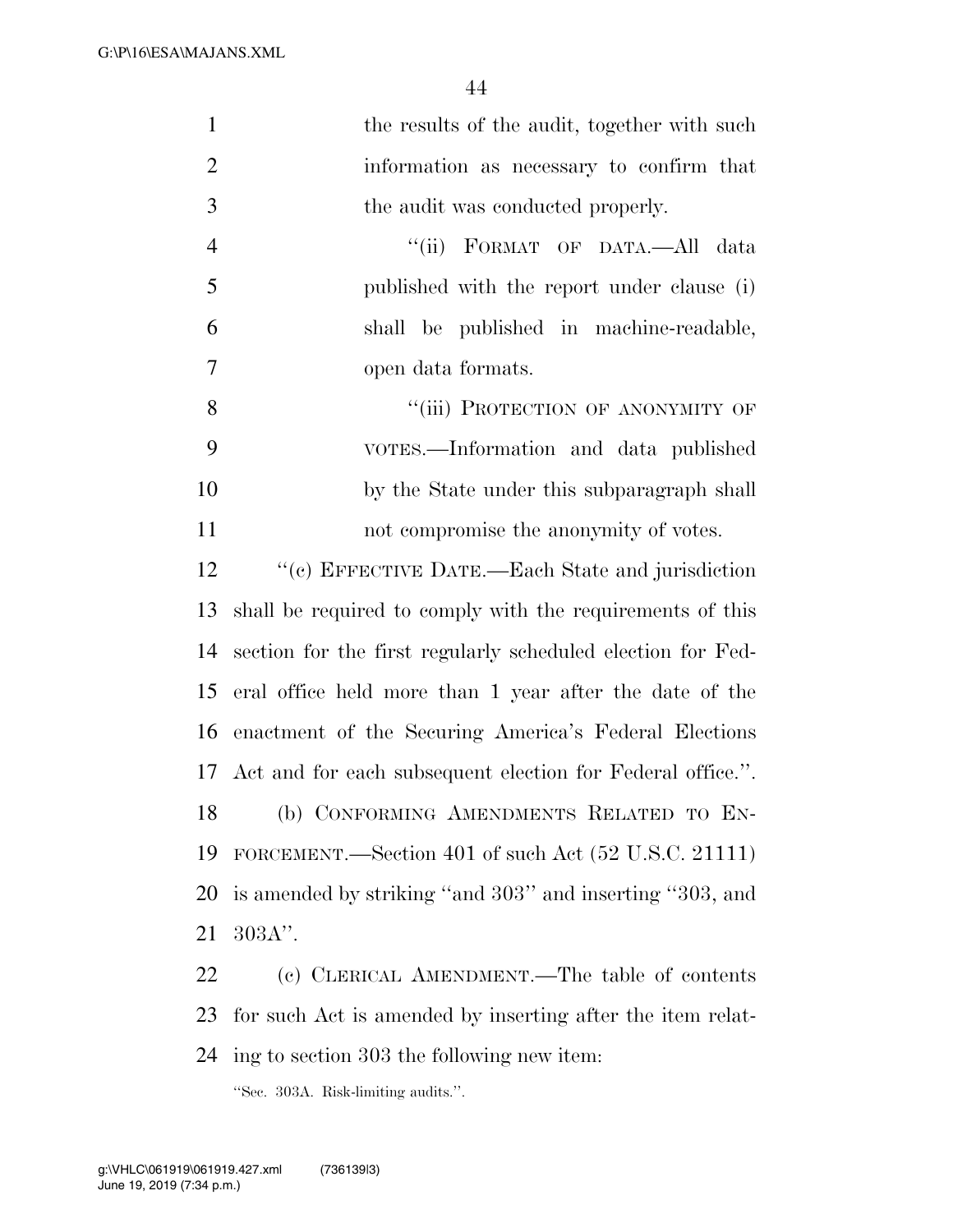|                          | 1 SEC. 122. FUNDING FOR CONDUCTING POST-ELECTION |
|--------------------------|--------------------------------------------------|
| $\overline{\phantom{a}}$ | <b>RISK-LIMITING AUDITS.</b>                     |
| $\mathcal{R}$            | (a) PAYMENTS TO STATES.— Subtitle D of title II  |

 of the Help America Vote Act of 2002 (52 U.S.C. 21001 5 et seq.), as amended by section  $111(a)$ , is amended by adding at the end the following new part:

# **''PART 8—FUNDING FOR POST-ELECTION RISK-LIMITING AUDITS**

 **''SEC. 298. PAYMENTS FOR POST-ELECTION RISK-LIMITING AUDITS.** 

11 "(a) IN GENERAL.—The Commission shall pay to States the amount of eligible post-election audit costs.

13 "(b) ELIGIBLE POST-ELECTION AUDIT COSTS.—For purposes of this section, the term 'eligible post-election audit costs' means, with respect to any State, costs paid or incurred by the State or local government within the State for—

 $\frac{1}{2}$  (1) the conduct of any risk-limiting audit (as defined in section 303A) with respect to an election 20 for Federal office occurring after the date of the en-actment of this part; and

  $\qquad$   $\qquad$   $\qquad$   $\qquad$   $\qquad$   $\qquad$   $\qquad$   $\qquad$   $\qquad$   $\qquad$   $\qquad$   $\qquad$   $\qquad$   $\qquad$   $\qquad$   $\qquad$   $\qquad$   $\qquad$   $\qquad$   $\qquad$   $\qquad$   $\qquad$   $\qquad$   $\qquad$   $\qquad$   $\qquad$   $\qquad$   $\qquad$   $\qquad$   $\qquad$   $\qquad$   $\qquad$   $\qquad$   $\qquad$   $\qquad$   $\qquad$  essary for the conduct of any such risk-limiting audit.

25 "(c) SPECIAL RULES.—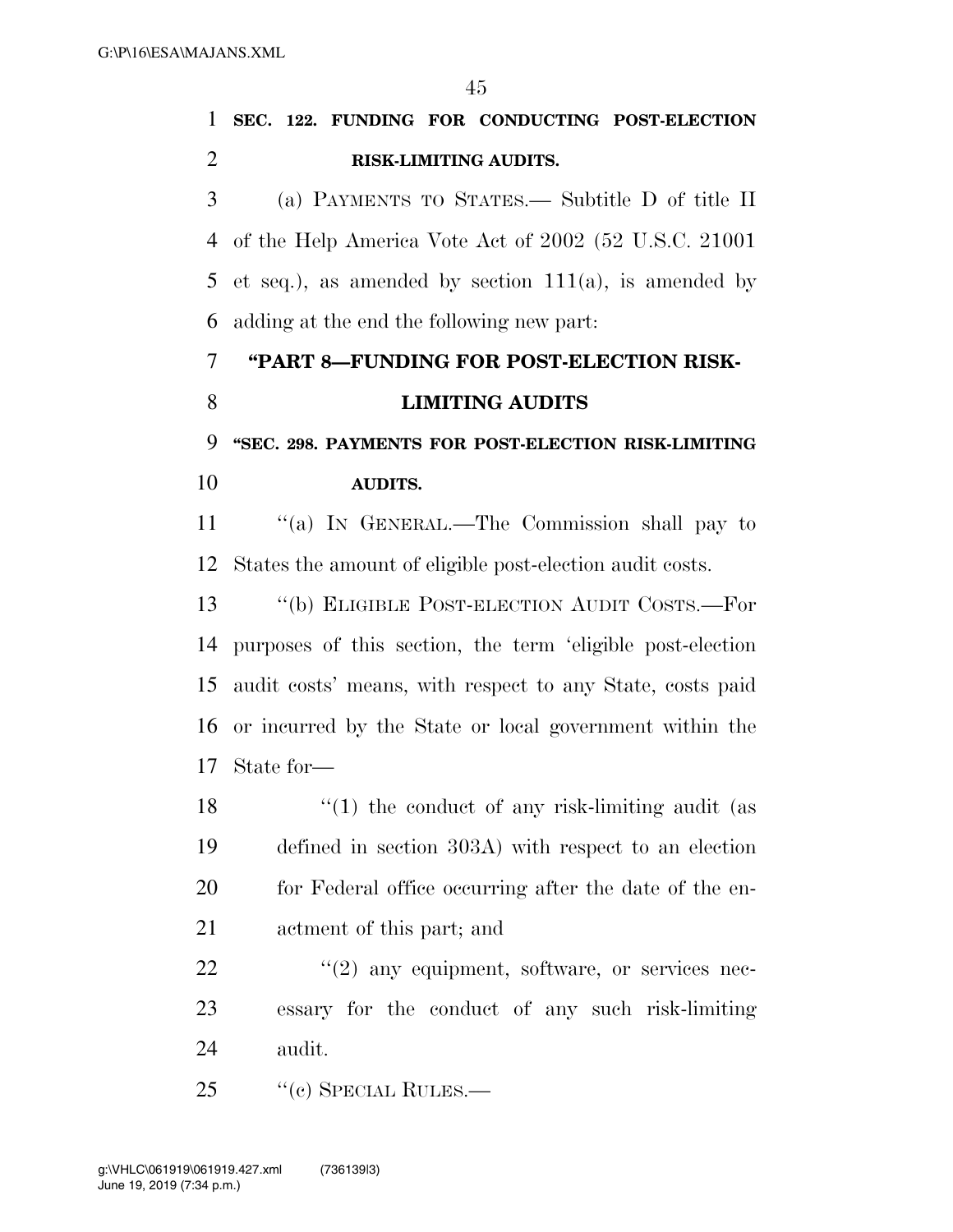1 "(1) RULES AND PROCEDURES.—The Commis- sion shall establish rules and procedures for submis- sion of eligible post-election audit costs for payments under this section.

 ''(2) INSUFFICIENT FUNDS.—In any case in which the amounts appropriated under subsection (d) are insufficient to pay all eligible post-election audit costs submitted by States with respect to any Federal election, the amount of such costs paid under subsection (a) to any State shall be equal to the amount that bears the same ratio to the amount which would be paid to such State (determined with-out regard to this paragraph) as—

14 ''(A) the number of individuals who voted in such Federal election in such State; bears to 16 "(B) the total number of individuals who voted in such Federal election in all States sub- mitting a claim for eligible post-election audit costs.

20 "(d) AUTHORIZATION OF APPROPRIATIONS.—

21 "(1) IN GENERAL.—There is hereby authorized to be appropriated to the Commission such sums as are necessary to carry out this part.

24 "(2) AVAILABILITY.—Any amounts appro-priated pursuant to paragraph (1) shall remain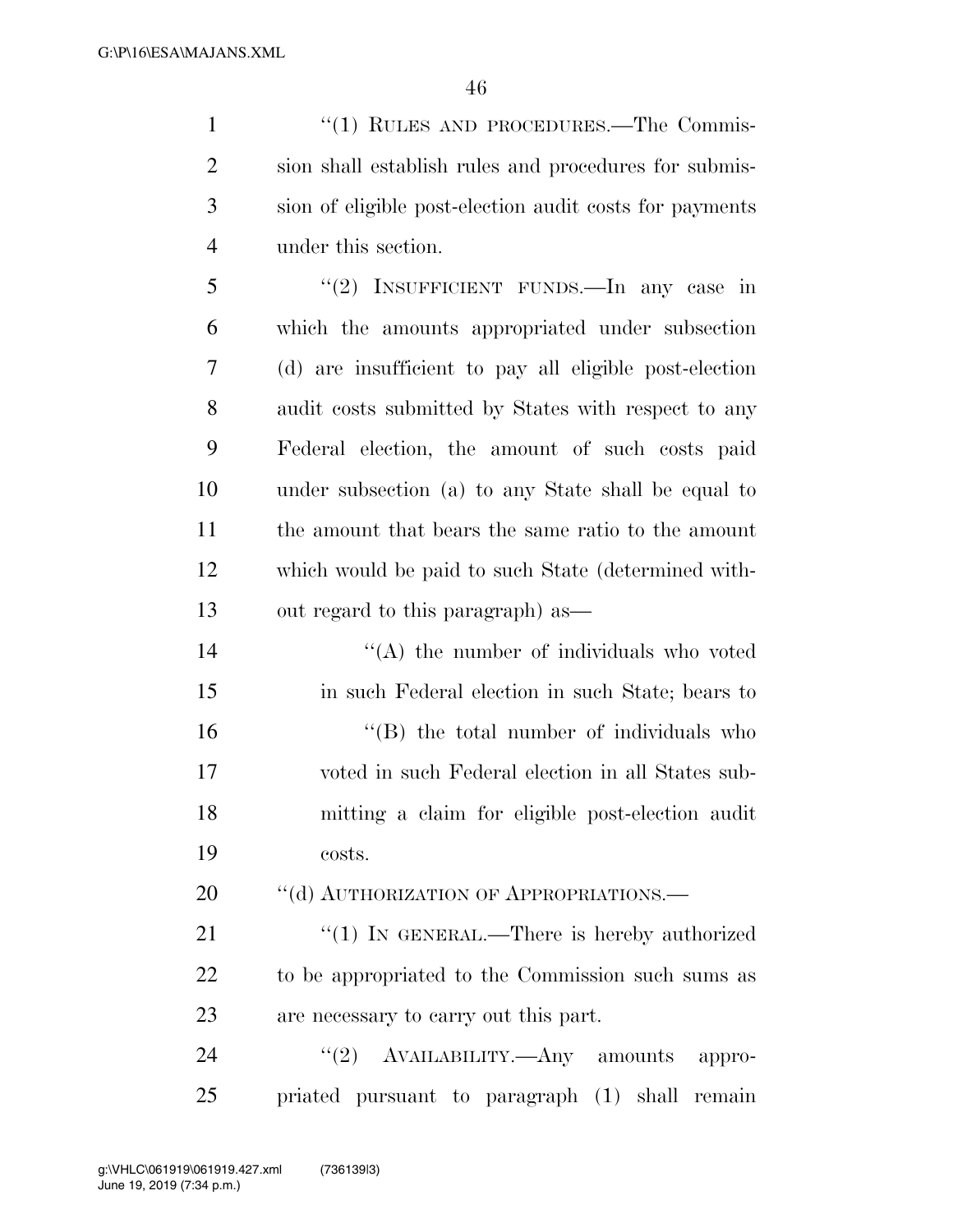available without fiscal year limitation until ex-pended.''.

 (b) CLERICAL AMENDMENT.—The table of contents of such Act, as amended by section 111(b), is further amended by adding at the end of the items relating to subtitle D of title II the following:

> ''PART 8—FUNDING FOR POST-ELECTION RISK-LIMITING AUDITS ''Sec. 298. Payments for post-election risk-limiting audits.

#### **SEC. 123. GAO ANALYSIS OF EFFECTS OF AUDITS.**

 (a) ANALYSIS.—Not later than 6 months after the first elections for Federal office is held for which States must conduct risk-limiting audits under section 303A of the Help America Vote Act of 2002 (as added by section 121), the Comptroller General of the United States shall conduct an analysis of the extent to which such audits have improved the administration of such elections and the security of election infrastructure in the States receiving such grants.

 (b) REPORT.—The Comptroller General of the United States shall submit a report on the analysis con- ducted under subsection (a) to the Committee on House Administration of the House of Representatives and the Committee on Rules and Administration of the Senate.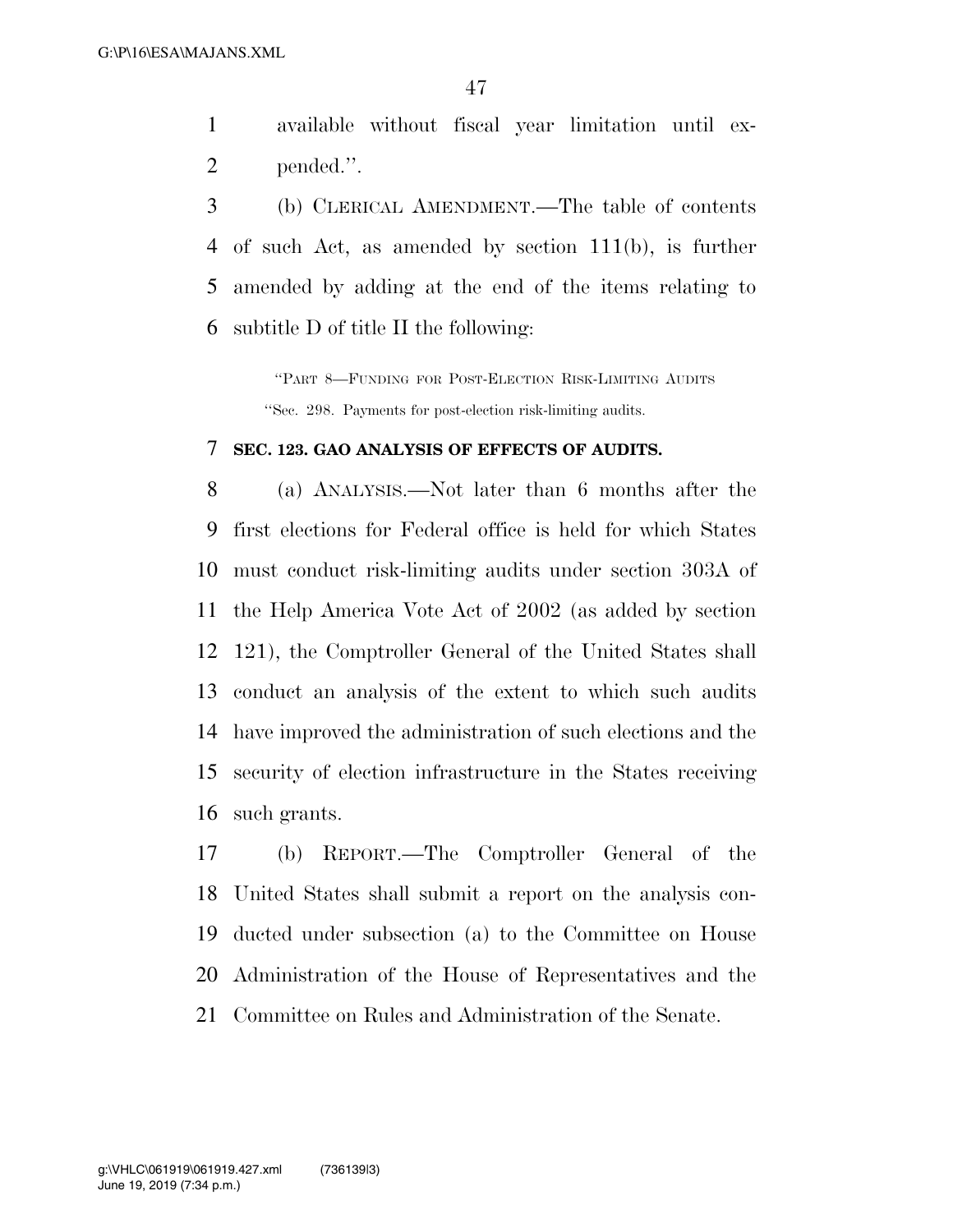# **TITLE II—PROMOTING CYBERSE- CURITY THROUGH IMPROVE- MENTS IN ELECTION ADMIN-ISTRATION**

 **SEC. 201. VOTING SYSTEM CYBERSECURITY REQUIRE-MENTS.** 

 (a) BALLOT TABULATING DEVICES.— Section 301(a) of the Help America Vote Act of 2002 (52 U.S.C. 9 21081(a)), as amended by section 104 and section 105, is further amended by adding at the end the following new paragraph:

- 12 "(9) BALLOT TABULATING METHODS.—
- 13 "(A) In GENERAL.—The voting system tabulates ballots by hand or through the use of an optical scanning device that meets the re-16 quirements of subparagraph (B).

17 "(B) REQUIREMENTS FOR OPTICAL SCAN- NING DEVICES.—Except as provided in sub- paragraph (C), the requirements of this sub-paragraph are as follows:

21  $\frac{1}{2}$  The device is designed and built 22 in a manner in which it is mechanically im- possible for the device to add or change the vote selections on a printed or marked bal-lot.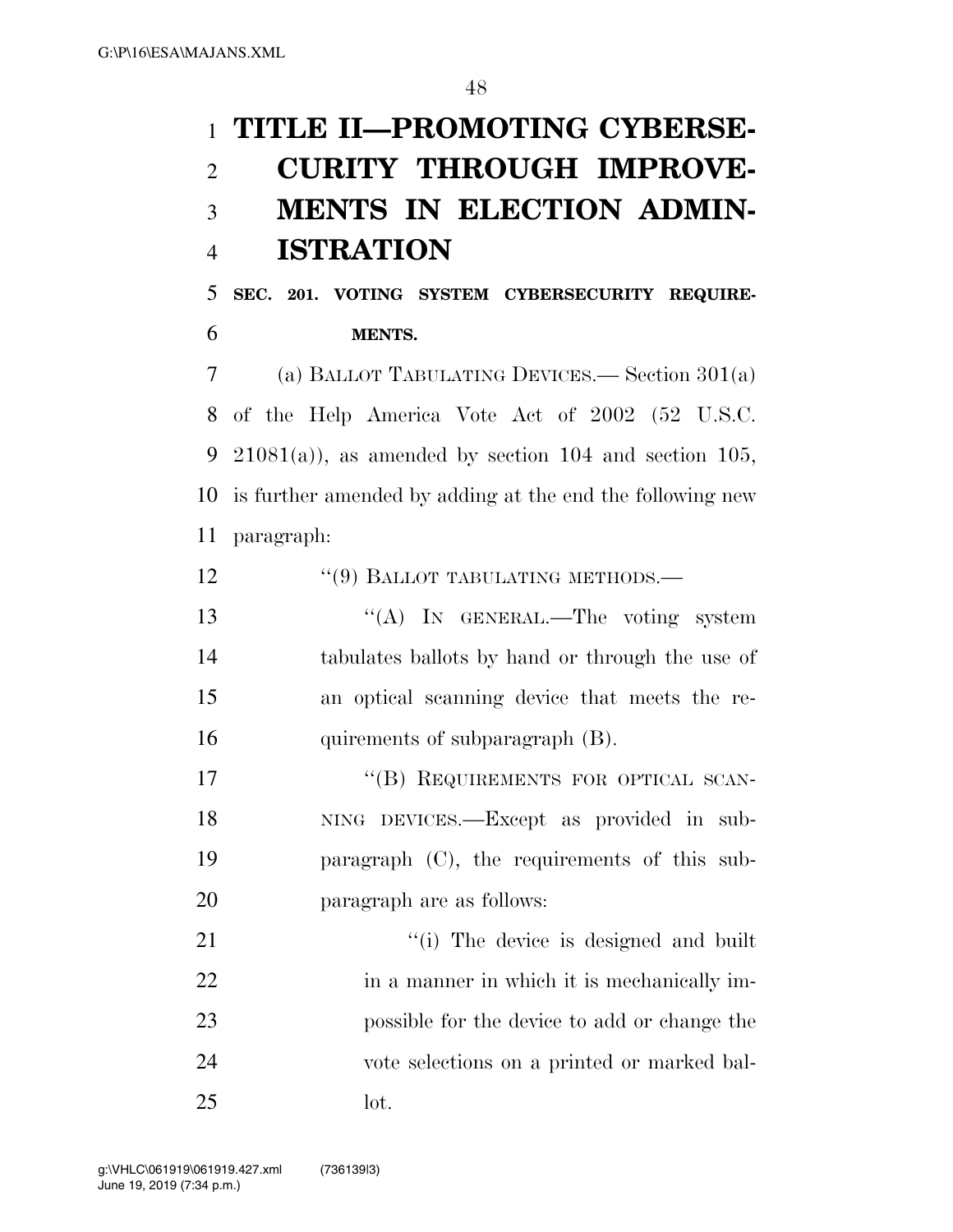G:\P\16\ESA\MAJANS.XML

| "(ii) The device is capable of export-<br>$\mathbf{1}$          |  |
|-----------------------------------------------------------------|--|
| $\overline{2}$<br>ing its data (including vote tally data sets) |  |
| 3<br>and cast vote records) in a machine-read-                  |  |
| $\overline{4}$<br>able, open data standard format required      |  |
| 5<br>by the Commission, in consultation with                    |  |
| 6<br>the Director of the National Institute of                  |  |
| 7<br>Standards and Technology.                                  |  |
| 8<br>"(iii) The device consists of hardware                     |  |
| 9<br>that—                                                      |  |
| 10<br>$\lq\lq$ is certified under section                       |  |
| 11<br>2216 of the Homeland Security Act;                        |  |
| 12<br>and                                                       |  |
| $\lq\lq$ (II) demonstrably conforms to a<br>13                  |  |
| 14<br>hardware component manifest describ-                      |  |
| ing point-of-origin information (in-<br>15                      |  |
| 16<br>cluding upstream hardware supply                          |  |
| 17<br>chain information for each compo-                         |  |
| 18<br>nent) that—                                               |  |
| "(aa) has been provided to<br>19                                |  |
| 20<br>the Commission, the Director of                           |  |
| 21<br>Cybersecurity and Infrastructure                          |  |
| 22<br>Security under section 2215 of                            |  |
| 23<br>the Homeland Security Act, and                            |  |
| 24<br>the chief State election official                         |  |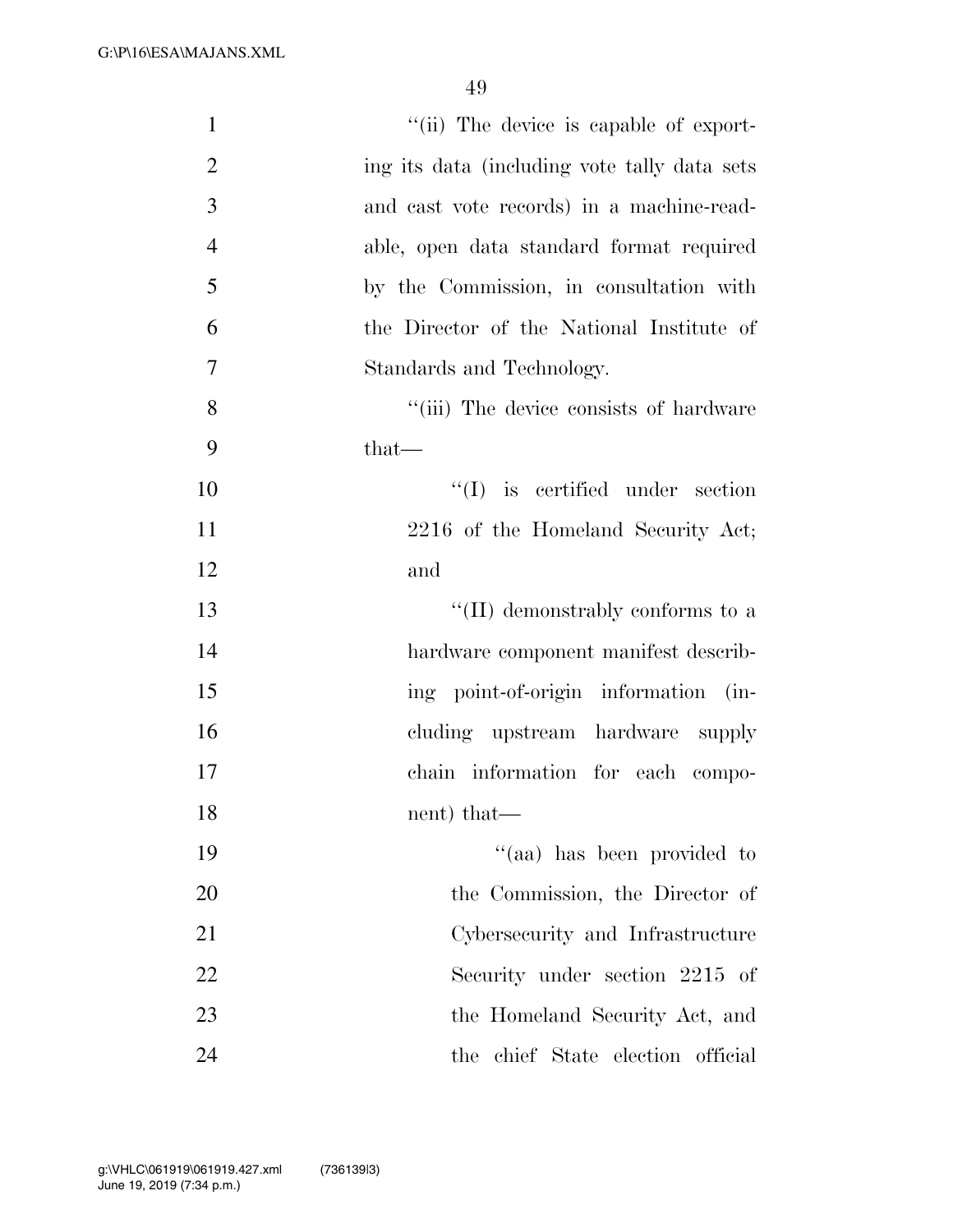| $\mathbf{1}$   | for each State in which the de-              |
|----------------|----------------------------------------------|
| $\overline{2}$ | vice is used; and                            |
| 3              | "(bb) may be shared by any                   |
| $\overline{4}$ | entity to whom it has been pro-              |
| 5              | vided under item (aa) with inde-             |
| 6              | pendent experts for cybersecurity            |
| 7              | analysis.                                    |
| 8              | "(iv) The device utilizes technology         |
| 9              | that prevents the operation of the device if |
| 10             | any hardware components do not meet the      |
| 11             | requirements of clause (iii).                |
| 12             | $f'(v)$ The device operates using soft-      |
| 13             | ware—                                        |
| 14             | $\lq\lq$ (I) for which the source code,      |
| 15             | system build tools, and compilation          |
| 16             | parameters-                                  |
| 17             | "(aa) have been provided to                  |
| 18             | the Commission, the Director of              |
| 19             | Cybersecurity and Infrastructure             |
| 20             | Security under section 2215 of               |
| 21             | the Homeland Security Act, and               |
| 22             | the chief State election official            |
| 23             | for each State in which the de-              |
| 24             | vice is used; and                            |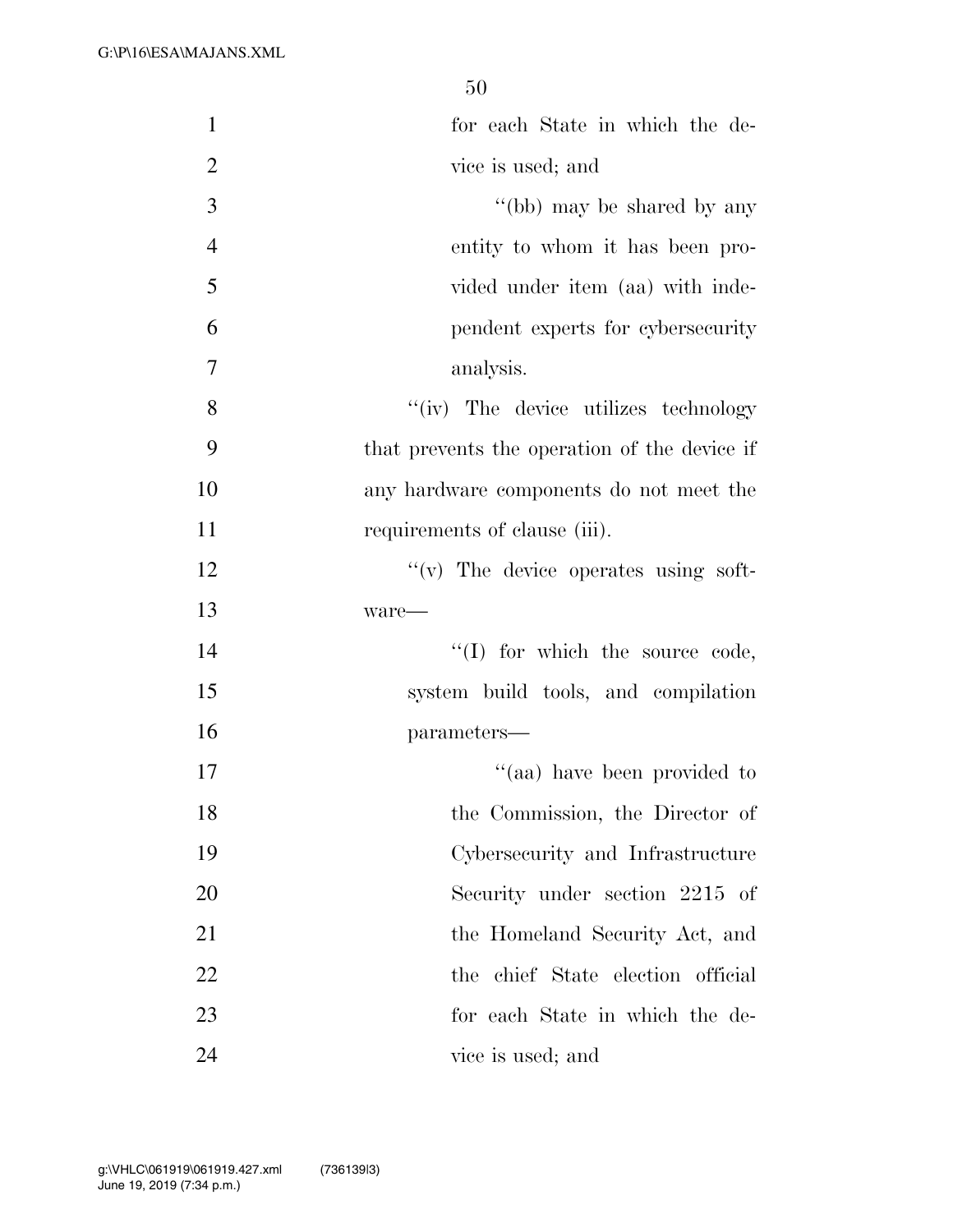| $\mathbf{1}$   | "(bb) may be shared by any                     |
|----------------|------------------------------------------------|
| $\overline{2}$ | entity to whom it has been pro-                |
| $\mathfrak{Z}$ | vided under item (aa) with inde-               |
| $\overline{4}$ | pendent experts for cybersecurity              |
| 5              | analysis; and                                  |
| 6              | $\lq\lq$ (II) that is certified under sec-     |
| $\tau$         | tion 2216 of the Homeland Security             |
| 8              | Act.                                           |
| 9              | "(vi) The device utilizes technology           |
| 10             | that prevents the running of software on       |
| 11             | the device that does not meet the require-     |
| 12             | ments of clause (v).                           |
| 13             | "(vii) The device utilizes technology          |
| 14             | that enables election officials, cybersecurity |
| 15             | researchers, and voters to verify that the     |
| 16             | software running on the device-                |
| 17             | $\lq\lq$ was built from a specific,            |
| 18             | untampered version of the code that is         |
| 19             | described in clause (v); and                   |
| 20             | $\lq\lq$ (II) uses the system build tools      |
| 21             | and compilation parameters that are            |
| 22             | described in clause (v).                       |
| 23             | "(viii) The device contains such other         |
| 24             | security requirements as the Director of       |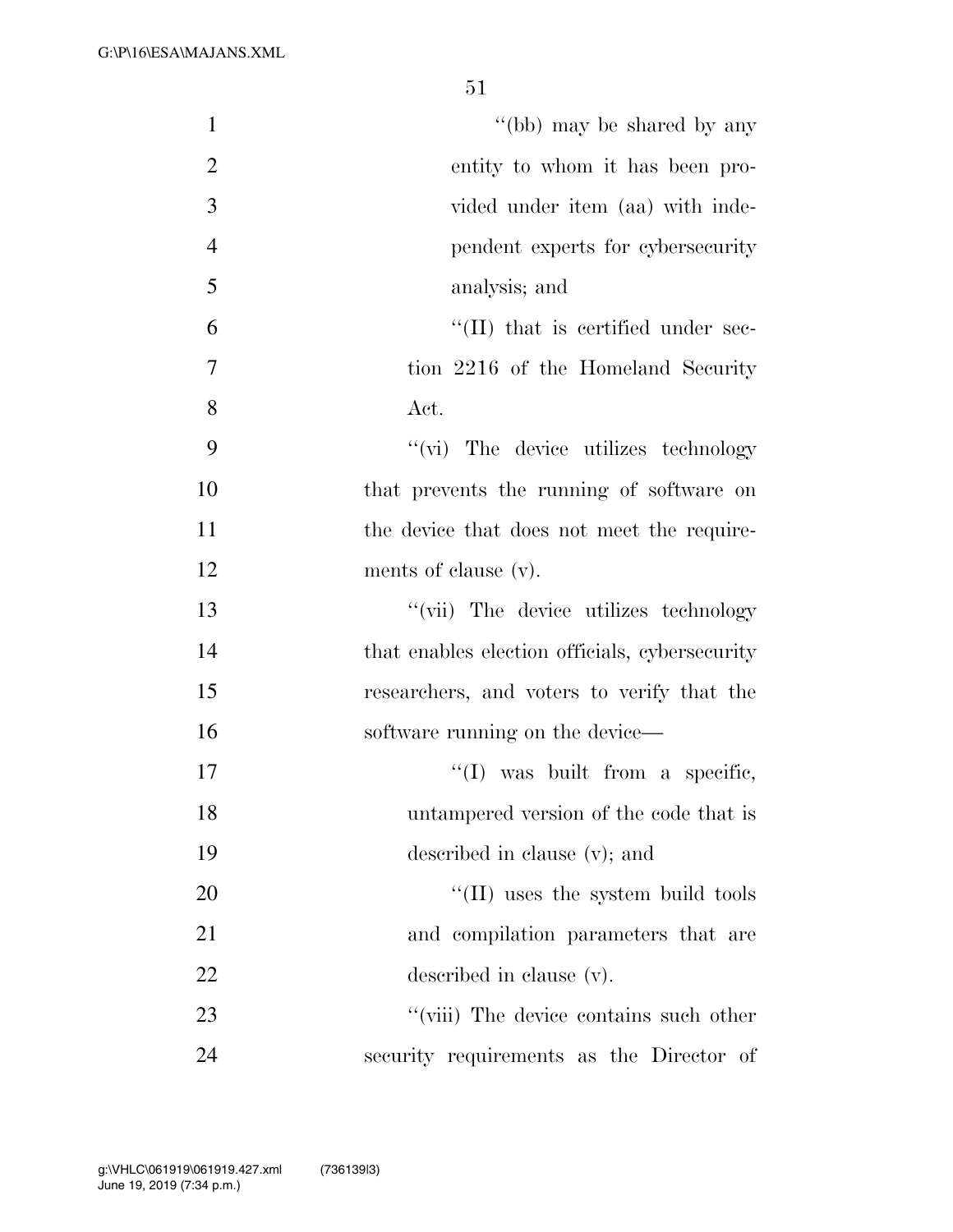- 1 Cybersecurity and Infrastructure Security 2 requires.
- $3 \qquad \qquad \text{``(C) WAVER.}$
- 4 "(i) IN GENERAL.—The Director of 5 Cybersecurity and Infrastructure Security, 6 in consultation with the Director of the 7 National Institute of Standards and Tech-8 nology, may waive one or more of the re-9 quirements of subparagraph (B) (other 10 than the requirement of clause (i) thereof) 11 with respect to any device for a period of 12 not to exceed 2 years.

 ''(ii) PUBLICATION.—Information re-14 lating to any waiver granted under clause (i) shall be made publicly available on the Internet.

17 "'(D) EFFECTIVE DATE.—Each State and jurisdiction shall be required to comply with the requirements of this paragraph for the regularly scheduled election for Federal office in Novem- ber 2024, and for each subsequent election for 22 Federal office.".

23 (b) OTHER CYBERSECURITY REQUIREMENTS.— Sec-24 tion  $301(a)$  of such Act (52 U.S.C. 21081(a)), as amended 25 by section 104, section 105, and subsection (a), is further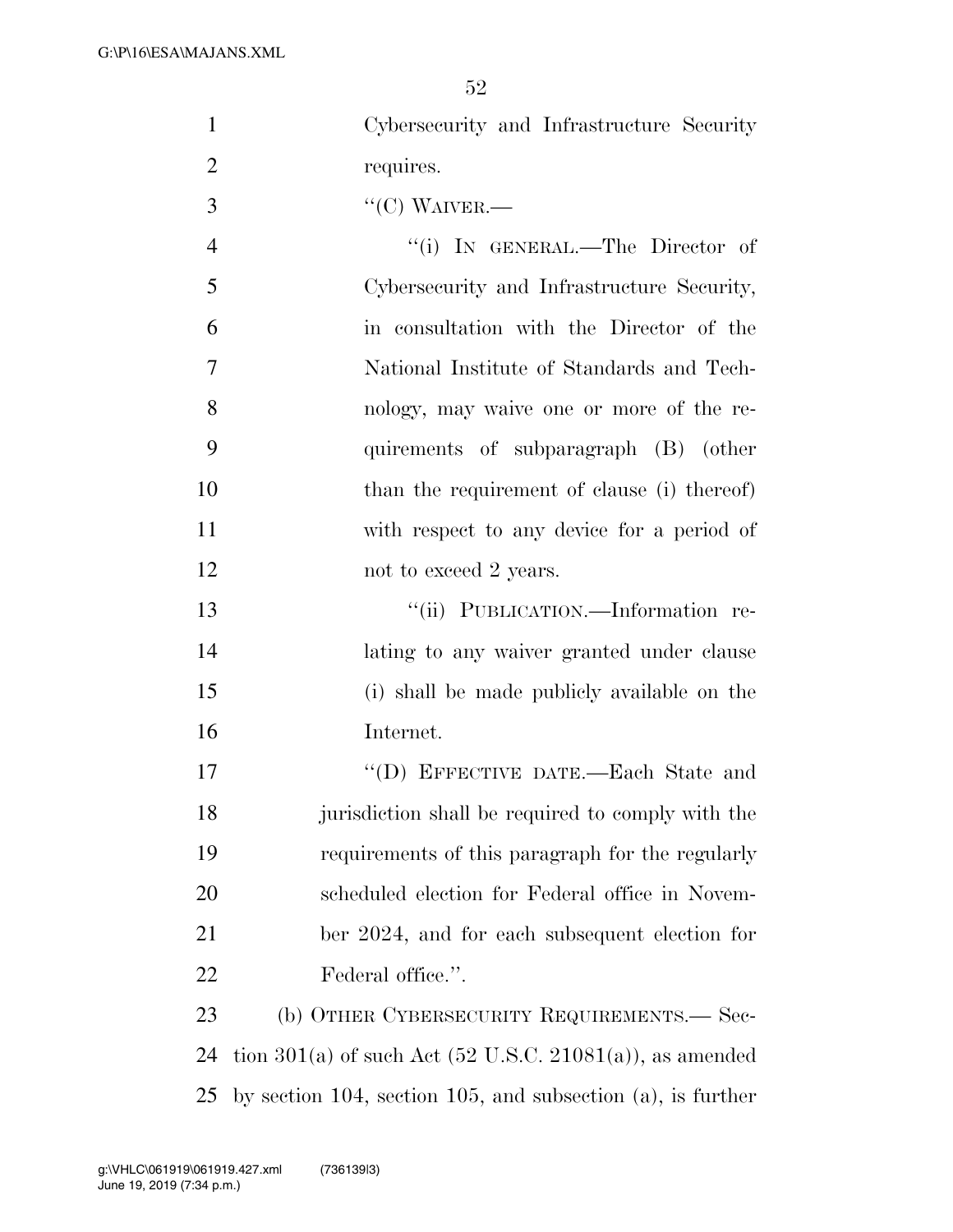amended by adding at the end the following new para-graphs:

3 "(10) PROHIBITION OF USE OF WIRELESS COM- MUNICATIONS DEVICES IN SYSTEMS OR DEVICES.— ''(A) IN GENERAL.—No system or device upon which ballot marking devices or optical scanners are configured, upon which ballots are marked by voters (except as necessary for indi- viduals with disabilities to use ballot marking devices that meet the accessibility requirements of paragraph (3)), or upon which votes are cast, tabulated, or aggregated shall contain, use, or be accessible by any wireless, power-line, or con- cealed communication device. ''(B) EFFECTIVE DATE.—Each State and

 jurisdiction shall be required to comply with the requirements of this paragraph for the regularly scheduled election for Federal office in Novem- ber 2020, and for each subsequent election for Federal office.

21 "(11) PROHIBITING CONNECTION OF SYSTEM 22 TO THE INTERNET.

23 "(A) IN GENERAL.—No system or device upon which ballot marking devices or optical scanners are configured, upon which ballots are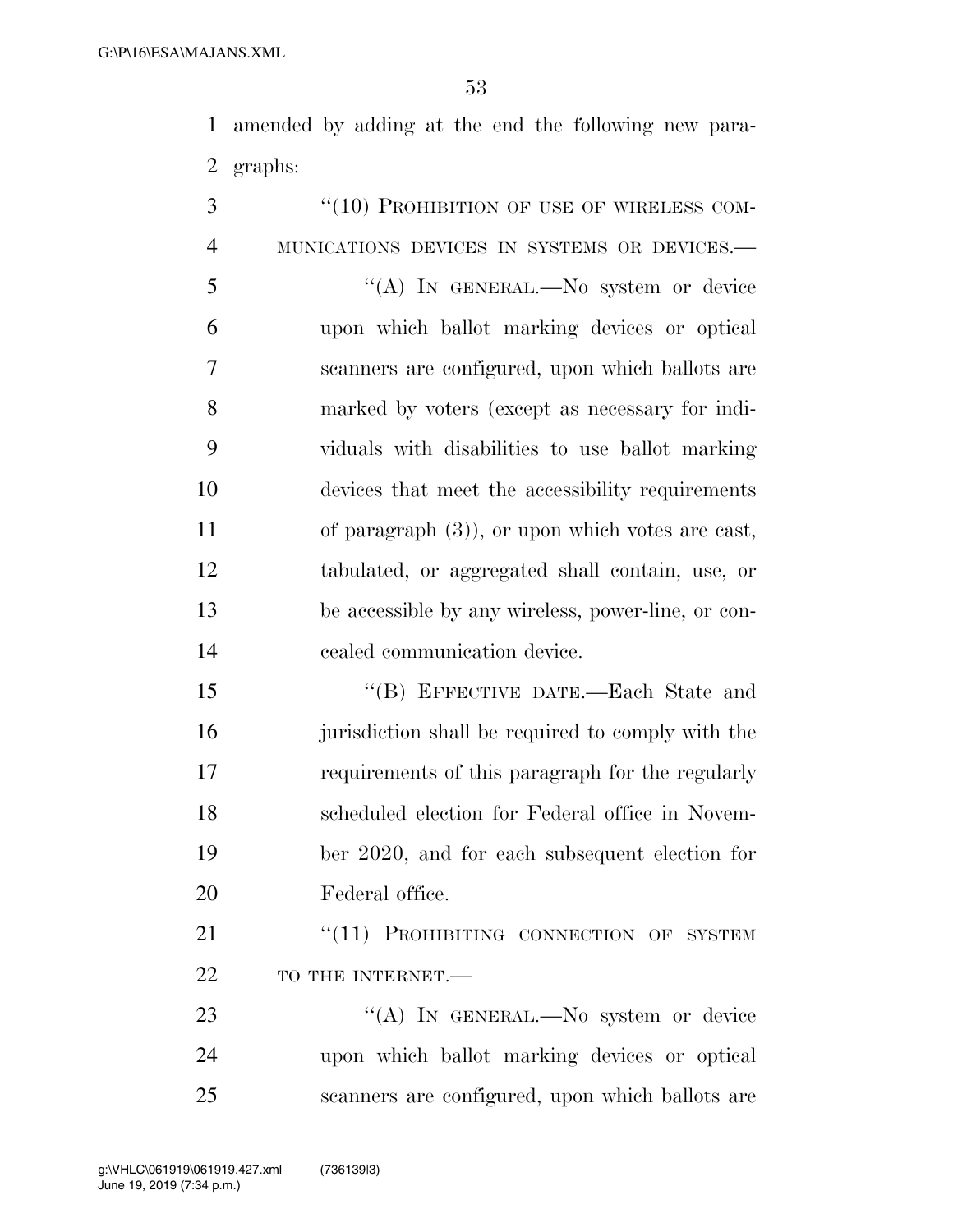| $\mathbf{1}$   | marked by voters, or upon which votes are east,              |
|----------------|--------------------------------------------------------------|
| $\overline{2}$ | tabulated, or aggregated shall be connected to               |
| 3              | the Internet or any non-local computer system                |
| $\overline{4}$ | via telephone or other communication network                 |
| 5              | at any time.                                                 |
| 6              | "(B) EFFECTIVE DATE.—Each State and                          |
| 7              | jurisdiction shall be required to comply with the            |
| 8              | requirements of this paragraph for the regularly             |
| 9              | scheduled election for Federal office in Novem-              |
| 10             | ber 2020, and for each subsequent election for               |
| 11             | Federal office.".                                            |
| 12             | (c) SPECIAL CYBERSECURITY RULES FOR CERTAIN                  |
| 13             | <b>BALLOT MARKING DEVICES.—</b>                              |
| 14             | (1) IN GENERAL.—Section $301(a)$ of such Act                 |
| 15             | $(52 \text{ U.S.C. } 21081(a))$ , as amended by section 104, |
| 16             | section 105, and subsections (a) and (b), is further         |
| 17             | amended by adding at the end the following new               |
| 18             | paragraph:                                                   |
| 19             | $``(13)$ BALLOT MARKING DEVICES.—                            |
| 20             | "(A) IN GENERAL.—In the case of a voting                     |
| 21             | system that uses a ballot marking device, the                |
| 22             | ballot marking device shall be a device that-                |
| 23             | "(i) is not capable of tabulating votes;                     |
| 24             | "(ii) except in the case of a ballot                         |
| 25             | marking device used exclusively to comply                    |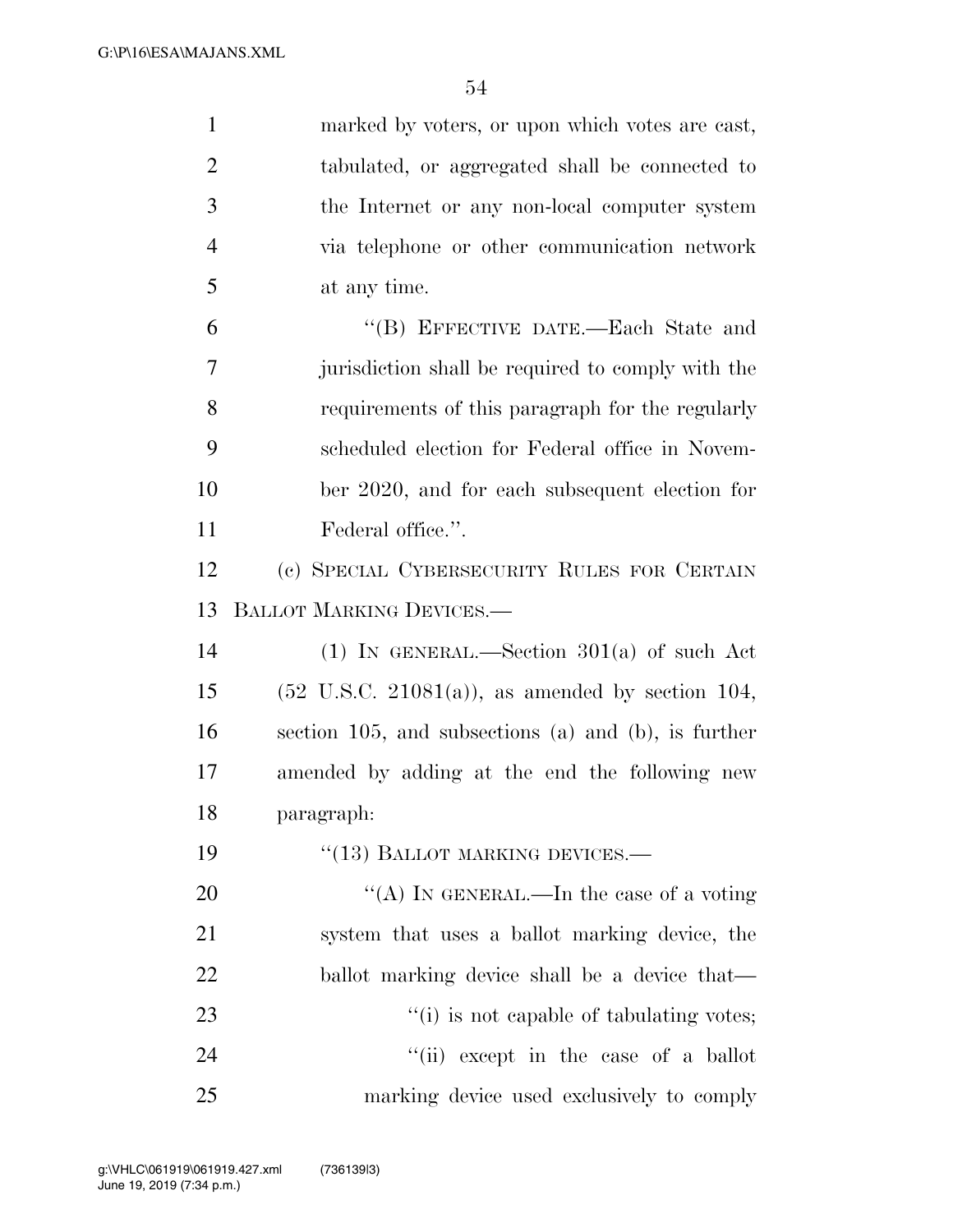| $\mathbf{1}$   | with the requirements of paragraph $(3)$ , is  |
|----------------|------------------------------------------------|
| $\overline{2}$ | certified in accordance with section 232 as    |
| $\mathfrak{Z}$ | meeting the requirements of subparagraph       |
| $\overline{4}$ | $(B)$ ; and                                    |
| 5              | $``(iii)$ is certified under section 2216      |
| 6              | of the Homeland Security Act as meeting        |
| $\overline{7}$ | the requirements of clauses (iii) through      |
| 8              | (viii) of section $301(a)(9)(B)$ .             |
| 9              | $\lq\lq$ (B) REQUIREMENTS.—                    |
| 10             | "(i) IN GENERAL.—A ballot marking              |
| 11             | device meets the requirements of this sub-     |
| 12             | paragraph if, during a double-masked test      |
| 13             | conducted by a qualified independent user      |
| 14             | experience research laboratory (as defined     |
| 15             | in section $232(b)(4)$ of a simulated elec-    |
| 16             | tion scenario which meets the requirements     |
| 17             | of clause (ii), there is less than a 5 percent |
| 18             | chance that an ordinary voter using the de-    |
| 19             | vice would not detect and report any dif-      |
| 20             | ference between the vote selection printed     |
| 21             | on the ballot by the ballot marking device     |
| 22             | and the vote selection indicated by the        |
| 23             | voter.                                         |
| 24             | SIMULATED ELECTION<br>``(ii)<br>$SCE-$         |
| 25             | NARIO.—A simulated election scenario           |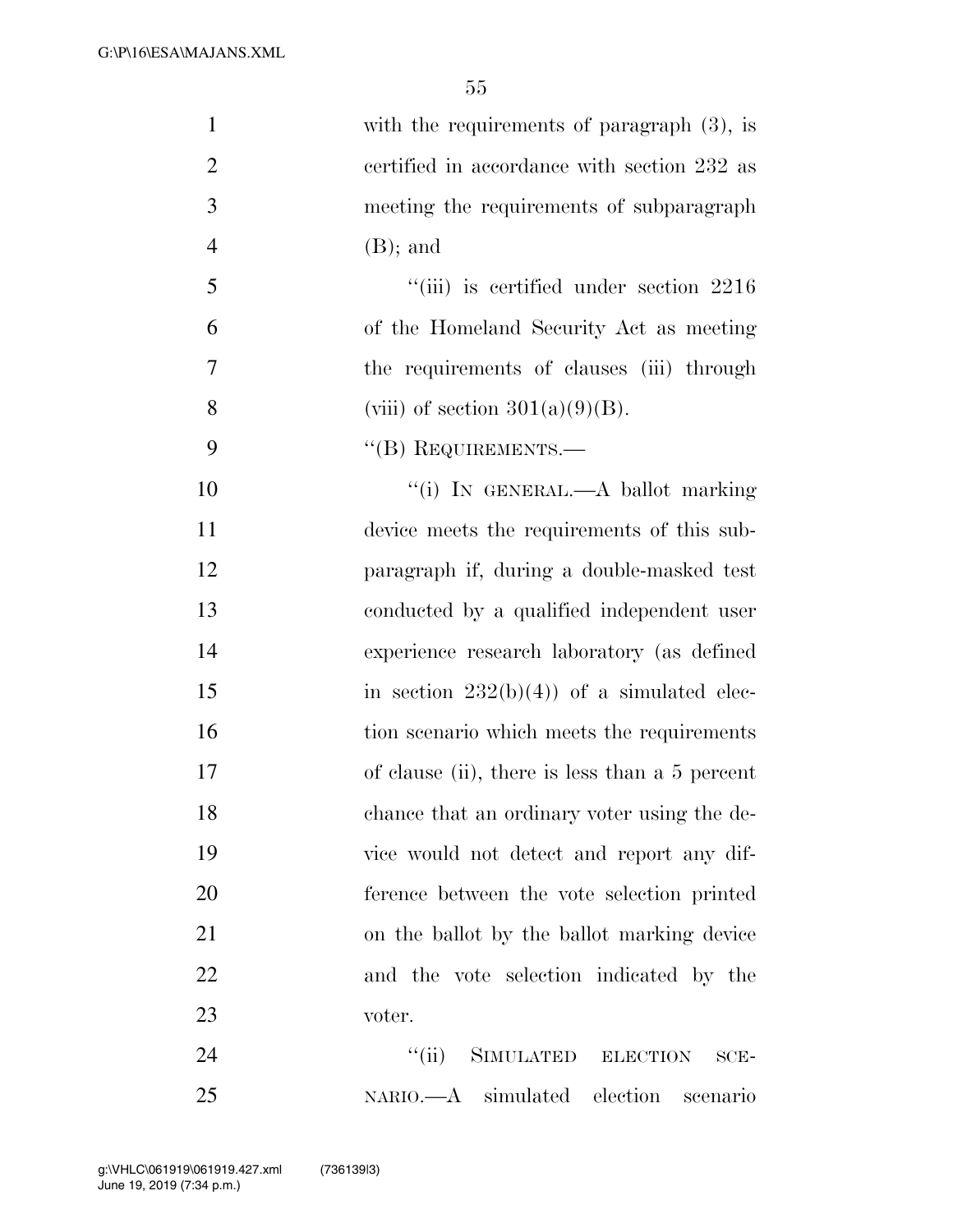| $\mathbf{1}$   | meets the requirements of this clause if it       |
|----------------|---------------------------------------------------|
| $\overline{2}$ | is conducted with—                                |
| 3              | $\lq\lq$ (I) a pool of subjects that are $\lq$    |
| $\overline{4}$ | "(aa) diverse in age, gender,                     |
| 5              | education, and physical limita-                   |
| 6              | tions; and                                        |
| $\tau$         | "(bb) representative of the                       |
| 8              | communities in which the voting                   |
| 9              | system will be used; and                          |
| 10             | $\lq\lq$ (II) ballots that are representa-        |
| 11             | tive of ballots ordinarily used in the            |
| 12             | communities in which the voting sys-              |
| 13             | tem will be used.                                 |
| 14             | "(C) EFFECTIVE DATE.—Each State and               |
| 15             | jurisdiction shall be required to comply with the |
| 16             | requirements of this paragraph for the regularly  |
| 17             | scheduled election for Federal office in Novem-   |
| 18             | ber 2022, and for each subsequent election for    |
| 19             | Federal office.".                                 |
| 20             | (2) PROCEDURE FOR TESTING.—                       |
| 21             | $(A)$ In GENERAL.—Subtitle B of title II of       |
| 22             | the Help America Vote Act of 2002 (52 U.S.C.      |
| 23             | 20971 et seq.) is amended by adding at the end    |
| 24             | the following new section:                        |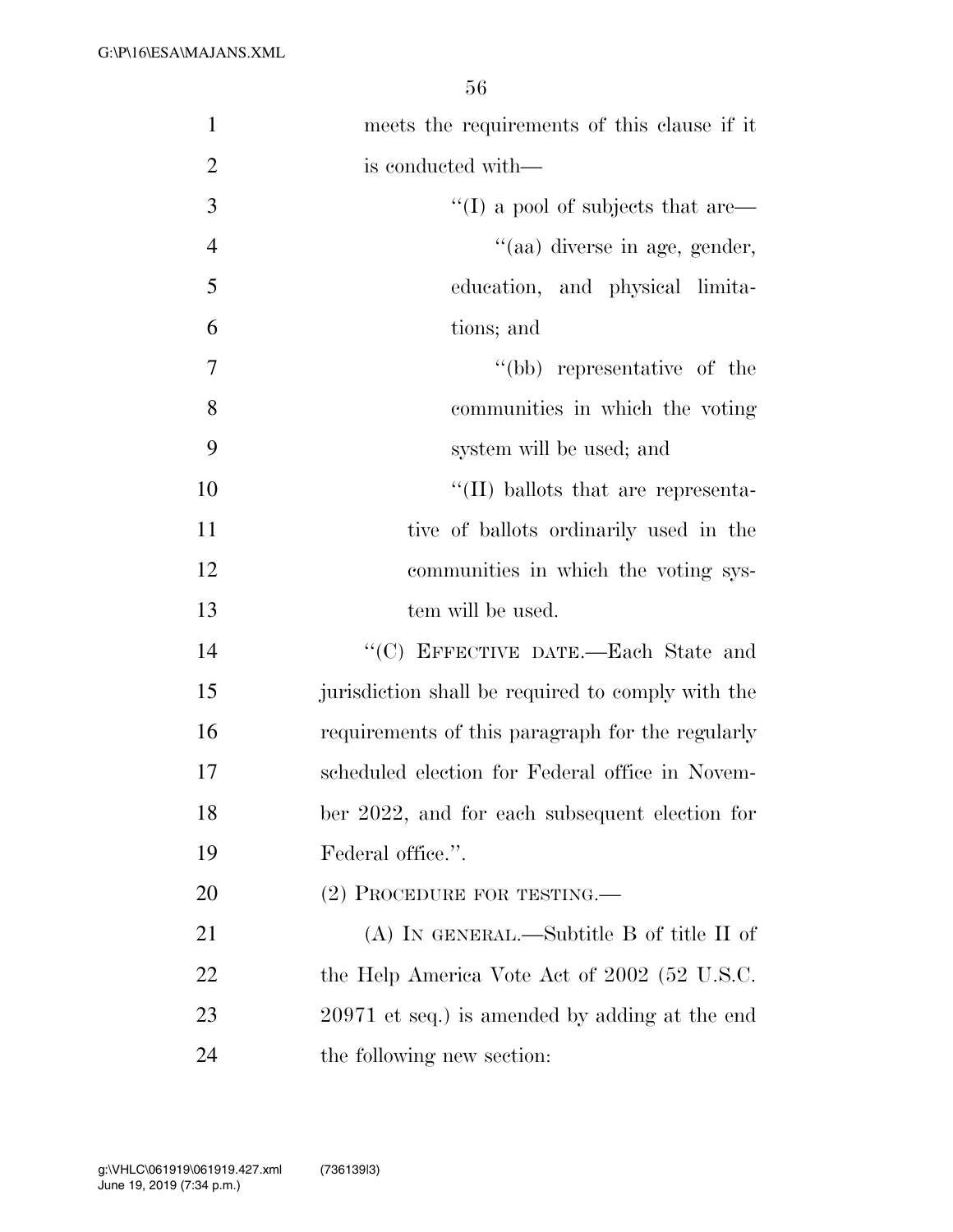#### **''SEC. 232. TESTING AND CERTIFICATION OF BALLOT MARK-**

#### **ING DEVICES.**

 ''(a) IN GENERAL.—Any State or jurisdiction which intends to use a ballot marking device (other than a ballot marking device used exclusively to comply with the re-6 quirements of section  $301(a)(3)$  in an election for Federal office may submit an application to the Commission for testing and certification under this section.

9 "(b) APPLICATION, ASSIGNMENT, AND TESTING.—

10 <sup>"</sup>(1) In GENERAL.—An application under sub- section (a) shall be submitted not later than 18 months before the date of the election for Federal office in which the ballot marking device is intended to be used and shall contain such information as the Commission requires.

16 "(2) ASSIGNMENT.—Upon receipt of an appli- cation for testing under this section, the Commission shall contract with a qualified independent user ex- perience research laboratory for the testing of whether the ballot marking device intended to be used by the State or jurisdiction meets the require-22 ments of section  $301(a)(10)(B)$ .

23 "(3) REQUIREMENTS FOR TESTING.—Any con- tract described in paragraph (2) shall require the qualified independent user experience research lab-

oratory to—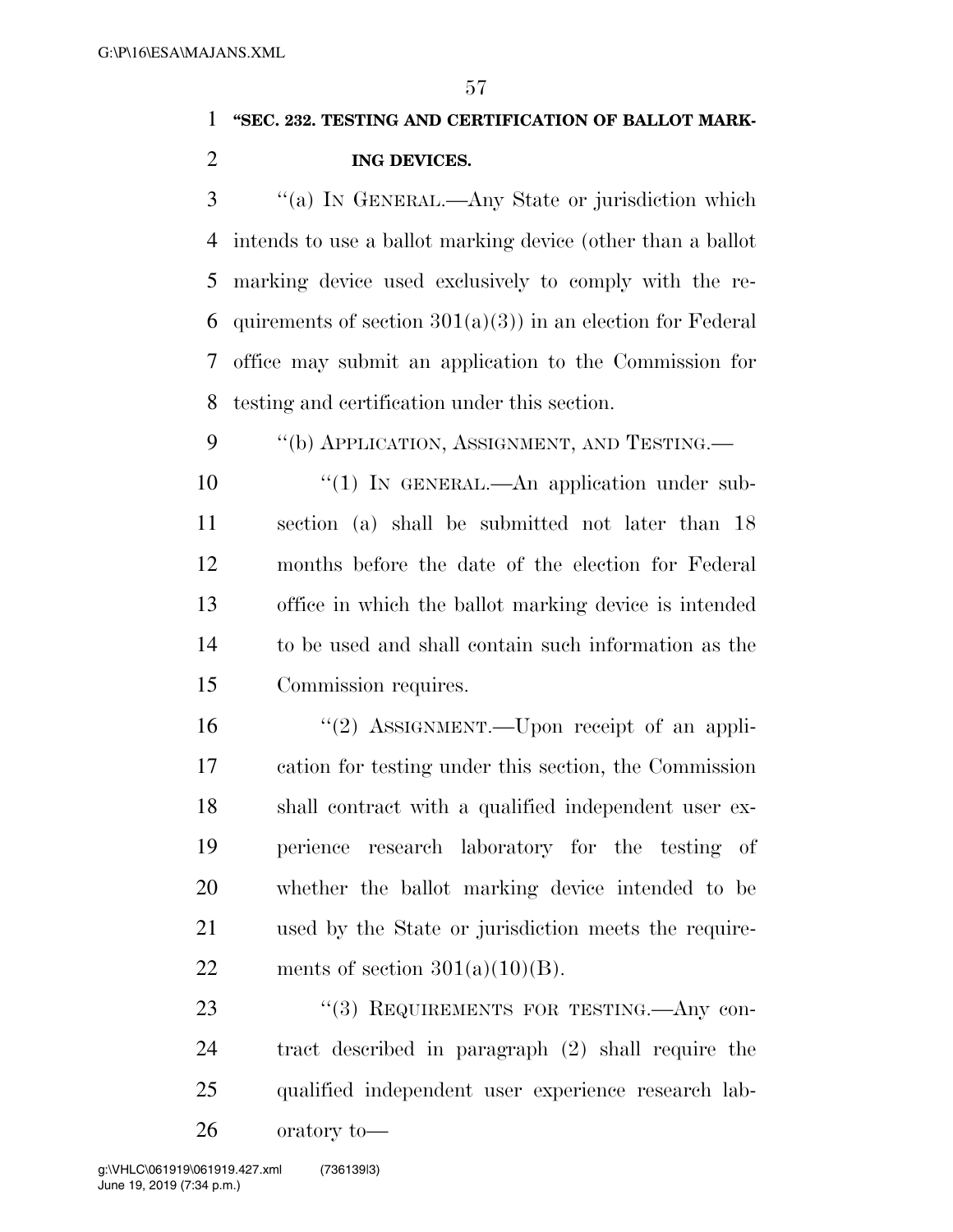G:\P\16\ESA\MAJANS.XML

| $\mathbf{1}$   | "(A) not later than 30 days before testing       |
|----------------|--------------------------------------------------|
| $\overline{2}$ | begins, submit to the Commission for approval    |
| 3              | the protocol for the simulated election scenario |
| $\overline{4}$ | used for testing the ballot marking device;      |
| 5              | "(B) use only protocols approved by the          |
| 6              | Commission in conducting such testing; and       |
| 7              | $\lq\lq$ submit to the Commission a report on    |
| 8              | the results of the testing.                      |
| 9              | "(4) QUALIFIED INDEPENDENT USER EXPERI-          |
| 10             | ENCE RESEARCH LABORATORY.—For purposes of        |
| 11             | this section:                                    |
| 12             | "(A) IN GENERAL.—The term 'qualified             |
| 13             | independent user experience research labora-     |
| 14             | tory' means a laboratory accredited under this   |
| 15             | subsection by the Election Assistance Commis-    |
| 16             | sion in accordance with standards determined     |
| 17             | by the Commission, in consultation with the Di-  |
| 18             | rector of the National Institute of Standards    |
| 19             | and Technology and the Secretary of Homeland     |
| 20             | Security.                                        |
| 21             | "(B) CRITERIA.—A laboratory shall not be         |
| 22             | accredited under this subsection unless such     |
| 23             | laboratory demonstrates that—                    |
| 24             | "(i) no employee of, or individual with          |
| 25             | an ownership in, such laboratory has, or         |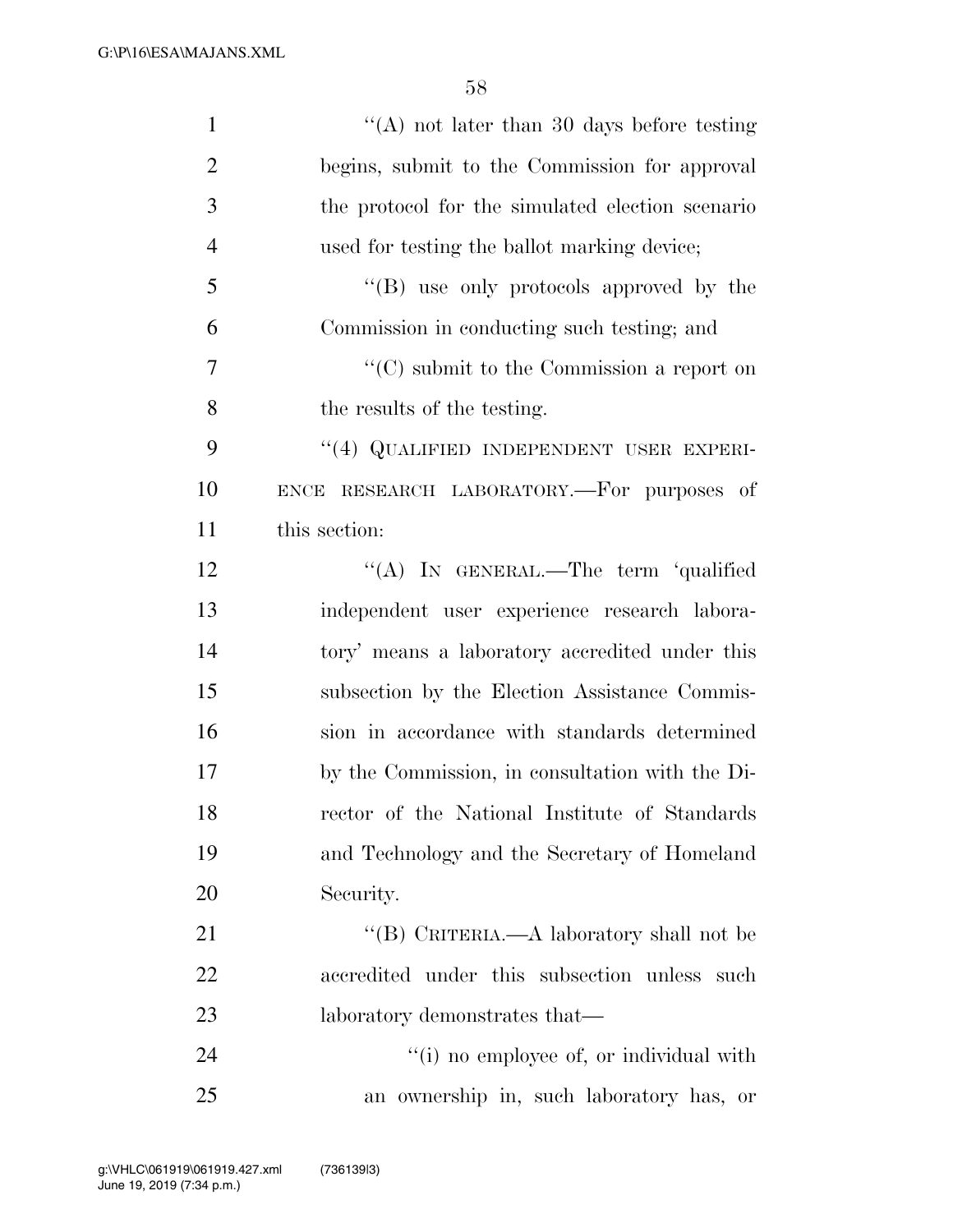| $\mathbf{1}$   | has had during the 5 preceding years, any             |
|----------------|-------------------------------------------------------|
| $\overline{2}$ | financial relationship with a manufacturer            |
| 3              | of voting systems; and                                |
| $\overline{4}$ | "(ii) any group of individuals con-                   |
| 5              | ducting tests under this section collectively         |
| 6              | meet the following qualifications:                    |
| 7              | "(I) Experience designing and                         |
| 8              | running user research studies and ex-                 |
| 9              | periments using both qualitative and                  |
| 10             | quantitative methodologies.                           |
| 11             | "(II) Experience with voting sys-                     |
| 12             | tems.                                                 |
| 13             | "(c) REVIEW BY INDEPENDENT BOARD.—                    |
| 14             | "(1) IN GENERAL.—The Commission shall sub-            |
| 15             | mit for approval to an independent review board es-   |
| 16             | tablished under paragraph (3) the following:          |
| 17             | "(A) Any protocol submitted to the Com-               |
| 18             | mission under subsection $(b)(3)(A)$ .                |
| 19             | "(B) Any report submitted to the Commis-              |
| 20             | sion under subsection $(b)(3)(C)$ .                   |
| 21             | "(2) FINAL APPROVAL.—Not later than the               |
| 22             | date that is 12 months before the date of the elec-   |
| 23             | tion for Federal office in which a State or jurisdic- |
| 24             | tion intends to use the ballot marking device, the    |
| 25             | independent review board shall report to the Com-     |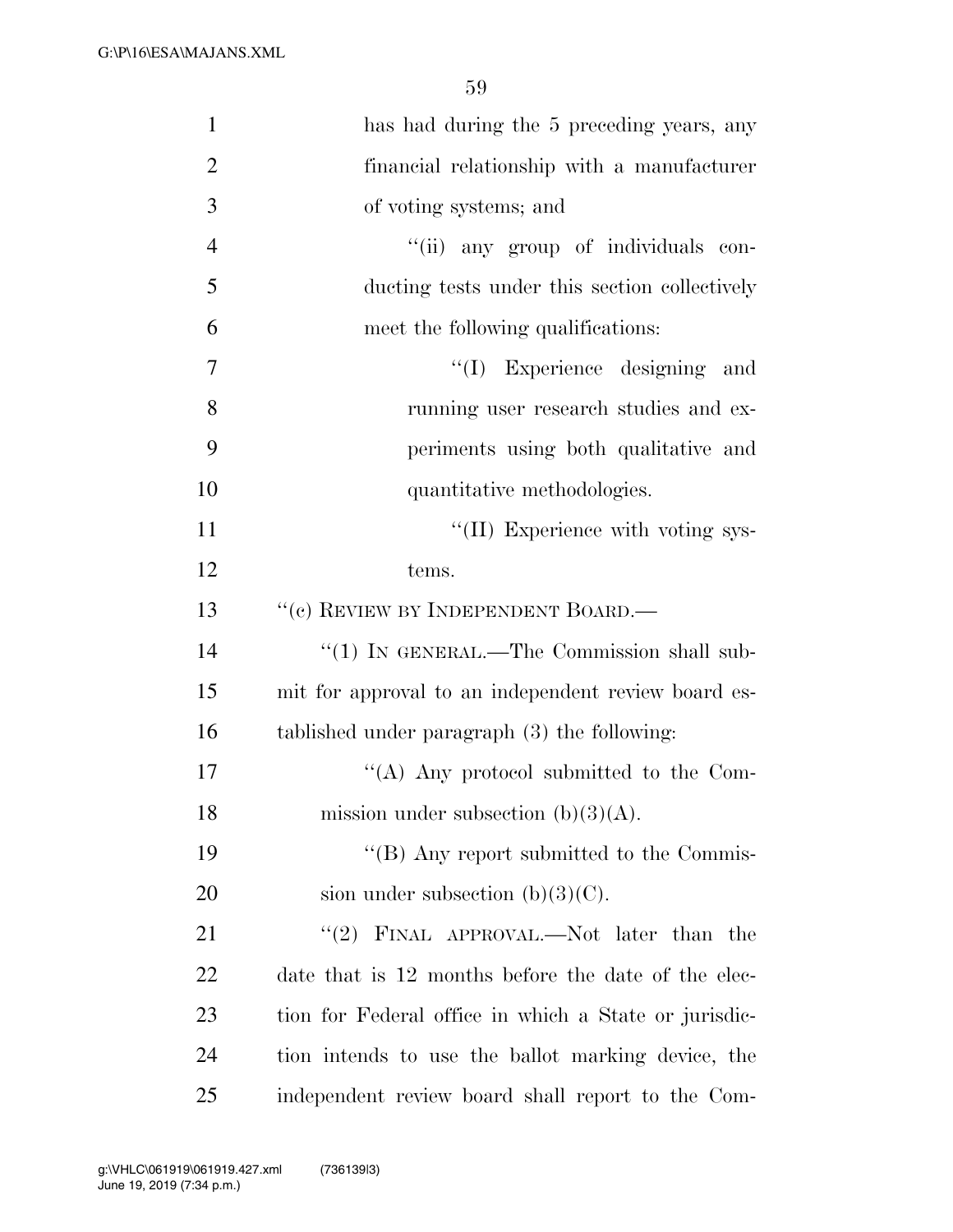| $\mathbf{1}$   | mission on whether it has approved a report sub- |
|----------------|--------------------------------------------------|
| $\overline{2}$ | mitted under paragraph $(1)(B)$ .                |
| 3              | $``(3)$ INDEPENDENT REVIEW BOARD.—               |
| $\overline{4}$ | "(A) IN GENERAL.—An independent re-              |
| 5              | view board established under this paragraph      |
| 6              | shall be composed of 5 independent scientists    |
| 7              | appointed by the Commission, in consultation     |
| 8              | with the Director of the National Institute of   |
| 9              | Standards and Technology.                        |
| 10             | "(B) QUALIFICATIONS.—The members of              |
| 11             | the independent review board—                    |
| 12             | "(i) shall have expertise and relevant           |
| 13             | peer-reviewed publications in the following      |
| 14             | fields: cognitive psychology, experimental       |
| 15             | design, statistics, and user experience re-      |
| 16             | search and testing; and                          |
| 17             | "(ii) may not have, or have had dur-             |
| 18             | ing the 5 preceding years, any financial re-     |
| 19             | lationship with a manufacturer of voting         |
| 20             | systems.                                         |
| 21             | "(4) PUBLICATION.—The Commission<br>shall        |
| 22             | make public—                                     |
| 23             | "(A) any protocol approved under this sub-       |
| 24             | section;                                         |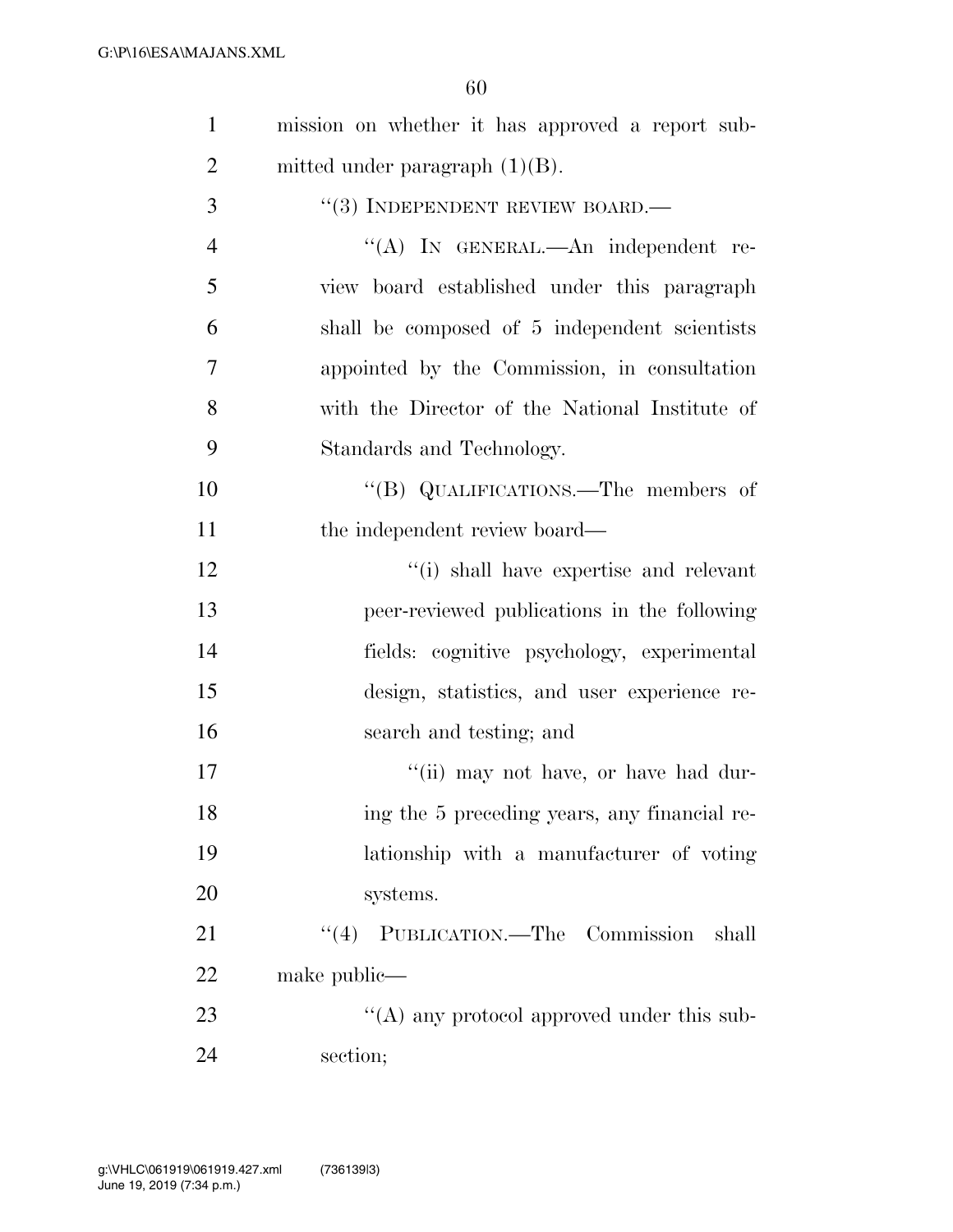| $\mathbf{1}$   | "(B) any report submitted under sub-                       |
|----------------|------------------------------------------------------------|
| $\overline{2}$ | section $(b)(3)(C)$ ; and                                  |
| 3              | "(C) any determination made by an inde-                    |
| $\overline{4}$ | pendent review board under paragraph (2).                  |
| 5              | "(d) CERTIFICATION.—If—                                    |
| 6              | $\lq(1)$ a ballot marking device is determined by          |
| $\overline{7}$ | the qualified independent user experience research         |
| 8              | laboratory to meet the requirements of section             |
| 9              | $301(a)(7)$ ; and                                          |
| 10             | $\lq(2)$ the report submitted under subsection             |
| 11             | $(b)(3)(C)$ is approved by a majority of the members       |
| 12             | of the independent review board under subsection           |
| 13             | (d)(2),                                                    |
| 14             | then the Commission shall certify the ballot marking de-   |
| 15             | vice.                                                      |
| 16             | "(e) PROHIBITION ON FEES.—The Commission may               |
| 17             | not charge any fee to a State or jurisdiction, a developer |
| 18             | or manufacturer of a ballot marking device, or any other   |
| 19             | person in connection with testing and certification under  |
| 20             | this section.".                                            |
| 21             | (B) CONFORMING AMENDMENTS.—                                |
| 22             | (i) Section $202(2)$ of the Help Amer-                     |
| 23             | ica Vote Act of 2002 (52 U.S.C. 20922(2))                  |
| 24             | is amended by inserting "and ballot mark-                  |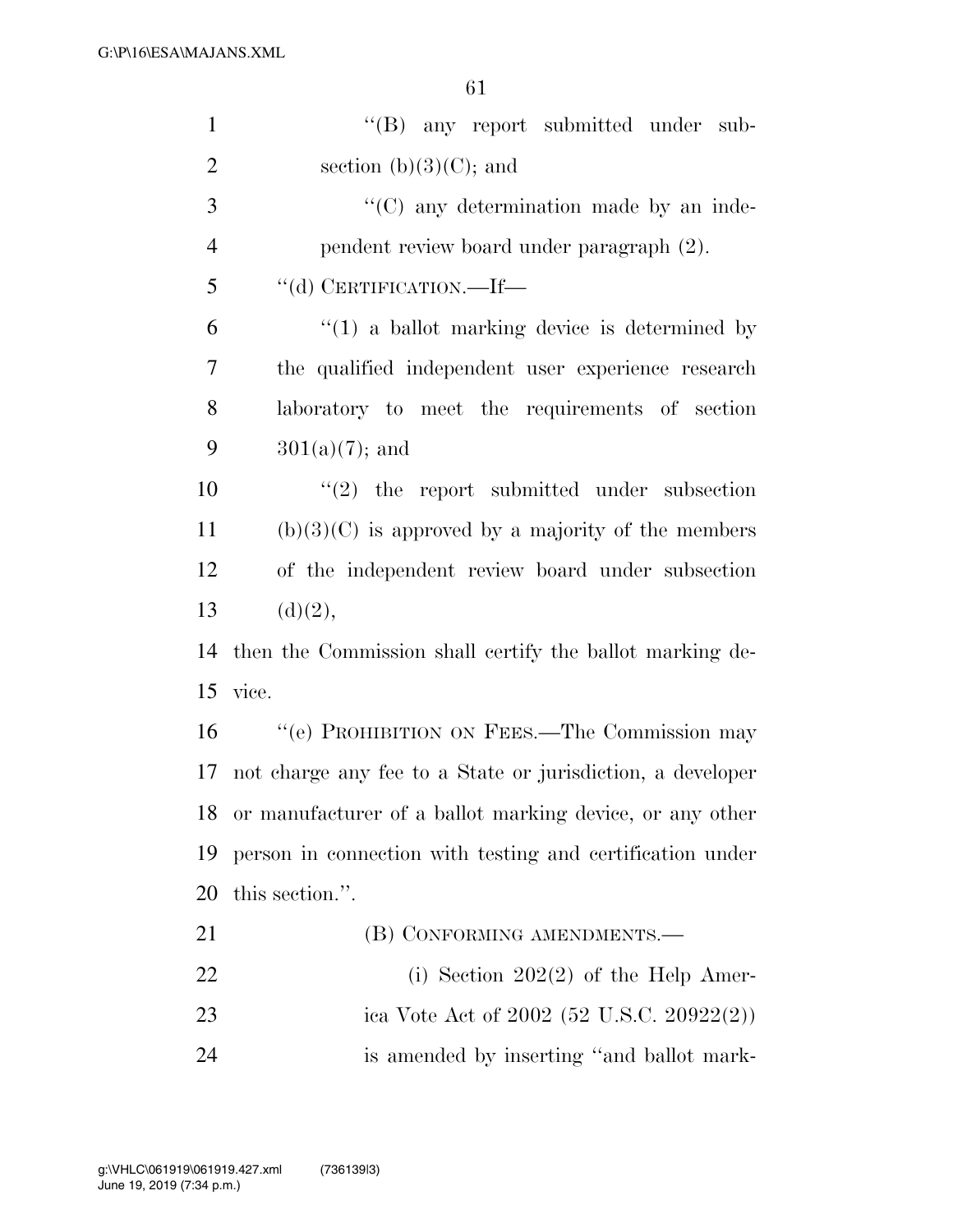| $\mathbf{1}$   | ing devices" after "hardware and soft-                            |
|----------------|-------------------------------------------------------------------|
| $\overline{2}$ | ware").                                                           |
| 3              | (ii) The heading for subtitle B of title                          |
| $\overline{4}$ | II of such Act is amended by inserting at                         |
| 5              | the end"; Ballot Marking Devices".                                |
| 6              | (iii) The table of contents of such Act                           |
| 7              | is amended—                                                       |
| 8              | $(I)$ by inserting "; Ballot Mark-                                |
| 9              | ing Devices" at the end of the item                               |
| 10             | relating to subtitle B of title II; and                           |
| 11             | (II) by inserting after the item                                  |
| 12             | related to section 231 the following:                             |
|                | "Sec. 232. Testing and certification of ballot marking devices.". |
| 13             | SEC. 202. TESTING OF EXISTING VOTING SYSTEMS TO EN-               |
|                |                                                                   |
| 14             | SURE COMPLIANCE WITH ELECTION CYBER-                              |
| 15             | SECURITY GUIDELINES AND OTHER GUIDE-                              |
| 16             | LINES.                                                            |
| 17             | (a) REQUIRING TESTING OF EXISTING VOTING SYS-                     |
| 18             | TEMS.-                                                            |
| 19             | (1) IN GENERAL.—Section $231(a)$ of the Help                      |
| 20             | America Vote Act of 2002 (52 U.S.C. 20971(a)) is                  |
| 21             | amended by adding at the end the following new                    |
| 22             | paragraph:                                                        |
| 23             | "(3) TESTING TO ENSURE COMPLIANCE WITH                            |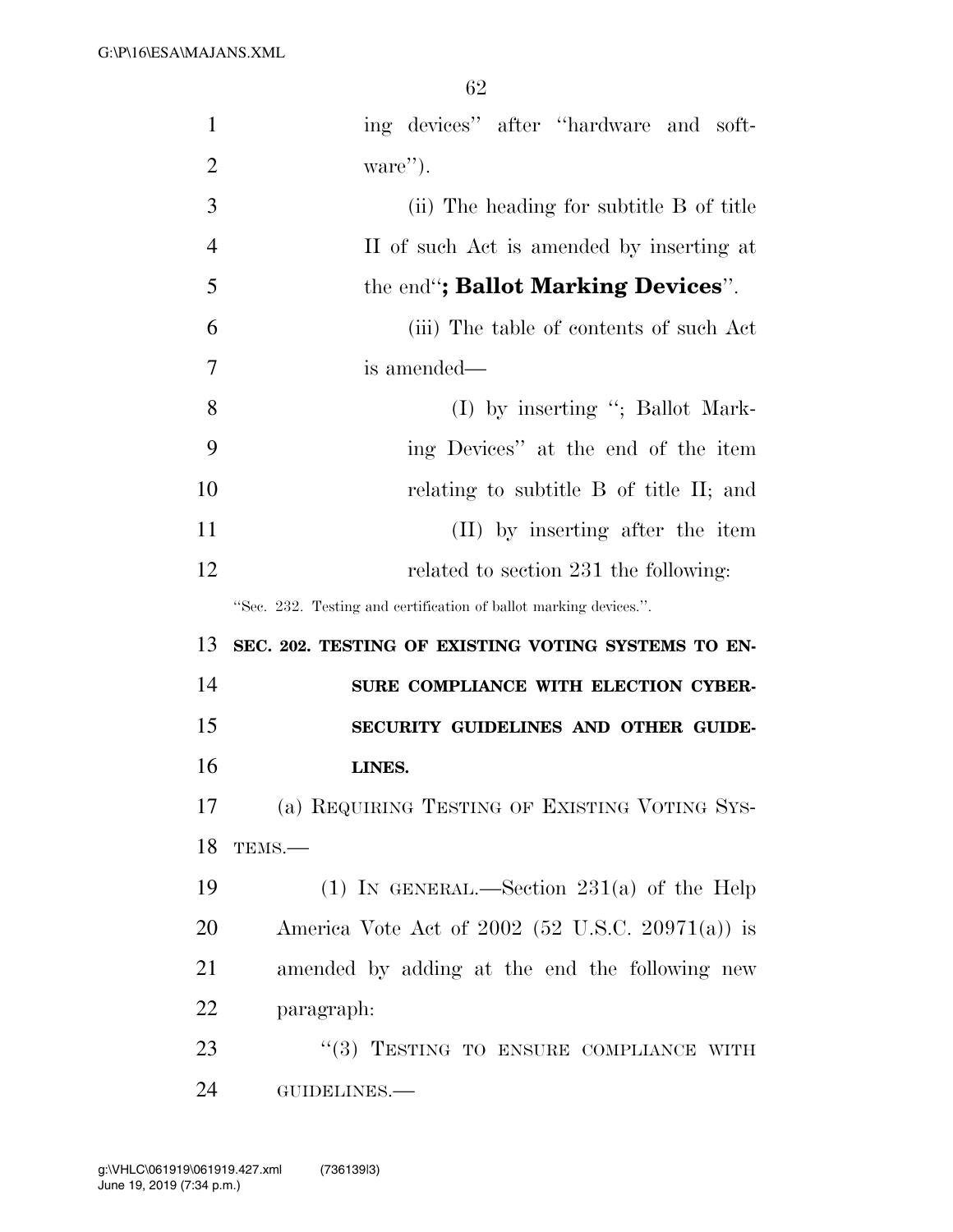G:\P\16\ESA\MAJANS.XML

1 ''(A) TESTING.—Not later than 9 months before the date of each regularly scheduled gen- eral election for Federal office, the Commission shall provide for the testing by accredited lab- oratories under this section of the voting system hardware and software which was certified for use in the most recent such election, on the basis of the most recent voting system guide- lines applicable to such hardware or software (including election cybersecurity guidelines) issued under this Act.

12 "(B) DECERTIFICATION OF HARDWARE OR 13 SOFTWARE FAILING TO MEET GUIDELINES.—If, on the basis of the testing described in subpara- graph (A), the Commission determines that any voting system hardware or software does not meet the most recent guidelines applicable to such hardware or software issued under this Act, the Commission shall decertify such hard-20 ware or software.".

 (2) EFFECTIVE DATE.—The amendment made by paragraph (1) shall apply with respect to the reg- ularly scheduled general election for Federal office held in November 2020 and each succeeding regu-larly scheduled general election for Federal office.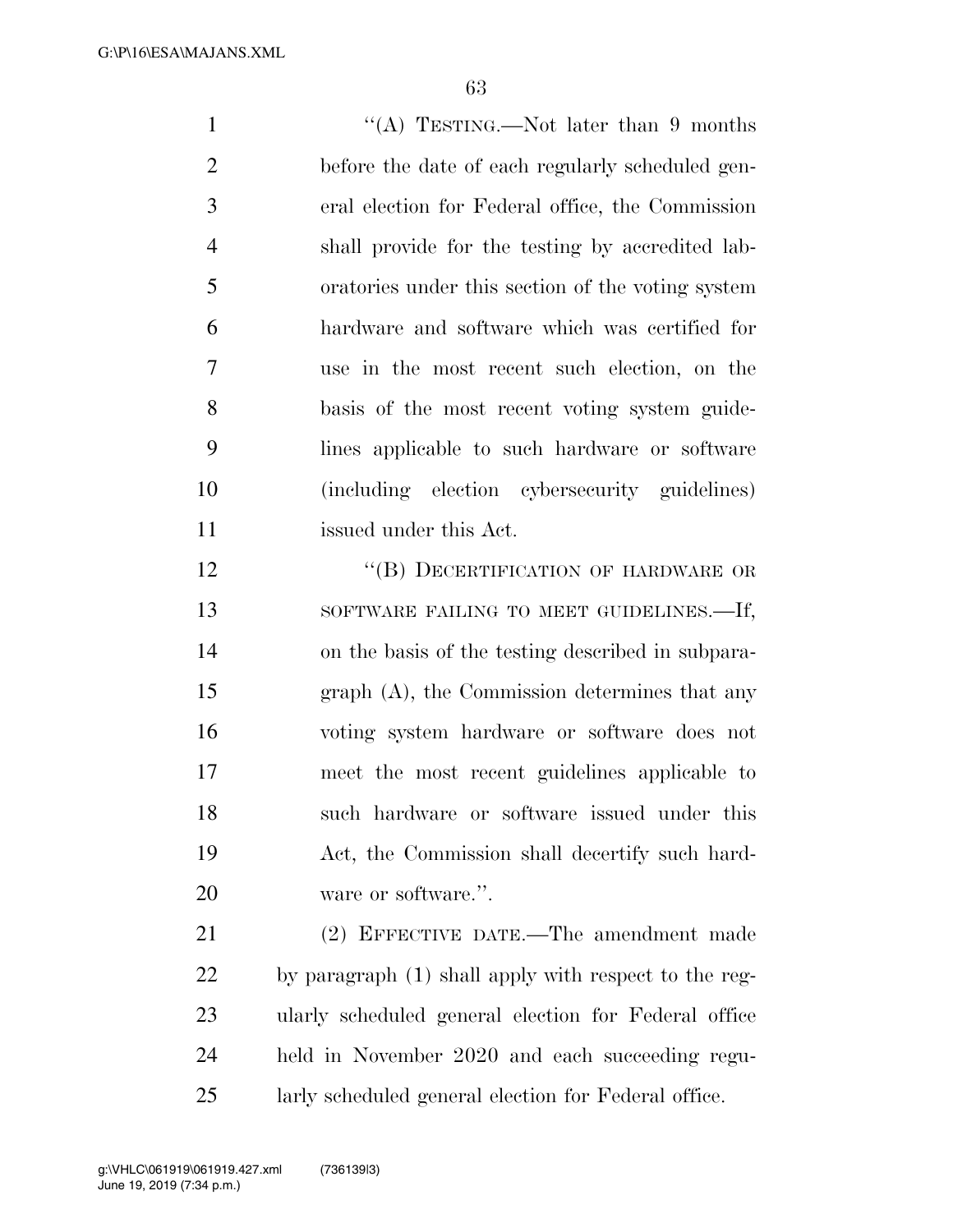(b) ISSUANCE OF CYBERSECURITY GUIDELINES BY TECHNICAL GUIDELINES DEVELOPMENT COMMITTEE.— Section 221(b) of the Help America Vote Act of 2002 (52 U.S.C. 20961(b)) is amended by adding at the end the following new paragraph:

 ''(3) ELECTION CYBERSECURITY GUIDE- LINES.—Not later than 6 months after the date of the enactment of the Securing America's Federal Elections Act, the Development Committee shall issue election cybersecurity guidelines, including standards and best practices for procuring, main- taining, testing, operating, and updating election systems to prevent and deter cybersecurity inci-dents.''.

 **SEC. 203. REQUIRING USE OF SOFTWARE AND HARDWARE FOR WHICH INFORMATION IS DISCLOSED BY** 

**MANUFACTURER.** 

 (a) REQUIREMENT.—Section 301(a) of the Help America Vote Act of 2002 (52 U.S.C. 21081(a)), as amended by sections 104 and 105, is amended by adding at the end the following new paragraph:

22 "(9) REQUIRING USE OF SOFTWARE AND HARD- WARE FOR WHICH INFORMATION IS DISCLOSED BY MANUFACTURER.—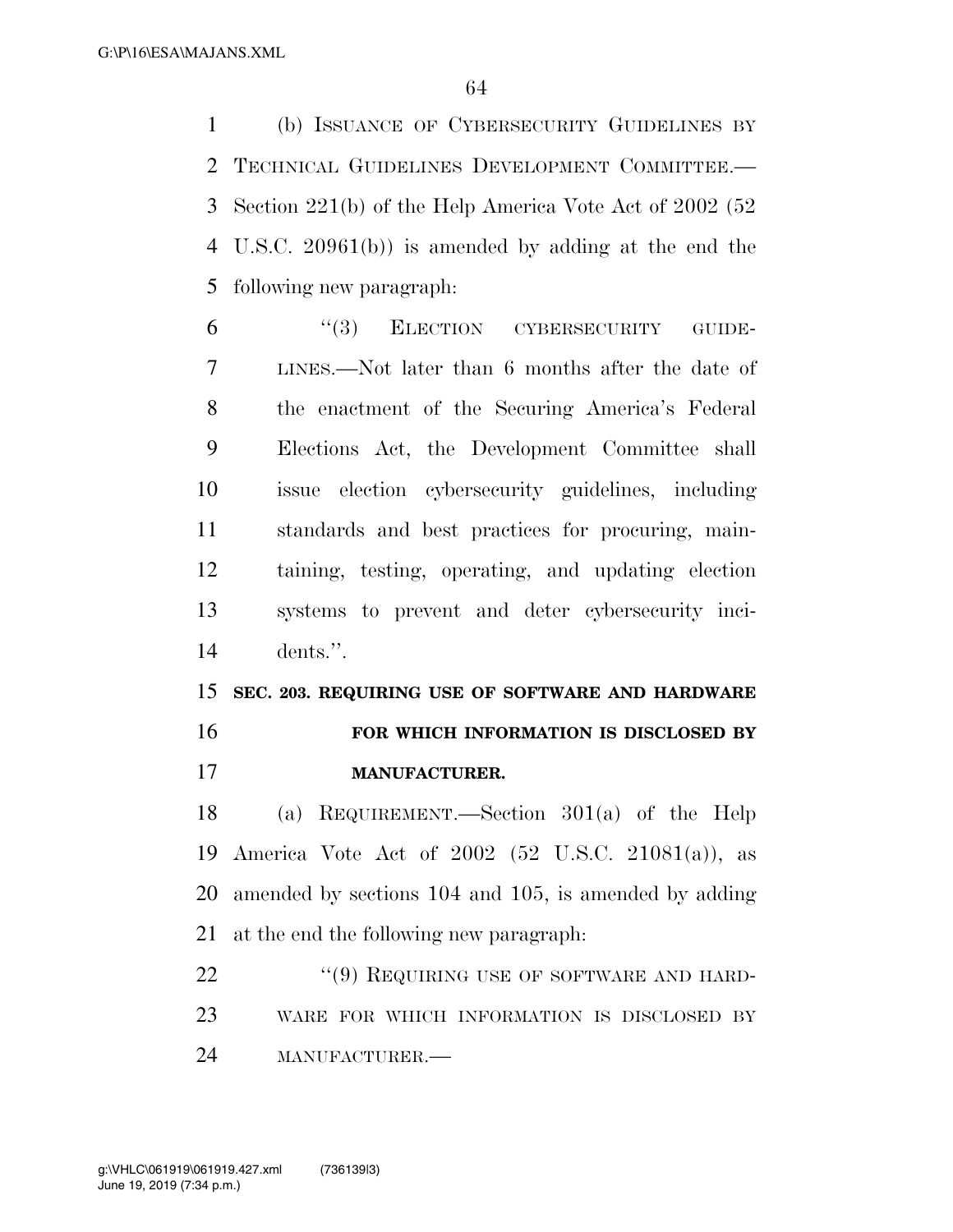1 "(A) REQUIRING USE OF SOFTWARE FOR WHICH SOURCE CODE IS DISCLOSED BY MANU-FACTURER.—

4 "(i) IN GENERAL.—In the operation of voting systems in an election for Federal office, a State may only use software for which the manufacturer makes the source code (in the form in which will be used at the time of the election) publicly available online under a license that grants a world- wide, royalty-free, non-exclusive, perpetual, sub-licensable license to all intellectual property rights in such source code, except 14 that the manufacturer may prohibit a per- son who obtains the software from using 16 the software in a manner that is primarily intended for or directed toward commercial advantage or private monetary compensa- tion that is unrelated to carrying out legiti- mate research or cybersecurity activity. 21 ''(ii) EXCEPTIONS.—Clause (i) does 22 not apply with respect to

23  $\frac{1}{2}$  and  $\frac{1}{2}$  in the multiple videly-used operating system software which is not specific to vot-ing systems and for which the source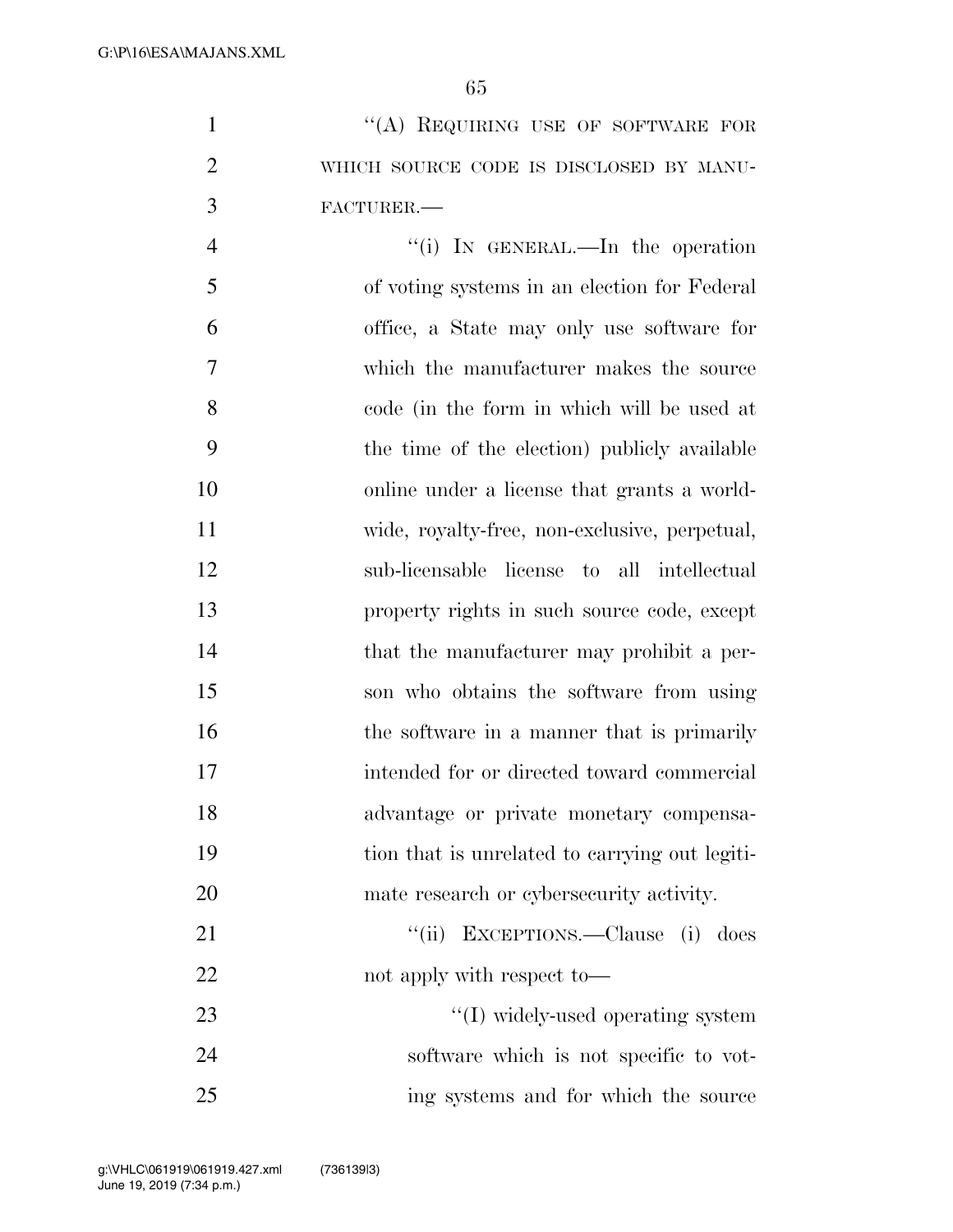| $\mathbf{1}$   | code or baseline functionality is not        |
|----------------|----------------------------------------------|
| $\overline{2}$ | altered; or                                  |
| 3              | "(II) widely-used cybersecurity              |
| $\overline{4}$ | software which is not specific to vot-       |
| 5              | ing systems and for which the source         |
| 6              | code or baseline functionality is not        |
| $\overline{7}$ | altered.                                     |
| 8              | "(B) REQUIRING USE OF HARDWARE FOR           |
| 9              | WHICH INFORMATION IS DISCLOSED BY MANU-      |
| 10             | FACTURER.                                    |
| 11             | "(i) REQUIRING DISCLOSURE<br>OF              |
| 12             | HARDWARE.—A State may not use a vot-         |
| 13             | ing system in an election for Federal office |
| 14             | unless the manufacturer of the system        |
| 15             | publicly discloses online the identification |
| 16             | of the hardware used to operate the sys-     |
| 17             | tem.                                         |
| 18             | ``(ii)<br>ADDITIONAL DISCLOSURE<br>RE-       |
| 19             | QUIREMENTS FOR CUSTOM OR ALTERED             |
| 20             | HARDWARE.—To the extent that the hard-       |
| 21             | ware used to operate a voting system or      |
| 22             | any component thereof is not widely-used,    |
| 23             | or is widely-used but is altered, the State  |
| 24             | may not use the system in an election for    |
| 25             | Federal office unless—                       |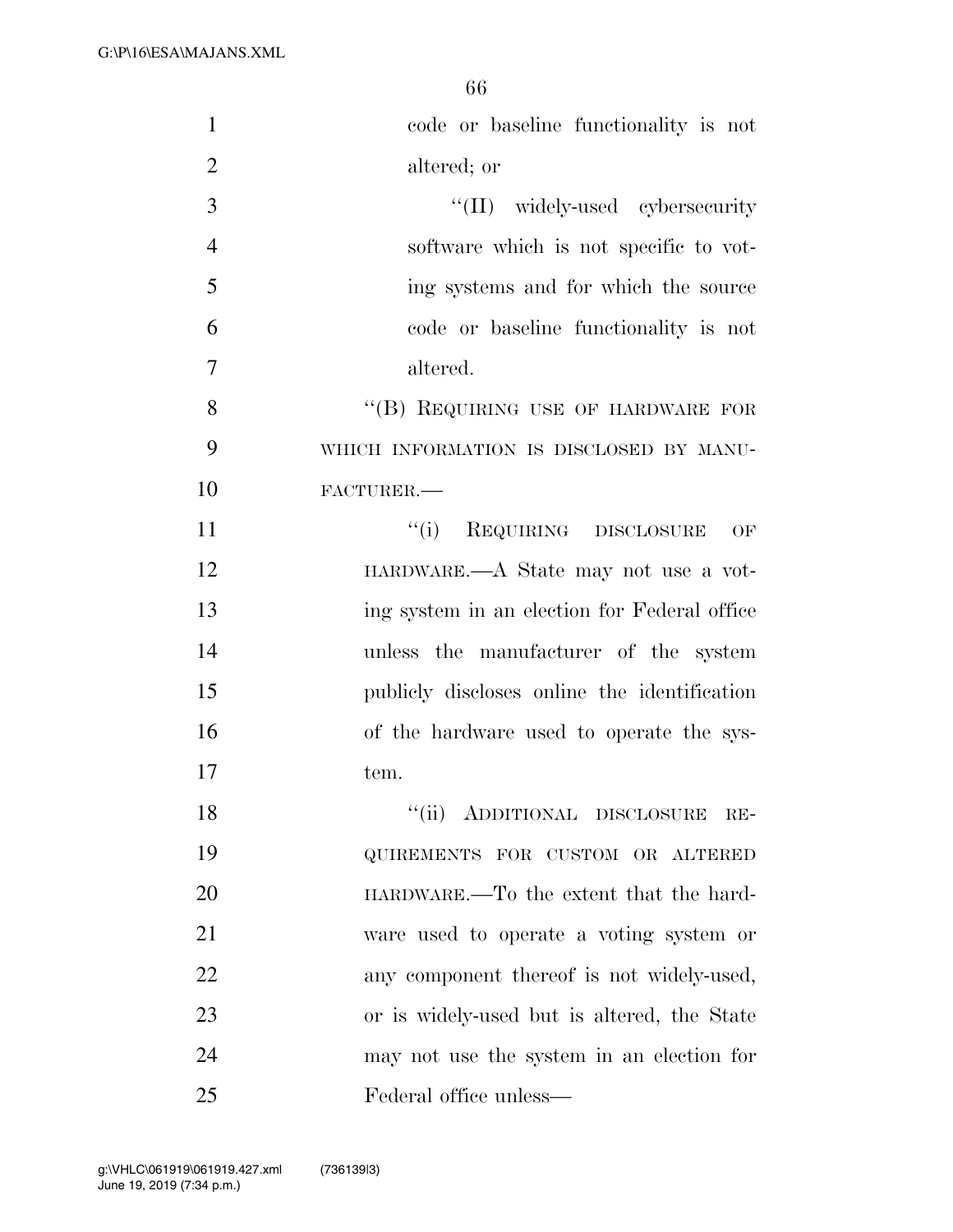$''(I)$  the manufacturer of the sys- tem publicly discloses online the com- ponents of the hardware, the design of such components, and how such com- ponents are connected in the oper- ation of the system; and  $\text{``(II)}$  the manufacturer makes the design (in the form which will be used at the time of the election) pub- licly available online under a license 11 that grants a worldwide, royalty-free, non-exclusive, perpetual, sub-licens- able license to all intellectual property rights in the design of the hardware or the component, except that the manufacturer may prohibit a person who obtains the design from using the

- mercial advantage or private monetary compensation that is unrelated to car-
- 22 rying out legitimate research or cyber-23 security activity.".

design in a manner that is primarily

intended for or directed toward com-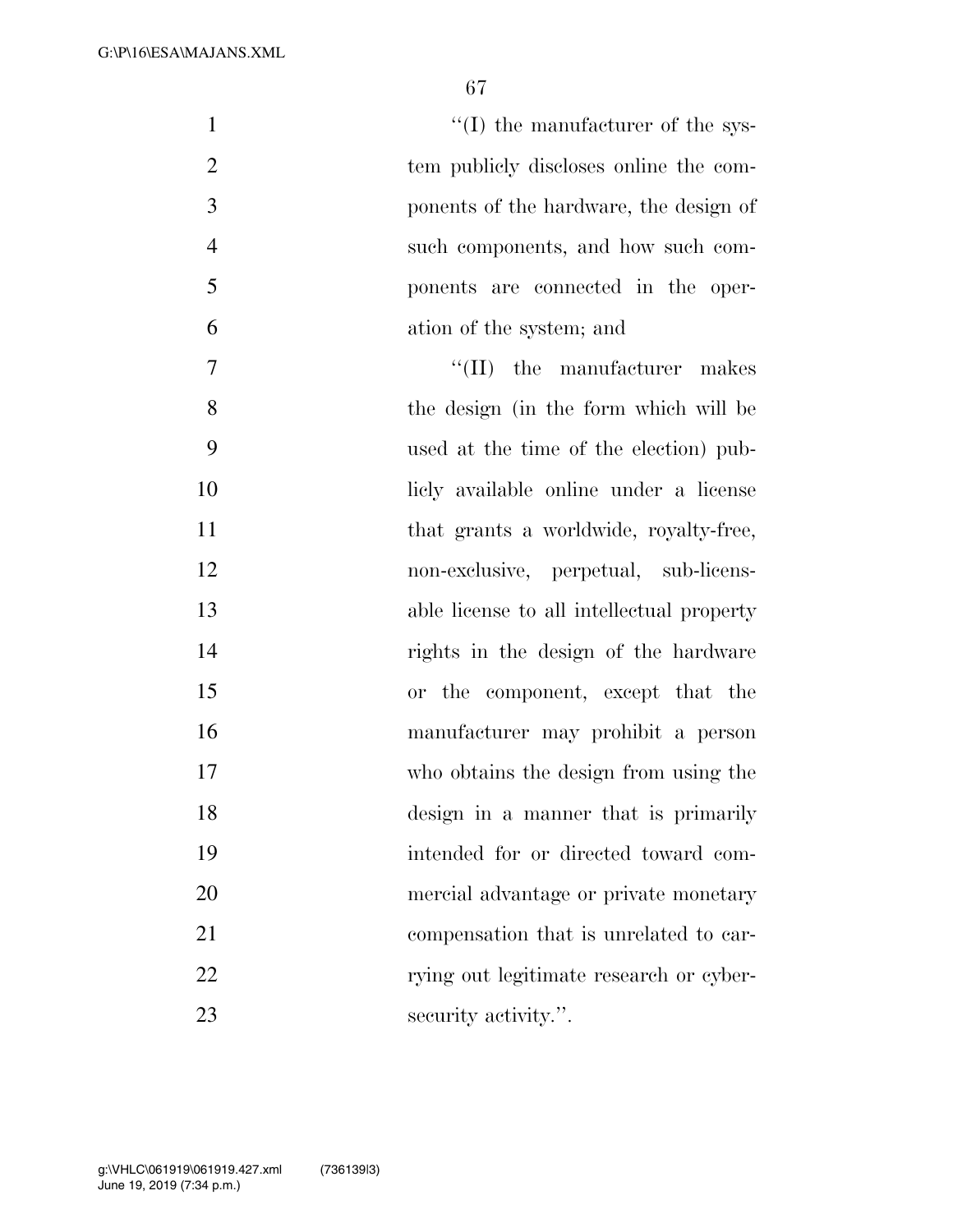| $\mathbf{1}$ | (b) EFFECTIVE DATE.—The amendment made by                |
|--------------|----------------------------------------------------------|
| 2            | subsection (a) shall apply with respect to elections for |
| 3            | Federal office held in 2020 or any succeeding year.      |
| 4            | SEC. 204. TREATMENT OF ELECTRONIC POLL BOOKS AS          |
| 5            | PART OF VOTING SYSTEMS.                                  |
| 6            | (a) INCLUSION IN DEFINITION OF VOTING SYS-               |
| 7            | TEM.—Section 301(b) of the Help America Vote Act of      |
| 8            | $2002$ (52 U.S.C. 21081(b)) is amended—                  |
| 9            | $(1)$ in the matter preceding paragraph $(1)$ , by       |
| 10           | striking "this section" and inserting "this Act";        |
| 11           | $(2)$ by striking "and" at the end of paragraph          |
| 12           | (1);                                                     |
| 13           | $(3)$ by redesignating paragraph $(2)$ as para-          |
| 14           | $graph(3)$ ; and                                         |
| 15           | $(4)$ by inserting after paragraph $(1)$ the fol-        |
| 16           | lowing new paragraph:                                    |
| 17           | $\lq(2)$ any electronic poll book used with respect      |
| 18           | to the election; and".                                   |
| 19           | (b) DEFINITION.—Section $301$ of such Act $(52)$         |
| 20           | U.S.C. 21081) is amended—                                |
| 21           | $(1)$ by redesignating subsections $(e)$ and $(d)$ as    |
| 22           | subsections (d) and (e); and                             |
| 23           | $(2)$ by inserting after subsection (b) the fol-         |
| 24           | lowing new subsection:                                   |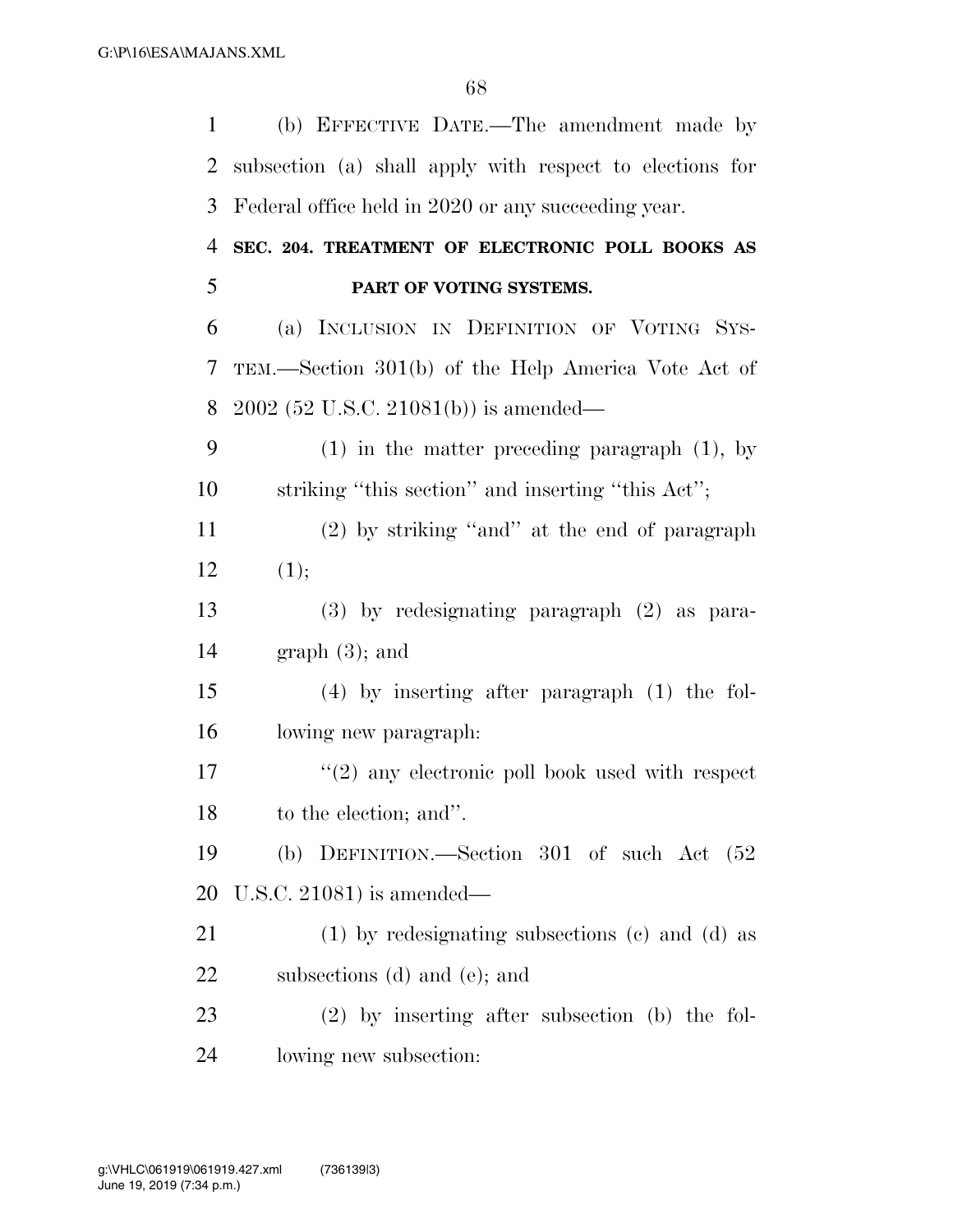''(c) ELECTRONIC POLL BOOK DEFINED.—In this Act, the term 'electronic poll book' means the total com- bination of mechanical, electromechanical, or electronic equipment (including the software, firmware, and docu- mentation required to program, control, and support the equipment) that is used—

7 ''(1) to retain the list of registered voters at a polling location, or vote center, or other location at which voters cast votes in an election for Federal of-fice; and

11  $\langle \cdot (2) \rangle$  to identify registered voters who are eligi-ble to vote in an election.''.

 (c) EFFECTIVE DATE.—Section 301(e) of such Act  $(52 \text{ U.S.C. } 21081(e))$ , as redesignated by subsection (b), is amended by striking the period at the end and inserting the following: '', or, with respect to any requirements re- lating to electronic poll books, on and after January 1, 2020.''.

### **SEC. 205. PRE-ELECTION REPORTS ON VOTING SYSTEM USAGE.**

 (a) REQUIRING STATES TO SUBMIT REPORTS.—Title III of the Help America Vote Act of 2002 (52 U.S.C. 21081 et seq.) is amended by inserting after section 301 the following new section: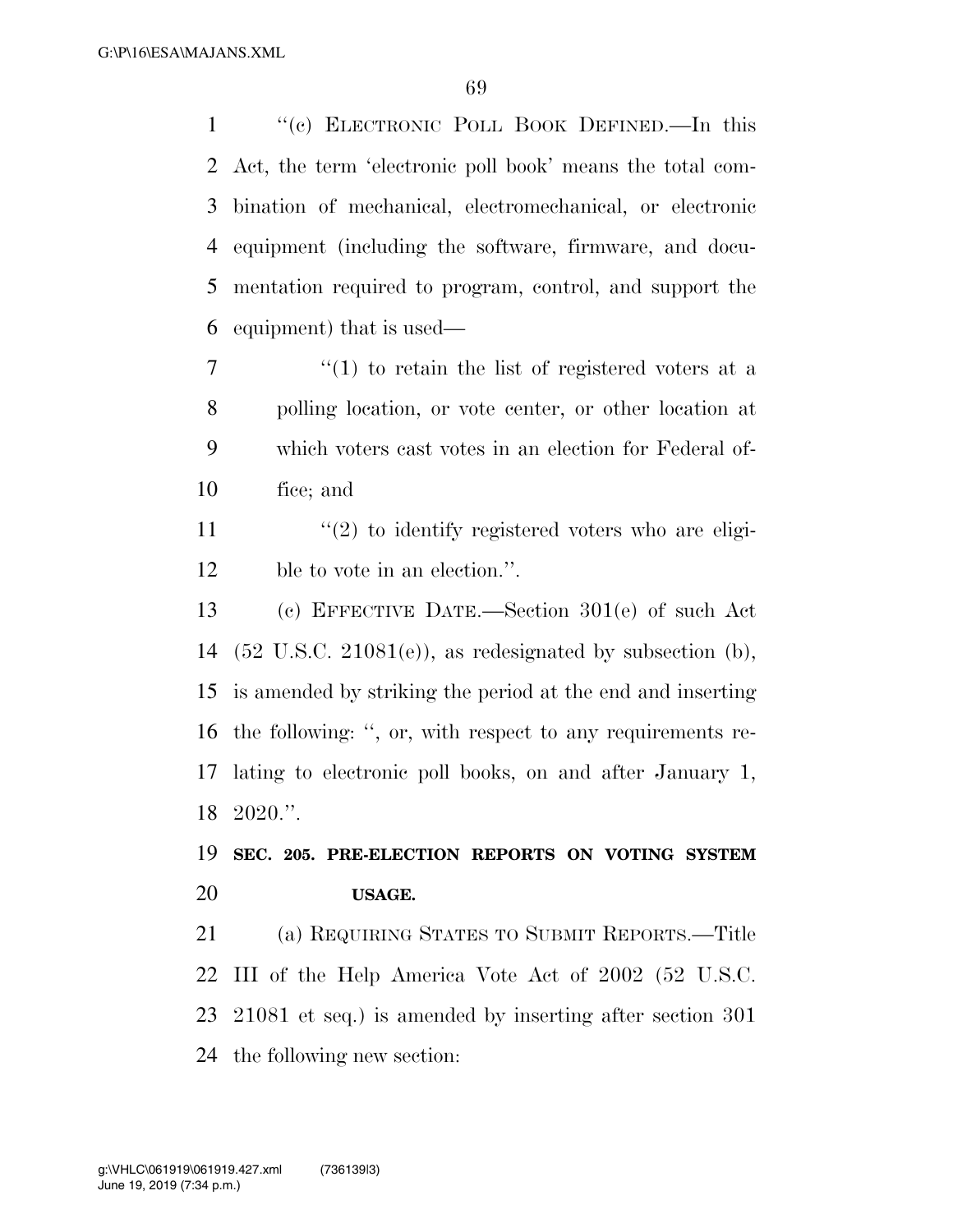**''SEC. 301A. PRE-ELECTION REPORTS ON VOTING SYSTEM USAGE.** 

 ''(a) REQUIRING STATES TO SUBMIT REPORTS.—Not later than 120 days before the date of each regularly scheduled general election for Federal office, the chief State election official of a State shall submit a report to the Commission containing a detailed voting system usage plan for each jurisdiction in the State which will admin- ister the election, including a detailed plan for the usage of electronic poll books and other equipment and compo-nents of such system.

 ''(b) EFFECTIVE DATE.—Subsection (a) shall apply with respect to the regularly scheduled general election for Federal office held in November 2020 and each succeeding regularly scheduled general election for Federal office.''. (b) CONFORMING AMENDMENT RELATING TO EN-FORCEMENT.—Section 401 of such Act (52 U.S.C. 21111)

 is amended by striking ''sections 301, 302, and 303'' and inserting ''subtitle A of title III''.

 (c) CLERICAL AMENDMENT.—The table of contents of such Act is amended by inserting after the item relating to section 301 the following new item:

''Sec. 301A. Pre-election reports on voting system usage.''.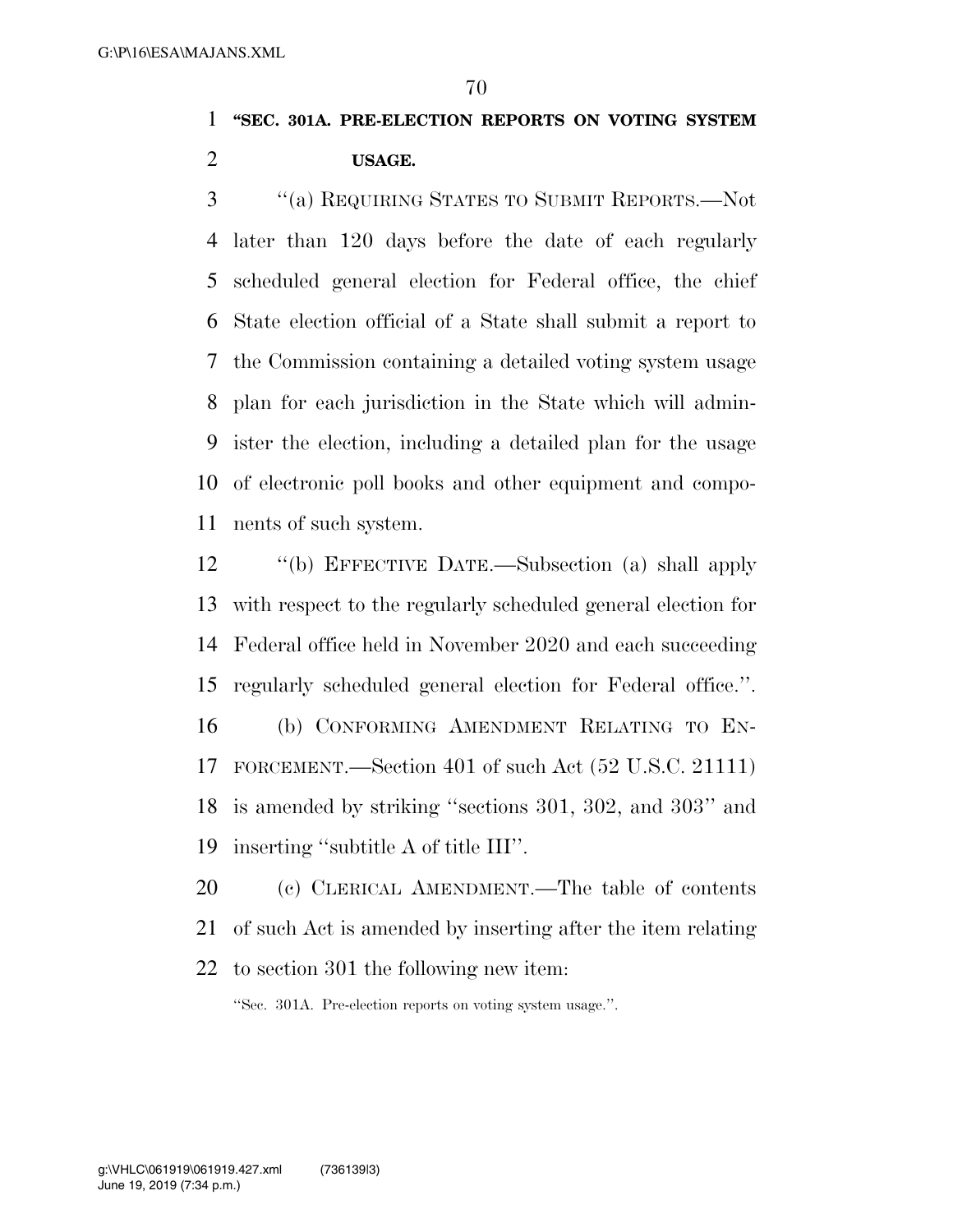| 1              | SEC. 206. STREAMLINING COLLECTION OF ELECTION IN-                    |
|----------------|----------------------------------------------------------------------|
| $\overline{2}$ | FORMATION.                                                           |
| 3              | Section 202 of the Help America Vote Act of 2002                     |
| 4              | $(52 \text{ U.S.C. } 20922)$ is amended—                             |
| 5              | (1) by striking "The Commission" and insert-                         |
| 6              | ing "(a) IN GENERAL.—The Commission"; and                            |
| 7              | $(2)$ by adding at the end the following new sub-                    |
| 8              | section:                                                             |
| 9              | "(b) WAIVER OF CERTAIN REQUIREMENTS.-Sub-                            |
| 10             | chapter I of chapter 35 of title 44, United States Code,             |
| 11             | shall not apply to the collection of information for pur-            |
| 12             | poses of maintaining the clearinghouse described in para-            |
| 13             | graph $(1)$ of subsection $(a)$ .".                                  |
|                |                                                                      |
| 14             | TITLE III-USE OF VOTING MA-                                          |
| 15             | <b>CHINES MANUFACTURED</b><br>IN                                     |
| 16             | <b>THE UNITED STATES</b>                                             |
| 17             | SEC. 301. USE OF VOTING MACHINES MANUFACTURED IN                     |
| 18             | THE UNITED STATES.                                                   |
| 19             | Section $301(a)$ of the Help America Vote Act of 2002                |
| 20             | $(52 \text{ U.S.C. } 21081(a))$ , as amended by section 104, section |
| 21             | $105$ , and section $203$ , is further amended by adding at          |
| 22             | the end the following new paragraph.                                 |
| 23             | " $(10)$ VOTING MACHINE REQUIREMENTS.—By                             |
| 24             | not later than the date of the regularly scheduled                   |
| 25             | general election for Federal office occurring in No-                 |